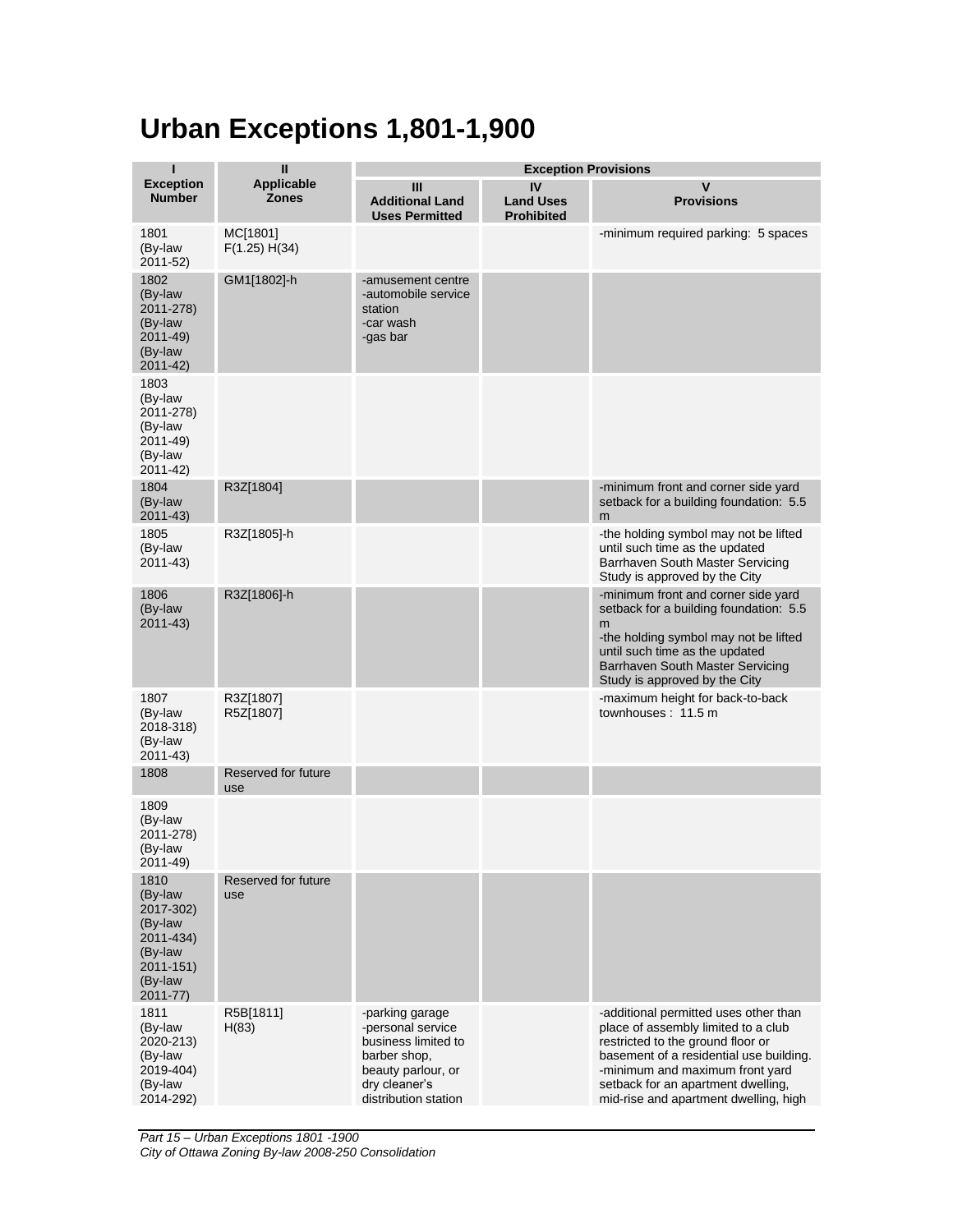| ı                                                   | П                                 | <b>Exception Provisions</b>                                                                                                        |                                                                                                                                                                                       |                                                                                                                                                                                                                                                                                                                                                                                                                                                                                                                                                                                                                                                                                                                                                                                                                                                                                                                                                                                                                                                                                                                                                                                                                                                                                                                                                                                                                                                                                                                                                                                                                                                                                                                                                                                                                                                                                                                                    |  |
|-----------------------------------------------------|-----------------------------------|------------------------------------------------------------------------------------------------------------------------------------|---------------------------------------------------------------------------------------------------------------------------------------------------------------------------------------|------------------------------------------------------------------------------------------------------------------------------------------------------------------------------------------------------------------------------------------------------------------------------------------------------------------------------------------------------------------------------------------------------------------------------------------------------------------------------------------------------------------------------------------------------------------------------------------------------------------------------------------------------------------------------------------------------------------------------------------------------------------------------------------------------------------------------------------------------------------------------------------------------------------------------------------------------------------------------------------------------------------------------------------------------------------------------------------------------------------------------------------------------------------------------------------------------------------------------------------------------------------------------------------------------------------------------------------------------------------------------------------------------------------------------------------------------------------------------------------------------------------------------------------------------------------------------------------------------------------------------------------------------------------------------------------------------------------------------------------------------------------------------------------------------------------------------------------------------------------------------------------------------------------------------------|--|
| <b>Exception</b><br><b>Number</b>                   | <b>Applicable</b><br><b>Zones</b> | Ш<br><b>Additional Land</b><br><b>Uses Permitted</b>                                                                               | IV<br><b>Land Uses</b><br><b>Prohibited</b>                                                                                                                                           | v<br><b>Provisions</b>                                                                                                                                                                                                                                                                                                                                                                                                                                                                                                                                                                                                                                                                                                                                                                                                                                                                                                                                                                                                                                                                                                                                                                                                                                                                                                                                                                                                                                                                                                                                                                                                                                                                                                                                                                                                                                                                                                             |  |
| (By-law<br>2012-372)<br>(By-law<br>2011-57)         |                                   | -place of assembly<br>limited to a club<br>-retail store limited<br>to a drug store,<br>florist shop, news<br>stand<br>-restaurant |                                                                                                                                                                                       | rise with residential uses on the<br>ground floor on that portion of the land<br>legally known as Lot 46 (North<br>Nepean Street) Registered Plan 2996<br>is 3.0 m<br>-minimum and maximum front yard<br>setback for an apartment dwelling,<br>mid-rise and apartment dwelling, high<br>rise with residential uses on the<br>ground floor on that portion of the land<br>known as Lot 47 (North Nepean<br>Street) Registered Plan 2996 is 2.0 m<br>-minimum side yard setback for an<br>apartment building, mid-rise and<br>apartment dwelling, high rise for the<br>easterly side yard is 0 m<br>-minimum side yard setback for an<br>apartment dwelling, mid-rise and<br>apartment dwelling, high rise for the<br>westerly side yard is 1.5 m<br>-minimum rear yard setback for an<br>apartment dwelling, mid-rise and<br>apartment dwelling, high rise is 6.16 m<br>-minimum number of visitor parking<br>spaces required for apartment<br>dwelling, mid-rise and apartment<br>dwelling, high rise is 0.077 spaces per<br>dwelling unit.<br>-minimum required communal amenity<br>area for apartment dwelling, mid-rise<br>and apartment dwelling, high rise is<br>20% of the required total amenity<br>area.<br>-despite anything to the contrary, the<br>properties known legally as Lots 46<br>and 47 (South Nepean Street) and Lot<br>48 (North Nepean Street) Registered<br>Plan 2996 are considered a separate<br>lot and may share parking located on<br>properties known as Lots 47 and 48<br>(South Gloucester Street) Registered<br>Plan 2996.<br>- A parking garage is limited to a<br>maximum of 125 parking stalls.<br>-Section 111, subsections 8 to 11<br>does not apply to the subject property.<br>-Notwithstanding Table 111A -<br>Bicycle parking space rates, bicycle<br>parking for the properties at 70<br>Gloucester and 89-91 Nepean shall<br>be provided at a rate of 0.7 spaces<br>per dwelling unit. |  |
| 1812<br>(By-law<br>2014-292)<br>(By-law<br>2011-56) | MC[1812]                          |                                                                                                                                    | All uses other<br>than:<br>-amusement<br>centre limited to<br>a billiard<br>establishment<br>-apartment<br>dwelling, low<br>rise<br>-apartment<br>dwelling, mid<br>rise<br>-apartment | -maximum building height: 10 storeys<br>- minimum density for apartment<br>dwelling, low rise or apartment<br>dwelling mid rise and apartment<br>dwelling, high rise - 80 units per<br>hectare<br>-4 metre wide landscaped buffer is<br>required adjacent to a residential zone<br>-3 metre wide landscaped buffer is<br>required between surface parking and<br>the transit corridor<br>-all garbage, service and loading<br>areas must be screened by a 2.4                                                                                                                                                                                                                                                                                                                                                                                                                                                                                                                                                                                                                                                                                                                                                                                                                                                                                                                                                                                                                                                                                                                                                                                                                                                                                                                                                                                                                                                                      |  |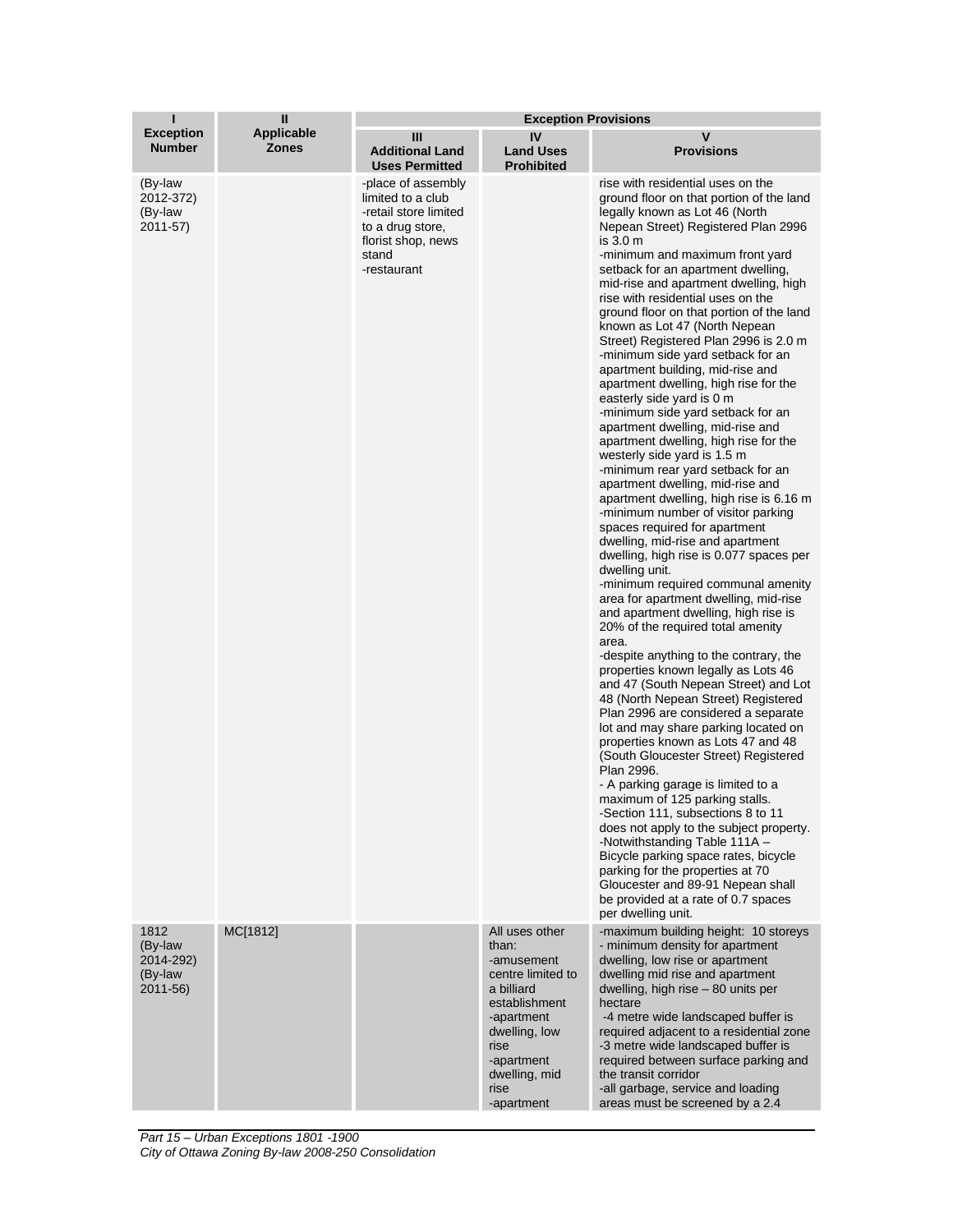| ı                                                                                                  | $\mathbf{I}$                      | <b>Exception Provisions</b>                          |                                                                                                                                                                                                                                                                                                                                                                                                                                                                                                                                                                                                                        |                                                                                                                                                                                                                                                                                                                                                                                                                                                                                                                                                                                                                                                                                                                                                             |  |
|----------------------------------------------------------------------------------------------------|-----------------------------------|------------------------------------------------------|------------------------------------------------------------------------------------------------------------------------------------------------------------------------------------------------------------------------------------------------------------------------------------------------------------------------------------------------------------------------------------------------------------------------------------------------------------------------------------------------------------------------------------------------------------------------------------------------------------------------|-------------------------------------------------------------------------------------------------------------------------------------------------------------------------------------------------------------------------------------------------------------------------------------------------------------------------------------------------------------------------------------------------------------------------------------------------------------------------------------------------------------------------------------------------------------------------------------------------------------------------------------------------------------------------------------------------------------------------------------------------------------|--|
| <b>Exception</b><br><b>Number</b>                                                                  | <b>Applicable</b><br><b>Zones</b> | Ш<br><b>Additional Land</b><br><b>Uses Permitted</b> | IV<br><b>Land Uses</b><br><b>Prohibited</b>                                                                                                                                                                                                                                                                                                                                                                                                                                                                                                                                                                            | v<br><b>Provisions</b>                                                                                                                                                                                                                                                                                                                                                                                                                                                                                                                                                                                                                                                                                                                                      |  |
|                                                                                                    |                                   |                                                      | dwelling, high<br>rise<br>-bank<br>-cinema<br>-community<br>center<br>-convenience<br>store<br>-daycare<br>-group home<br>-hotel<br>-library<br>-medical facility<br>-office<br>-park<br>-personal<br>service business<br>-place of<br>assembly limited<br>to a club<br>-place of<br>worship<br>-recreational and<br>athletic facility<br>-restaurant<br>-retail food store<br>limited to a<br>bakery or a<br>farmer's market<br>-theatre<br>-community<br>health and<br>resource centre<br>-hospital<br>-parking garage<br>-parking lot<br>-residential care<br>facility<br>-retail store<br>limited to a<br>pharmacy | metre high wall or enclosure which is<br>in keeping with the architectural<br>treatment of the main building<br>-storage must be completely enclosed<br>within a building<br>-in a parking area, a maximum of 20<br>parking spaces positioned side by<br>side without a landscaped island are<br>permitted<br>-the minimum required width of a<br>landscaped island is 2 metres<br>-the maximum required surface<br>parking rate for office use is 3.7<br>spaces for every 100 $m2$ of gross floor<br>area<br>-the minimum required surface-<br>parking rate for retail stores is 3.45<br>spaces for every 100 $m2$ of gross floor<br>area and the maximum rate is 3.85<br>spaces for every 100 $m2$<br>-the required parking rate may be<br>reduced by 25% |  |
| 1813<br>(OMB<br>Order File<br>#PL110686,<br>issued<br>October 24,<br>2012)<br>(By-law<br>2011-216) | TM11[1813]                        |                                                      |                                                                                                                                                                                                                                                                                                                                                                                                                                                                                                                                                                                                                        | -within 20 metres of the lot line<br>adjacent to Garrison Street, a building<br>wall that faces the street must be<br>setback at least 3.0m but not greater<br>than 5.5m from that lot line<br>-at and above the 3 <sup>rd</sup> storey or 11.0<br>metres, whichever the lesser, that part<br>of the building abutting the yard<br>adjacent to Garrison Street must be<br>stepped back so that no part of the<br>building projects beyond a 45 degree<br>angular plane measured from the top<br>of the 3 <sup>rd</sup> storey where it abuts such<br>yard upwards to the highest height<br>limit                                                                                                                                                            |  |
| 1814<br>(OMB<br>Order File<br>#PL110686,<br>issued<br>October 24,<br>2012)<br>(By-law              | TM11[1814]                        |                                                      |                                                                                                                                                                                                                                                                                                                                                                                                                                                                                                                                                                                                                        | -minimum yard setback from north lot<br>line abutting city owned right-of-way:<br>2.0 <sub>m</sub><br>-maximum yard setback from north lot<br>line abutting city owned right-of-way:<br>3.0 <sub>m</sub><br>-for the property at 390 Parkdale<br>Avenue:                                                                                                                                                                                                                                                                                                                                                                                                                                                                                                    |  |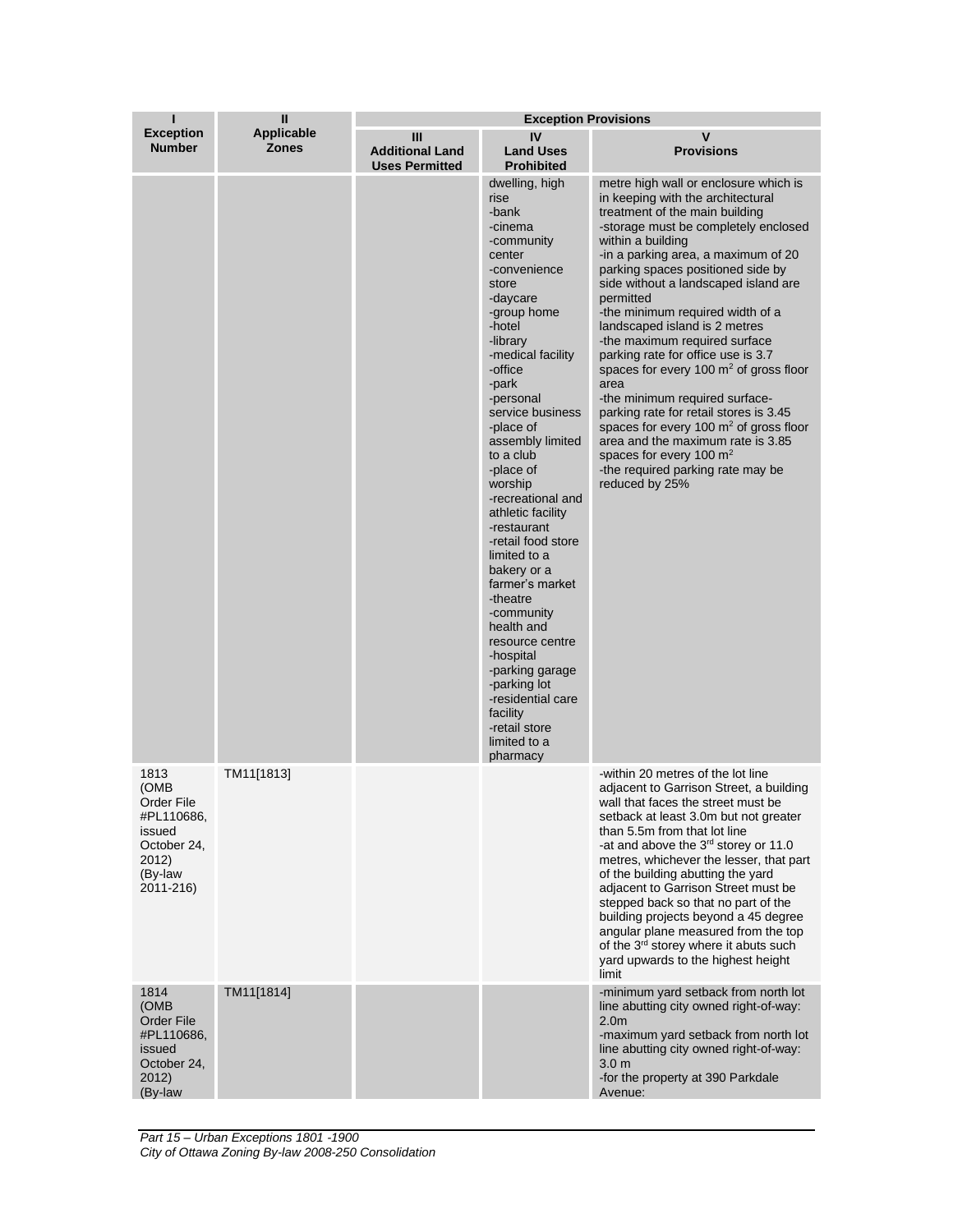| п                                                                                                         | $\mathbf{I}$                      | <b>Exception Provisions</b>                                                                                                                                                                                               |                                             |                                                                                                                                                                                                                                                                                                                                                                                                                                                                                                                                                                                                                       |  |
|-----------------------------------------------------------------------------------------------------------|-----------------------------------|---------------------------------------------------------------------------------------------------------------------------------------------------------------------------------------------------------------------------|---------------------------------------------|-----------------------------------------------------------------------------------------------------------------------------------------------------------------------------------------------------------------------------------------------------------------------------------------------------------------------------------------------------------------------------------------------------------------------------------------------------------------------------------------------------------------------------------------------------------------------------------------------------------------------|--|
| <b>Exception</b><br><b>Number</b>                                                                         | <b>Applicable</b><br><b>Zones</b> | Ш<br><b>Additional Land</b><br><b>Uses Permitted</b>                                                                                                                                                                      | IV<br><b>Land Uses</b><br><b>Prohibited</b> | ۷<br><b>Provisions</b>                                                                                                                                                                                                                                                                                                                                                                                                                                                                                                                                                                                                |  |
| 2011-216)                                                                                                 |                                   |                                                                                                                                                                                                                           |                                             | i) minimum front yard setback: 3.0m<br>ii) minimum building height of 4<br>storeys or 15.0 metres whichever is<br>less                                                                                                                                                                                                                                                                                                                                                                                                                                                                                                |  |
| 1815<br>(OMB<br>Order File<br>#PL110686,<br>issued<br>October 24,<br>2012)<br>(By-law<br>2011-216)        | TM11[1815]                        |                                                                                                                                                                                                                           |                                             | -minimum front yard setback: 3.0m<br>-minimum building height of 4 storeys<br>or 15.0 metres whichever is less                                                                                                                                                                                                                                                                                                                                                                                                                                                                                                        |  |
| $1816 -$<br>1819                                                                                          | Reserved for future<br>use        |                                                                                                                                                                                                                           |                                             |                                                                                                                                                                                                                                                                                                                                                                                                                                                                                                                                                                                                                       |  |
| 1820<br>(OMB<br>Order File<br>#PL110686,<br>issued<br>October 24.<br>2012)<br>(By-law<br>2011-216)        | TM11[1820]                        | -convenience store<br>-group home<br>-hospital<br>-post secondary<br>educational<br>institution<br>-residential use<br>building ancillary to<br>a hospital or post<br>secondary<br>educational<br>institution<br>-shelter |                                             | -the required yard setbacks of the<br>zone apply except as shown on<br>Schedule 289<br>-no buildings are permitted in Area A<br>on Schedule 289<br>-maximum building height in Area B<br>on Schedule 289 in the height of the<br>existing buildings on June 8, 2011<br>-maximum building height of 13<br>storeys or 43 metres whichever is less<br>in Area D of Schedule 289<br>-building separation distance between<br>the heritage building and any other<br>building above 2 storeys: 5.5 metres<br>-maximum building height in area E on<br>Schedule 289 is the same height as<br>the abutting heritage building |  |
| 1821                                                                                                      | Reserved for future<br>use        |                                                                                                                                                                                                                           |                                             |                                                                                                                                                                                                                                                                                                                                                                                                                                                                                                                                                                                                                       |  |
| 1822<br>(OMB<br>Order File<br>#PL110686,<br>issued<br>October 24,<br>2012)<br>(By-law<br>2011-216)        | TM11[1822]                        |                                                                                                                                                                                                                           |                                             | -minimum rear yard setback: 1.2 m<br>-maximum building height: 4 storeys<br>or 15 m                                                                                                                                                                                                                                                                                                                                                                                                                                                                                                                                   |  |
| 1823<br>(OMB<br><b>Order File</b><br>#PL110686,<br>issued<br>October 24.<br>2012)<br>(By-law<br>2011-216) | TM11[1823]                        |                                                                                                                                                                                                                           |                                             | -minimum rear yard setback: equal to<br>25% of the lot depth                                                                                                                                                                                                                                                                                                                                                                                                                                                                                                                                                          |  |
| 1824<br>(OMB<br>Order File<br>#PL110686,<br>issued<br>October 24,<br>2012)<br>(By-law<br>2011-216)        | TM11[1824]                        |                                                                                                                                                                                                                           |                                             | -where there is a through lot extending<br>from Wellington to Armstrong Streets,<br>no property can have a building with a<br>depth greater than 22.5m measured<br>from the Wellington Street front lot line                                                                                                                                                                                                                                                                                                                                                                                                          |  |
| 1825                                                                                                      | Reserved for future<br>use        |                                                                                                                                                                                                                           |                                             |                                                                                                                                                                                                                                                                                                                                                                                                                                                                                                                                                                                                                       |  |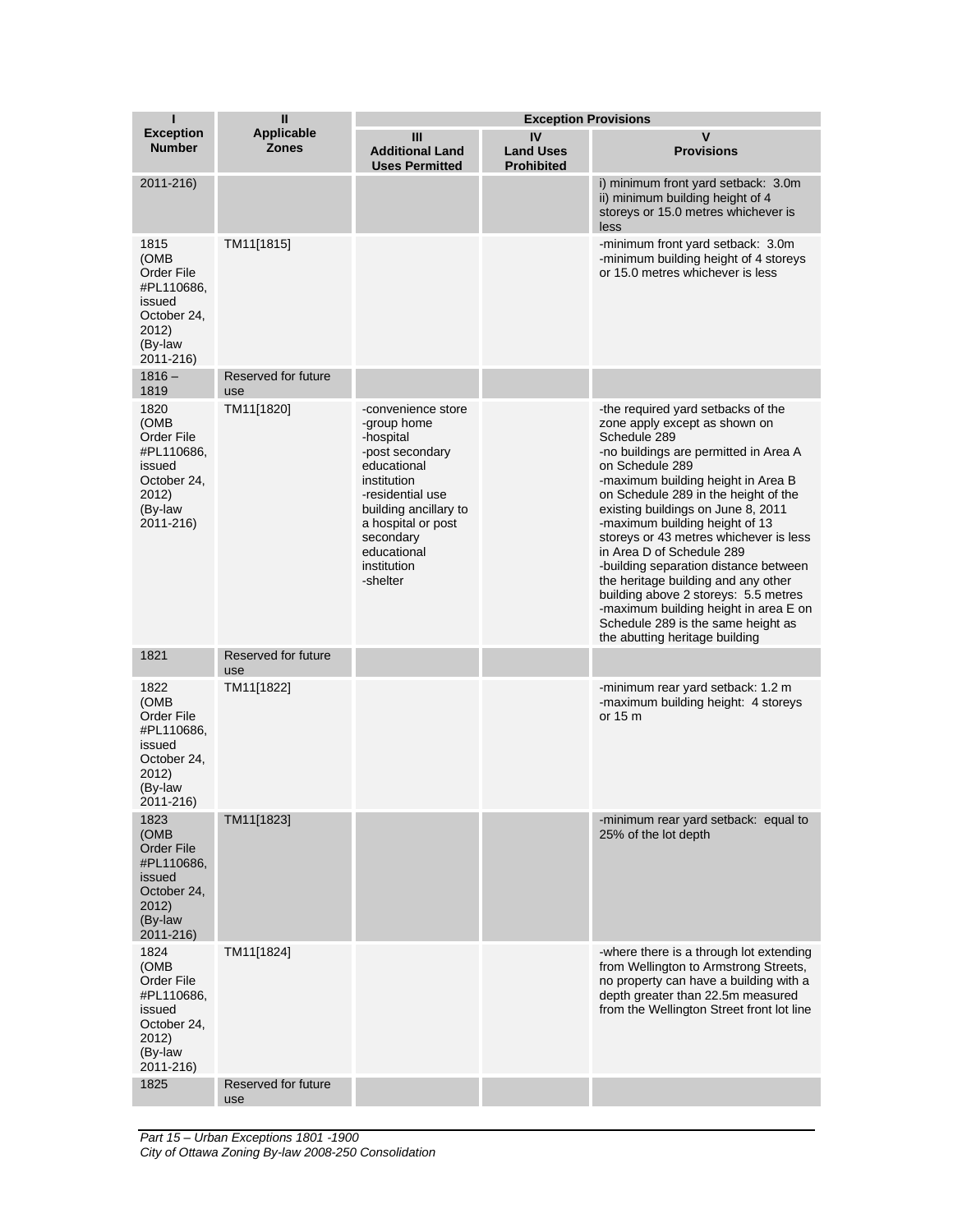| Ī                                                                                                   | $\mathbf{I}$                      | <b>Exception Provisions</b>                                                                                   |                                                                                                                                                           |                                                                                                                                                                                                                                                                                                                                                                                                                                                                                   |  |
|-----------------------------------------------------------------------------------------------------|-----------------------------------|---------------------------------------------------------------------------------------------------------------|-----------------------------------------------------------------------------------------------------------------------------------------------------------|-----------------------------------------------------------------------------------------------------------------------------------------------------------------------------------------------------------------------------------------------------------------------------------------------------------------------------------------------------------------------------------------------------------------------------------------------------------------------------------|--|
| <b>Exception</b><br><b>Number</b>                                                                   | <b>Applicable</b><br><b>Zones</b> | $\mathbf{III}$<br><b>Additional Land</b><br><b>Uses Permitted</b>                                             | IV<br><b>Land Uses</b><br><b>Prohibited</b>                                                                                                               | V<br><b>Provisions</b>                                                                                                                                                                                                                                                                                                                                                                                                                                                            |  |
| 1826<br>(By-law<br>2011-106)                                                                        | GM[1826]-h                        |                                                                                                               | all until removal<br>of holding                                                                                                                           | The holding symbol may only be<br>removed following:<br>1. Site Plan Approval for all of Block<br>$164$ ; and<br>2. The reconstruction of Spratt Road<br>as a Major Collector Road to the<br>satisfaction of the General Manager,<br>Planning and Growth Management                                                                                                                                                                                                               |  |
| 1827                                                                                                | Reserved for future<br>use        |                                                                                                               |                                                                                                                                                           |                                                                                                                                                                                                                                                                                                                                                                                                                                                                                   |  |
| 1828<br>(By-law<br>2011-102)                                                                        | IH[1828]                          |                                                                                                               | -automobile<br>body shop<br>-crematorium<br>-leaf and yard<br>waste<br>composting<br>facility<br>-kennel<br>-waste<br>processing and<br>transfer facility |                                                                                                                                                                                                                                                                                                                                                                                                                                                                                   |  |
| 1829<br>(OMB)<br>Order, File<br>#PL110613<br>issued<br>November<br>10, 2011<br>(By-law<br>2011-184) | R5B[1829]<br>S266                 |                                                                                                               |                                                                                                                                                           | -minimum required aisle width for a<br>parking garage: 6.1 m<br>-Columns VII through XI inclusive in<br>Row B of Table 164A of Section 164<br>do not apply<br>-all new buildings must be located<br>within the shaded areas shown on<br>Schedule 266<br>-except for permitted projections, no<br>new buildings are permitted in Area X<br>on Schedule 266<br>-maximum permitted building heights<br>are as set out on Schedule 266<br>-maximum number of dwelling units is<br>299 |  |
| 1830<br>(By-law<br>2011-349)<br>(By-law<br>2011-127)                                                |                                   |                                                                                                               |                                                                                                                                                           |                                                                                                                                                                                                                                                                                                                                                                                                                                                                                   |  |
| 1831<br>(By-law<br>2011-149)                                                                        | R4Z[1831]                         |                                                                                                               |                                                                                                                                                           | -minimum interior side yard setback:<br>3 <sub>m</sub><br>-minimum rear yard setback: 6 m<br>-minimum number of required parking<br>spaces per dwelling unit: 1 space                                                                                                                                                                                                                                                                                                             |  |
| 1832<br>(By-law<br>2011-158)                                                                        | IL[1832]                          | -accessory<br>maintenance<br>garage used for the<br>service and repair<br>of stored vehicles<br>and equipment | All uses in<br>subsection<br>203(2) except:<br>-restaurant, take<br>out<br>-recreational and<br>athletic facility                                         | -subsection 203(5) does not apply<br>-all service and repair of vehicles and<br>equipment must be conducted indoors                                                                                                                                                                                                                                                                                                                                                               |  |
| 1833<br>(By-law<br>2016-249)<br>(By-law<br>2011-214)                                                | TM[1833]<br>S267                  |                                                                                                               |                                                                                                                                                           | -clause $197(1)(b)$ does not apply<br>-Subsection 197(3), Table 197(c)<br>through (g) inclusive do not apply<br>-maximum setback from the lot line<br>abutting McLeod Street for any part of<br>a building 15m in height or less: 3m<br>-minimum setback from the lot line<br>abutting McLeod Street for any part of<br>a building more than 15 m in height: 2<br>m                                                                                                               |  |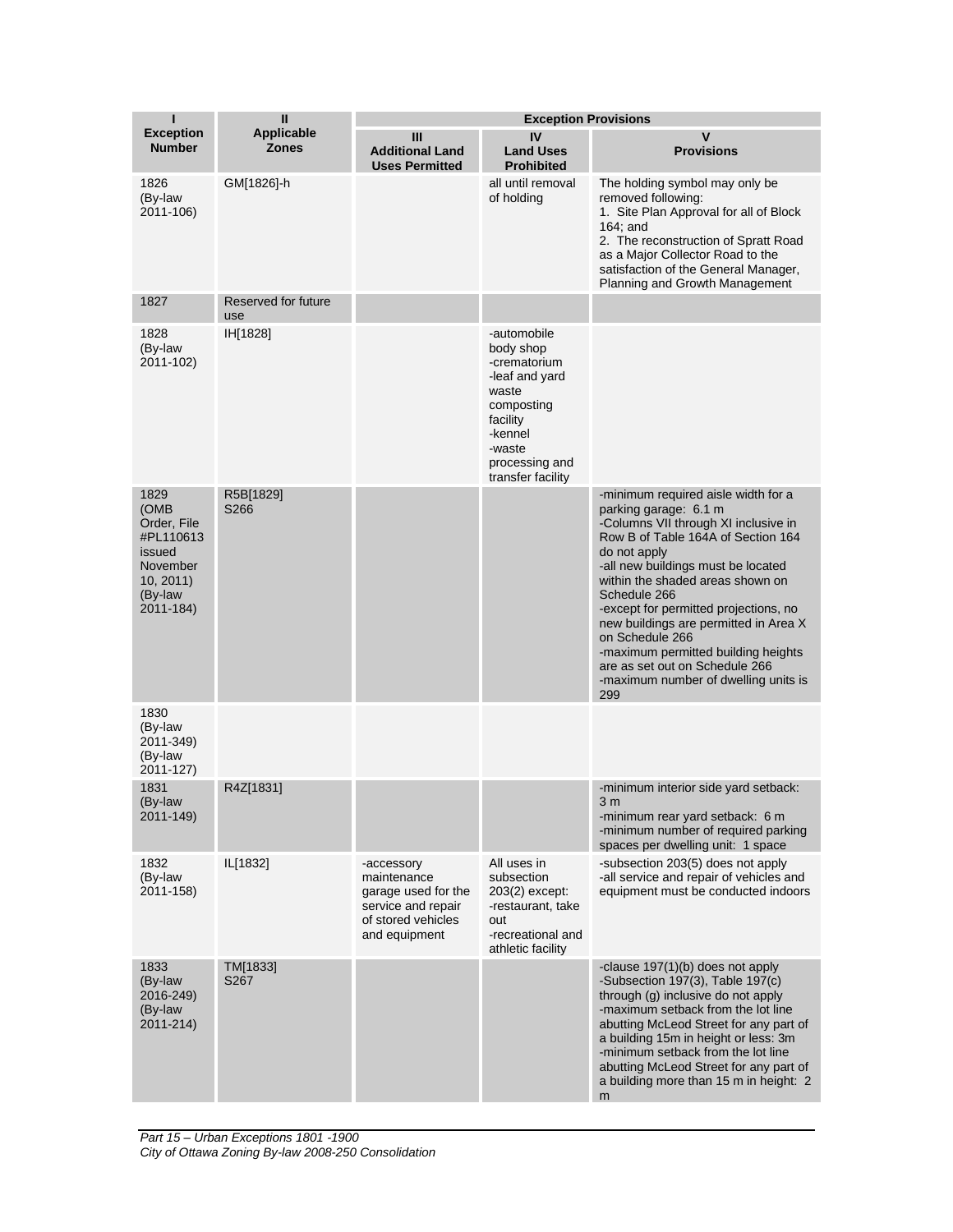| ı                                                                                                                            | $\mathbf{I}$                      | <b>Exception Provisions</b>                                                                                                                                 |                                             |                                                                                                                                                                                                                                                                                                                                                                                                                                                                                                                                                                                                                                                                                                                                                                                                                                                                                                                                                                                                                                                                                                                                                                 |  |
|------------------------------------------------------------------------------------------------------------------------------|-----------------------------------|-------------------------------------------------------------------------------------------------------------------------------------------------------------|---------------------------------------------|-----------------------------------------------------------------------------------------------------------------------------------------------------------------------------------------------------------------------------------------------------------------------------------------------------------------------------------------------------------------------------------------------------------------------------------------------------------------------------------------------------------------------------------------------------------------------------------------------------------------------------------------------------------------------------------------------------------------------------------------------------------------------------------------------------------------------------------------------------------------------------------------------------------------------------------------------------------------------------------------------------------------------------------------------------------------------------------------------------------------------------------------------------------------|--|
| <b>Exception</b><br><b>Number</b>                                                                                            | <b>Applicable</b><br><b>Zones</b> | Ш<br><b>Additional Land</b><br><b>Uses Permitted</b>                                                                                                        | IV<br><b>Land Uses</b><br><b>Prohibited</b> | V<br><b>Provisions</b>                                                                                                                                                                                                                                                                                                                                                                                                                                                                                                                                                                                                                                                                                                                                                                                                                                                                                                                                                                                                                                                                                                                                          |  |
|                                                                                                                              |                                   |                                                                                                                                                             |                                             | -minimum setback from a lot line<br>abutting:<br>(a) 330 McLeod Street: 0.8m<br>(b) 237, 239A and 255 Argyle Avenue:<br>1 <sub>m</sub><br>(c) $473$ Bank Street: $0 \text{ m}$<br>-minimum setback from the TM[1778]<br>S261 zone: 0m<br>-Table 197(i)(i) does not apply<br>however where a yard is provided and<br>not used for entrances, walkways,<br>driveways, aisles, parking or loading<br>spaces, the whole yard must be<br>landscaped<br>-maximum permitted building heights<br>are as per Schedule 267<br>-maximum building heights set out on<br>Schedule 267 do not apply to<br>projections permitted under Section<br>65<br>-despite Section 65, Table 65, Row<br>6(b), the maximum size and extent of<br>projection for an uncovered balcony is<br>2 metres and may be as close as 0<br>metres to any lot line<br>-Despite Section 102, the minimum<br>required number of visitor parking<br>spaces for the balance of the dwelling<br>units over 12 dwelling units is 0.085<br>spaces per dwelling unit<br>-driveways and aisles leading to a<br>parking garage may be located in the<br>abutting TM[1778] S261 zone                             |  |
| 1834<br>(By-law<br>2020-213)<br>(By-law<br>2019-404)<br>(By-law<br>2014-292)<br>(By-law<br>2012-372)<br>(By-law<br>2011-208) | R5B[1834]                         | -parking garage<br>-personal service<br>business<br>-place of assembly<br>limited to a club<br>-retail store<br>-restaurant<br>-medical facility<br>-office |                                             | -additional permitted uses other than<br>place of assembly limited to a club<br>restricted to the ground floor or<br>basement of a residential use building<br>-maximum building height:<br>(i) for the first 23 m from Gloucester<br>Street: 83 m<br>(ii) for the remainder of the properties<br>known legally as Lots 47 and 48<br>(South Gloucester Street) Registered<br>Plan 2996: 12 m<br>(iii) for the property known legally as<br>Lot 48 (North Nepean Street)<br>Registered Plan 2996: 12 m<br>-the minimum and maximum front<br>vard setback for an apartment<br>dwelling, mid rise and apartment<br>dwelling, high rise with residential<br>uses on the ground floor abutting<br>Nepean Street: 2 m<br>-minimum front yard setback for an<br>apartment dwelling, mid-rise and<br>apartment dwelling, high rise abutting<br>Gloucester Street: 0 m<br>-minimum rear yard setback: 0 m<br>-minimum interior side yard setbacks<br>for an apartment dwelling, mid-rise<br>and apartment dwelling, high rise:<br>(i) for the westerly side yard for the<br>first 30.15 m from Gloucester Street:<br>1.7 m;<br>(ii) for the easterly side yard for first |  |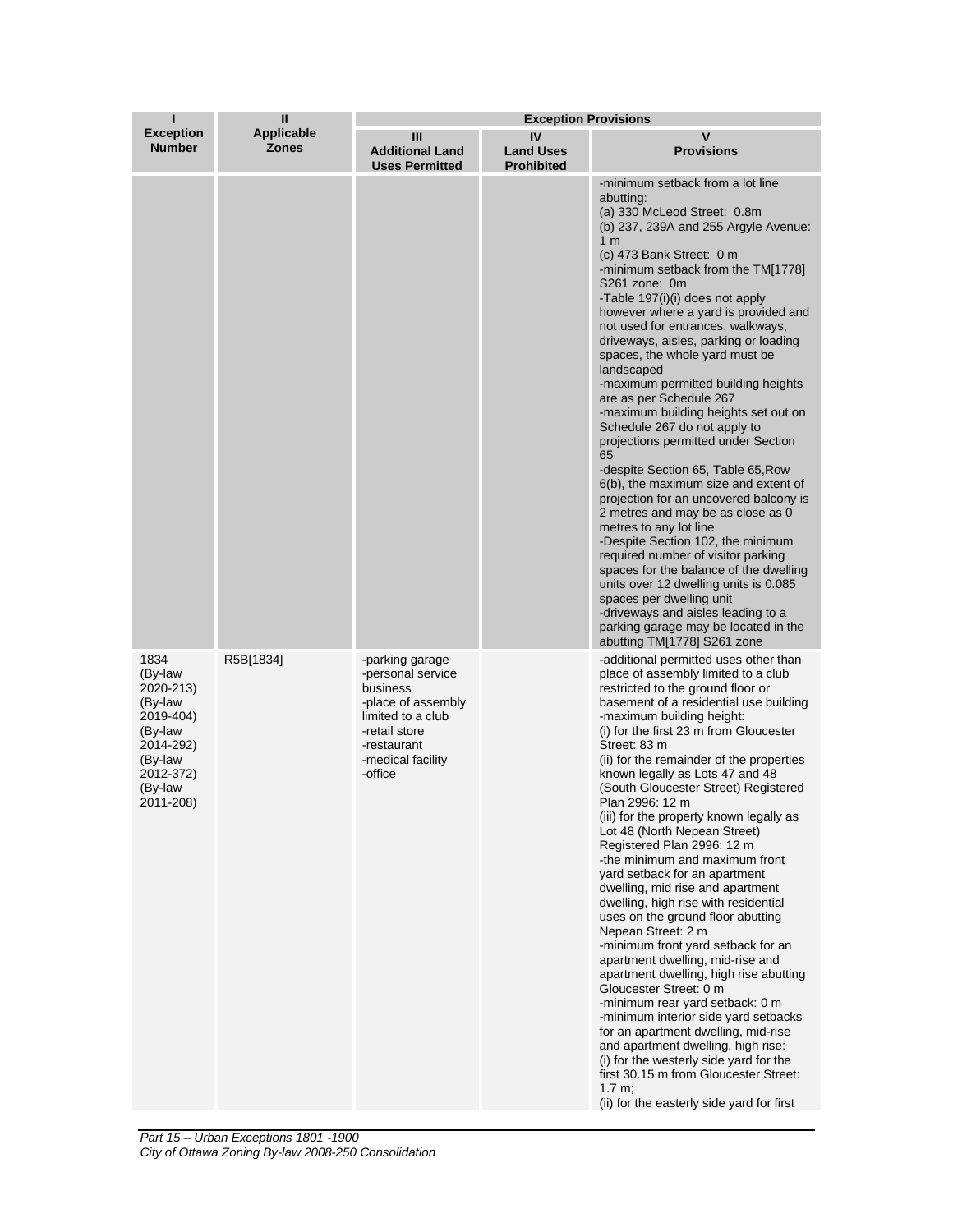| ı                                                      | Ш                          | <b>Exception Provisions</b>                                                                                                                                                                                                                                   |                                             |                                                                                                                                                                                                                                                                                                                                                                                                                                                                                                                                                                                                                                                                                                                                                                                                                                                                                                                                                                                                                                                                                                                                                                                                                                                                                                                                                                                    |  |
|--------------------------------------------------------|----------------------------|---------------------------------------------------------------------------------------------------------------------------------------------------------------------------------------------------------------------------------------------------------------|---------------------------------------------|------------------------------------------------------------------------------------------------------------------------------------------------------------------------------------------------------------------------------------------------------------------------------------------------------------------------------------------------------------------------------------------------------------------------------------------------------------------------------------------------------------------------------------------------------------------------------------------------------------------------------------------------------------------------------------------------------------------------------------------------------------------------------------------------------------------------------------------------------------------------------------------------------------------------------------------------------------------------------------------------------------------------------------------------------------------------------------------------------------------------------------------------------------------------------------------------------------------------------------------------------------------------------------------------------------------------------------------------------------------------------------|--|
| <b>Exception</b><br><b>Number</b>                      | Applicable<br><b>Zones</b> | Ш<br><b>Additional Land</b><br><b>Uses Permitted</b>                                                                                                                                                                                                          | IV<br><b>Land Uses</b><br><b>Prohibited</b> | v<br><b>Provisions</b>                                                                                                                                                                                                                                                                                                                                                                                                                                                                                                                                                                                                                                                                                                                                                                                                                                                                                                                                                                                                                                                                                                                                                                                                                                                                                                                                                             |  |
|                                                        |                            |                                                                                                                                                                                                                                                               |                                             | 30.13 m from Gloucester Street: 0 m;<br>(iii) for the easterly side yard for the<br>first 30.13 m from Nepean Street: 3.0<br>m;<br>-minimum number of visitor parking<br>spaces required for an apartment<br>dwelling, mid-rise and apartment<br>dwelling, high rise 0.09 spaces per<br>dwelling unit<br>-despite anything to the contrary, the<br>lots known legally as Lots 47 and 48<br>(South Gloucester Street) Registered<br>Plan 2996 are considered a separate<br>lot from the properties known legally<br>as Lots 46 and 47 (South Nepean<br>Street) and Lot 48 (North Nepean<br>Street) Registered Plan 2996<br>-despite anything to the contrary, the<br>lots known legally as Lots 47 and 48<br>(South Gloucester Street) Registered<br>Plan 2996 may locate required and<br>provided parking spaces, driveways<br>and aisles leading to any parking<br>spaces on the lots legally known as<br>Lots 46 and 47 (South Nepean Street)<br>and Lot 48 (North Nepean Street)<br>Registered Plan 2996<br>- A parking garage is limited to a<br>maximum of 125 parking stalls.<br>-Section 111, subsections 8 to 11<br>does not apply to the subject property.<br>-Notwithstanding Table 111A -<br>Bicycle parking space rates, bicycle<br>parking for the properties at 70<br>Gloucester and 89-91 Nepean shall<br>be provided at a rate of 0.7 spaces<br>per dwelling unit. |  |
| 1835<br>(By-law<br>$2015 - 43$<br>(By-law<br>2011-242) | Reserved for future<br>use |                                                                                                                                                                                                                                                               |                                             |                                                                                                                                                                                                                                                                                                                                                                                                                                                                                                                                                                                                                                                                                                                                                                                                                                                                                                                                                                                                                                                                                                                                                                                                                                                                                                                                                                                    |  |
| 1836<br>(By-law<br>2012-122)<br>(By-law<br>2011-243)   | R5B[1836]<br>H(54)         | -personal service<br>business limited to<br>barber shop,<br>beauty parlour, or<br>dry cleaner's<br>distribution station<br>-place of assembly<br>limited to a club<br>-retail store limited<br>to a drug store,<br>florist shop, news<br>stand<br>-restaurant |                                             | -additional permitted uses other than<br>place of assembly limited to a club<br>restricted to ground floor or basement<br>of a residential use building<br>-minimum lot width: 10.2 m<br>-minimum front yard setback:<br>(i) for that part of the building 40<br>metres or less above grade: 0 m<br>(ii) for that part of the building higher<br>than 40 metres above grade: 10 m<br>-minimum rear yard setback: 0 m<br>-minimum corner side yard setback:<br>(i) for that part of the building 10 m or<br>less above grade: 1.2 m<br>(ii) for that part of the building higher<br>than 10 metres above grade: 1.8 m<br>-minimum interior side yard setback<br>from the side lot line abutting 340<br>Gloucester Street, 337 and 333<br>Nepean Street:<br>(i) for that part of the building 3.8<br>metres or less above grade: 0 m                                                                                                                                                                                                                                                                                                                                                                                                                                                                                                                                                 |  |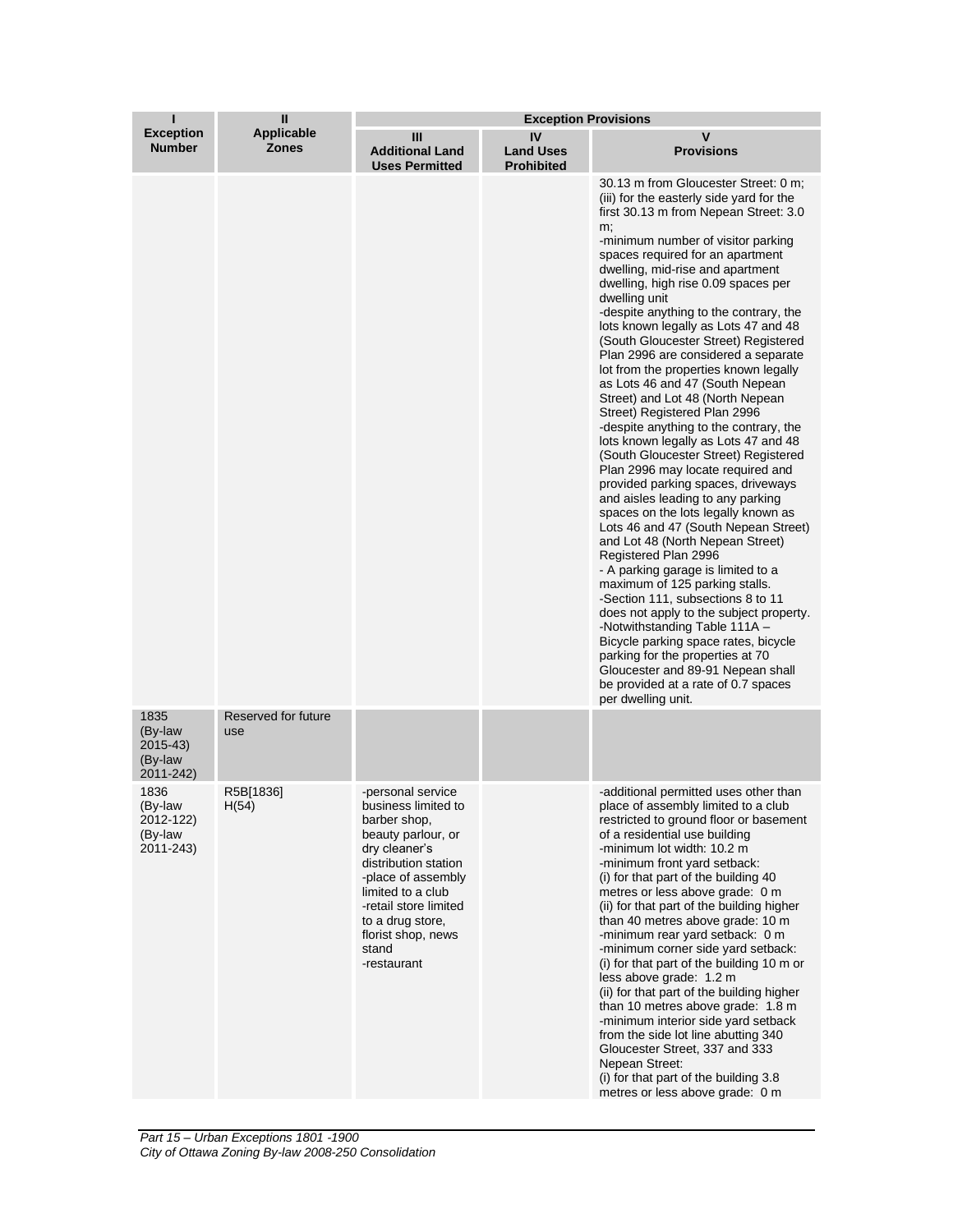| ı                                                                           | Ш                                 | <b>Exception Provisions</b>                          |                                                                                |                                                                                                                                                                                                                                                                                                                                                                                                                                                                                                                                                                                                                                                                                                                                                                                                                                                                                                                                                                                                                                                                                                                                                           |  |
|-----------------------------------------------------------------------------|-----------------------------------|------------------------------------------------------|--------------------------------------------------------------------------------|-----------------------------------------------------------------------------------------------------------------------------------------------------------------------------------------------------------------------------------------------------------------------------------------------------------------------------------------------------------------------------------------------------------------------------------------------------------------------------------------------------------------------------------------------------------------------------------------------------------------------------------------------------------------------------------------------------------------------------------------------------------------------------------------------------------------------------------------------------------------------------------------------------------------------------------------------------------------------------------------------------------------------------------------------------------------------------------------------------------------------------------------------------------|--|
| <b>Exception</b><br><b>Number</b>                                           | <b>Applicable</b><br><b>Zones</b> | Ш<br><b>Additional Land</b><br><b>Uses Permitted</b> | IV<br><b>Land Uses</b><br><b>Prohibited</b>                                    | v<br><b>Provisions</b>                                                                                                                                                                                                                                                                                                                                                                                                                                                                                                                                                                                                                                                                                                                                                                                                                                                                                                                                                                                                                                                                                                                                    |  |
|                                                                             |                                   |                                                      |                                                                                | (ii) for that part of the building higher<br>than 3.8 metres above grade: 6 m<br>-minimum interior side yard setback<br>for the first 11.5 metres back from the<br>front lot line:<br>(i) for that part of the building 13<br>metres or less above grade: 0 m<br>(ii) for that part of the building higher<br>than 13 metres above grade: 1.8 m<br>-minimum interior side yard setback in<br>all other cases: 0 m<br>-despite Section 163(9) the minimum<br>percentage of lot area required to be<br>landscaped area: 5%<br>-despite Section 137, Table 137<br>Column III, minimum communal<br>amenity area to be provided: 20% of<br>the required amenity area<br>-minimum required number of resident<br>parking spaces: 97 spaces<br>-minimum required number of visitor<br>parking spaces: 19 spaces<br>-Table 65, Row 6 does not apply to a<br>balcony and a balcony may project<br>any distance into a required yard and<br>as close as 0 metres to any lot line<br>-despite Section 65, Table 65, Row 3,<br>ornamental elements such as sills,<br>belt courses, cornices, parapets and<br>pilasters may be as close as 0 metres<br>to any lot line |  |
| 1837<br>(By-law<br>2020-289)<br>(By-law<br>2011-245)                        | R3Z[1837]                         |                                                      |                                                                                | -the second sentence of Endnote 3 in<br>Table 160B does not apply where a<br>detached dwelling is located on the lot                                                                                                                                                                                                                                                                                                                                                                                                                                                                                                                                                                                                                                                                                                                                                                                                                                                                                                                                                                                                                                      |  |
| 1838<br>(By-law<br>2012-371)<br>(By-law<br>2011-245)                        | Reserved for future<br>use        |                                                      |                                                                                |                                                                                                                                                                                                                                                                                                                                                                                                                                                                                                                                                                                                                                                                                                                                                                                                                                                                                                                                                                                                                                                                                                                                                           |  |
| 1839<br>(By-law<br>2021-215)<br>(By-law<br>2015-59)<br>(By-law<br>2011-308) | multiple                          |                                                      |                                                                                | -a parking garage is only permitted<br>below grade<br>-office uses are not permitted on the<br>ground floor<br>-despite Table 197(c), the minimum<br>front yard setback is 2 metres, and the<br>maximum front yard setback is 3<br>metres subject to subsection 197(4)<br>-When not a residential use listed in<br>198(12) and when located in the<br>TM12 zone, residential uses are<br>permitted to a maximum of 50% of the<br>ground floor area of a building that<br>faces Hawthorne Avenue and the non-<br>residential uses on the ground floor<br>must face Hawthorne Avenue.                                                                                                                                                                                                                                                                                                                                                                                                                                                                                                                                                                       |  |
| 1840<br>(By-law<br>2011-308)                                                | TM7[1840]                         |                                                      | -all uses except<br>existing uses<br>until the holding<br>symbol is<br>removed | -minimum permitted building height:<br>15 m<br>-minimum permitted number of<br>storeys: 4<br>-a parking garage is only permitted<br>below grade<br>-office uses are not permitted on the                                                                                                                                                                                                                                                                                                                                                                                                                                                                                                                                                                                                                                                                                                                                                                                                                                                                                                                                                                  |  |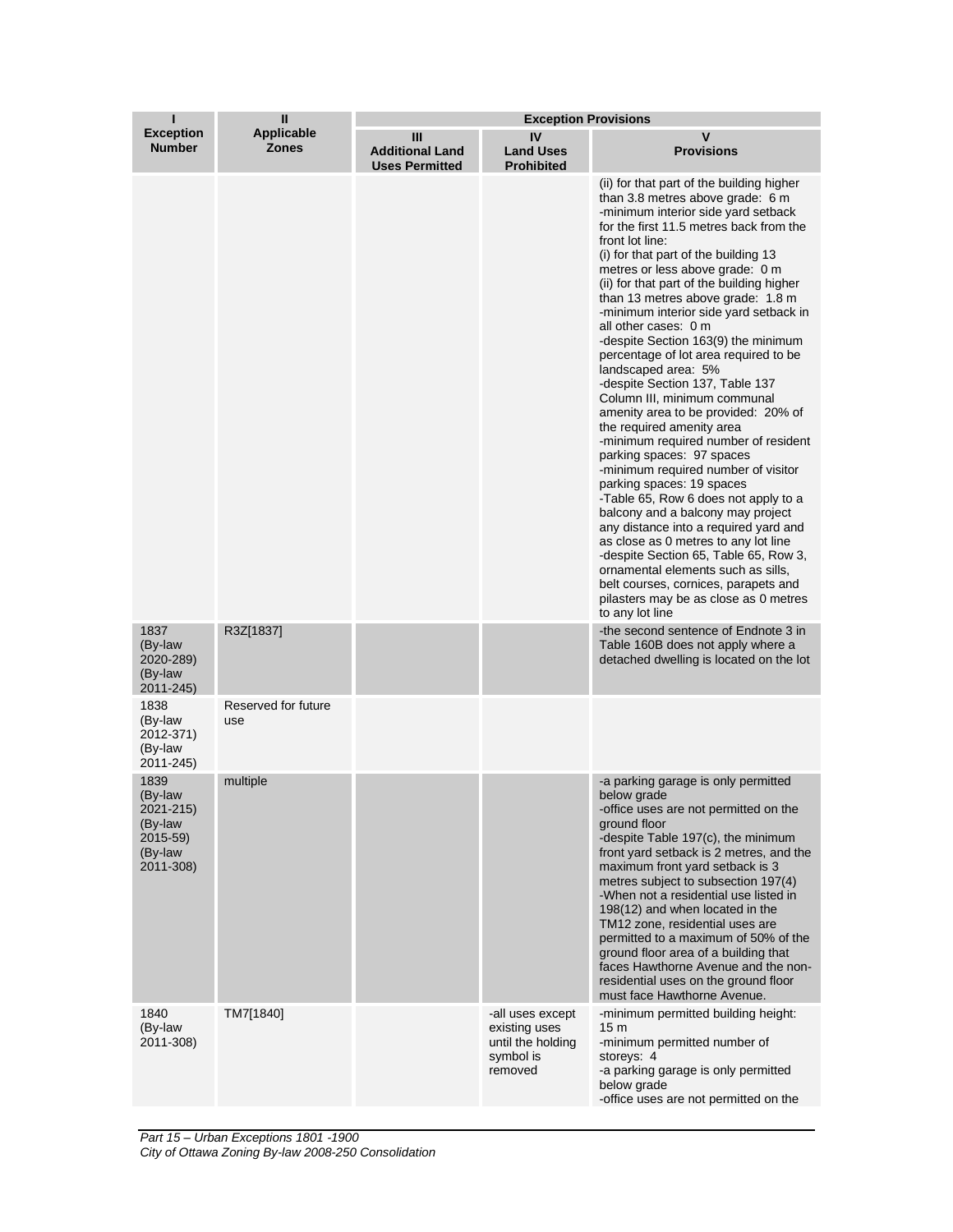| ı                                                      | $\mathbf{I}$                      | <b>Exception Provisions</b>                          |                                                                                                                                                                                                                                                                               |                                                                                                                                                                                                                                                                                                                                                                                                                                                                                                                                                                                                                                                                                                                                                                                 |  |
|--------------------------------------------------------|-----------------------------------|------------------------------------------------------|-------------------------------------------------------------------------------------------------------------------------------------------------------------------------------------------------------------------------------------------------------------------------------|---------------------------------------------------------------------------------------------------------------------------------------------------------------------------------------------------------------------------------------------------------------------------------------------------------------------------------------------------------------------------------------------------------------------------------------------------------------------------------------------------------------------------------------------------------------------------------------------------------------------------------------------------------------------------------------------------------------------------------------------------------------------------------|--|
| <b>Exception</b><br><b>Number</b>                      | <b>Applicable</b><br><b>Zones</b> | Ш<br><b>Additional Land</b><br><b>Uses Permitted</b> | IV<br><b>Land Uses</b><br><b>Prohibited</b>                                                                                                                                                                                                                                   | v<br><b>Provisions</b>                                                                                                                                                                                                                                                                                                                                                                                                                                                                                                                                                                                                                                                                                                                                                          |  |
|                                                        |                                   |                                                      |                                                                                                                                                                                                                                                                               | ground floor<br>-Table 197(g)(ii)(3) does not apply<br>-the lands zoned<br>TM7[1840],GM[1842] H(20),<br>R5B[1843], GM[1844] H(20),<br>O1[1845], R3P[1847], R5B[1849],<br>R5B[1852], R5B[1853]/ O1[1853],<br>R5B[1854] / O1[1854] are considered<br>one lot for zoning purposes<br>-the holding symbol may not be<br>removed until such time as an<br>application for Site Plan Control has<br>been approved                                                                                                                                                                                                                                                                                                                                                                     |  |
| 1841<br>(By-law<br>$2015 - 23$<br>(By-law<br>2011-308) | TM7[1841]                         |                                                      |                                                                                                                                                                                                                                                                               | -minimum permitted building height:<br>15 <sub>m</sub><br>-minimum permitted number of<br>storeys: 4<br>-a parking garage is only permitted<br>below grade<br>-office uses are not permitted on the<br>ground floor<br>-Table $197(g)(ii)(3)$ does not apply<br>-the lands zoned TM7[1841],<br>R4M[1848] and R5B[1846] are<br>considered one lot for zoning<br>purposes<br>-despite Table 197(c), the front yard<br>setback is 2 metres, subject to<br>subsection 197(4)                                                                                                                                                                                                                                                                                                        |  |
| 1842<br>(By-law<br>2019-41)<br>(By-law<br>2011-308)    | GM[1842] H(20)-h                  |                                                      | -all uses except<br>existing uses<br>until the holding<br>symbol is<br>removed<br>-animal care<br>establishment<br>-animal hospital<br>-drive through<br>facility<br>-funeral home<br>-personal<br>brewing facility<br>-service and<br>repair shop<br>-technology<br>industry | -maximum permitted number of<br>storeys: 6<br>-all buildings must be mixed-use<br>buildings<br>-non-residential uses may only be<br>located on the ground floor and 2 <sup>nd</sup><br>storey<br>-except for a place of assembly and<br>community centre, the cumulative total<br>of all non-residential uses may not<br>exceed 30% of the gross floor area of<br>a mixed-use building<br>-Table 187(g) does not apply<br>-the lands zoned<br>TM7[1840], GM[1842] H(20),<br>R5B[1843], GM[1844] H(20),<br>O1[1845], R3P[1847], R5B[1849],<br>R5B[1852], R5B[1853]/ O1[1853],<br>R5B[1854] / O1[1854] are considered<br>one lot for zoning purposes<br>-the holding symbol may not be<br>removed until such time as an<br>application for Site Plan Control has<br>been approved |  |
| 1843<br>(By-law<br>2014-292)<br>(By-law<br>2011-308)   | R5B[1843]-h                       |                                                      | -all uses except<br>existing uses<br>until the holding<br>symbol is<br>removed                                                                                                                                                                                                | -required minimum separation<br>distances between buildings are:<br>(i) where the height of abutting<br>buildings is less than or equal to 14.5<br>m: 1.2 m<br>(ii) in all other cases: 3 m<br>-maximum permitted height of an<br>apartment dwelling mid rise: 28 m<br>-the lands zoned<br>TM7[1840], GM[1842] H(20),<br>R5B[1843], GM[1844] H(20),                                                                                                                                                                                                                                                                                                                                                                                                                             |  |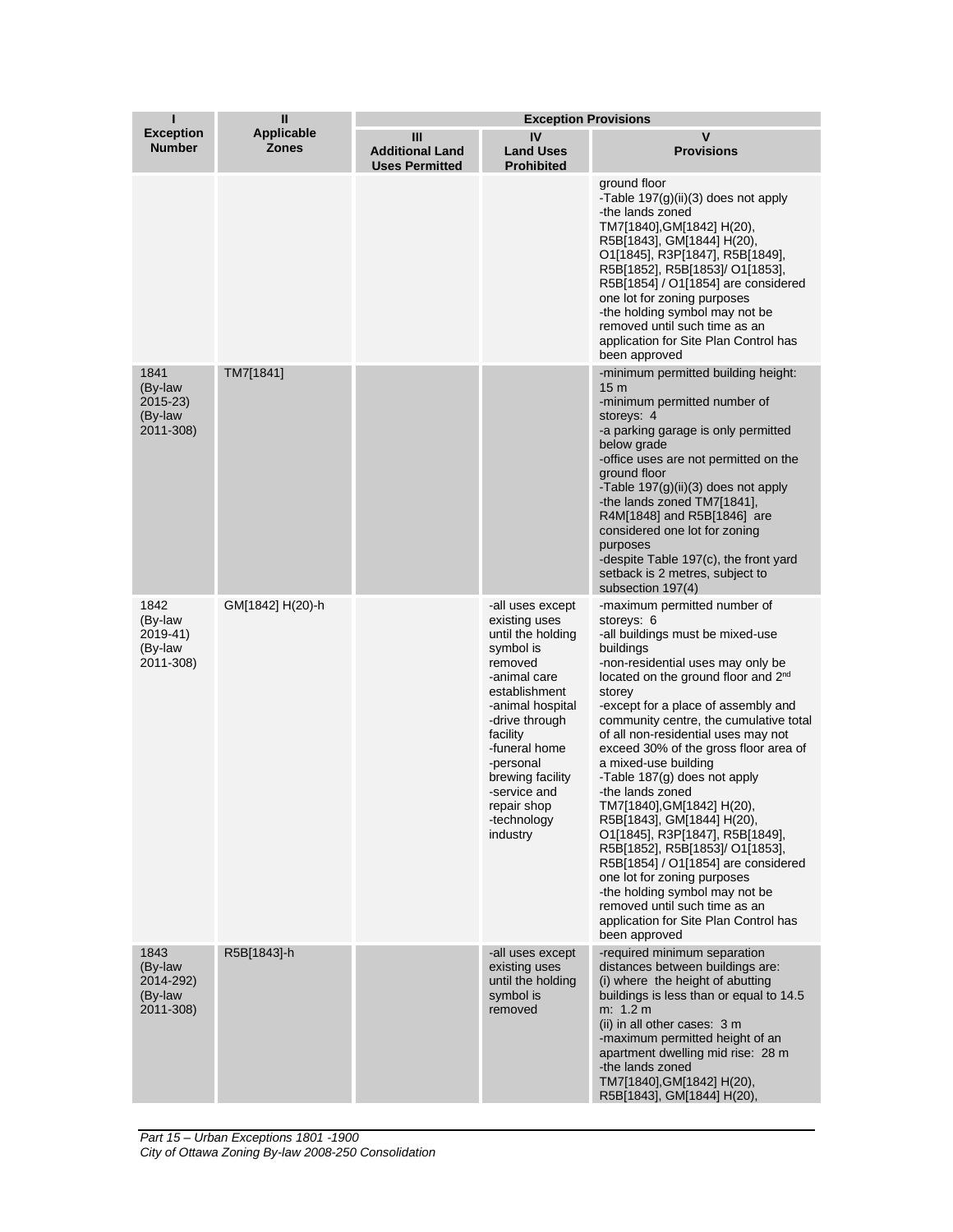| ı                                                    | $\mathbf{I}$               | <b>Exception Provisions</b>                          |                                                                                                                                                                                                                                                                               |                                                                                                                                                                                                                                                                                                                                                                                                                                                                                                                                                                                                                                                                                                                    |  |
|------------------------------------------------------|----------------------------|------------------------------------------------------|-------------------------------------------------------------------------------------------------------------------------------------------------------------------------------------------------------------------------------------------------------------------------------|--------------------------------------------------------------------------------------------------------------------------------------------------------------------------------------------------------------------------------------------------------------------------------------------------------------------------------------------------------------------------------------------------------------------------------------------------------------------------------------------------------------------------------------------------------------------------------------------------------------------------------------------------------------------------------------------------------------------|--|
| <b>Exception</b><br><b>Number</b>                    | Applicable<br><b>Zones</b> | Ш<br><b>Additional Land</b><br><b>Uses Permitted</b> | IV<br><b>Land Uses</b><br><b>Prohibited</b>                                                                                                                                                                                                                                   | v<br><b>Provisions</b>                                                                                                                                                                                                                                                                                                                                                                                                                                                                                                                                                                                                                                                                                             |  |
|                                                      |                            |                                                      |                                                                                                                                                                                                                                                                               | O1[1845], R3P[1847], R5B[1849],<br>R5B[1852], R5B[1853]/ O1[1853],<br>R5B[1854] / O1[1854] are considered<br>one lot for zoning purposes<br>-the holding symbol may not be<br>removed until such time as an<br>application for Site Plan Control has<br>been approved                                                                                                                                                                                                                                                                                                                                                                                                                                              |  |
| 1844<br>(By-law<br>2019-41)<br>(By-law<br>2011-308)  | GM[1844] H(20)-h           |                                                      | -all uses except<br>existing uses<br>until the holding<br>symbol is<br>removed<br>-animal care<br>establishment<br>-animal hospital<br>-drive through<br>facility<br>-funeral home<br>-personal<br>brewing facility<br>-service and<br>repair shop<br>-technology<br>industry | -maximum permitted number of<br>storeys: 6<br>-all buildings must be mixed-use<br>buildings<br>-non-residential uses may only be<br>located on the ground floor and 2 <sup>nd</sup><br>storey<br>-cumulative total of all non-residential<br>uses may not exceed 30% of the<br>gross floor area of a mixed-use<br>building<br>-Table 187(g) does not apply<br>-the lands zoned<br>TM7[1840], GM[1842] H(20),<br>R5B[1843], GM[1844] H(20),<br>O1[1845], R3P[1847], R5B[1849],<br>R5B[1852], R5B[1853]/ O1[1853],<br>R5B[1854] /O1[1854] are considered<br>one lot for zoning purposes<br>-the holding symbol may not be<br>removed until such time as an<br>application for Site Plan Control has<br>been approved |  |
| 1845<br>(By-law<br>2011-308)                         | O1[1845]-h                 |                                                      | - all uses except<br>existing uses<br>until the holding<br>symbol is<br>removed                                                                                                                                                                                               | -the lands zoned<br>TM7[1840], GM[1842] H(20),<br>R5B[1843], GM[1844] H(20),<br>O1[1845], R3P[1847], R5B[1849],<br>R5B[1852], R5B[1853]/ O1[1853],<br>R5B[1854] /O1[1854] are considered<br>one lot for zoning purposes<br>-the holding symbol may not be<br>removed until such time as an<br>application for Site Plan Control has<br>been approved                                                                                                                                                                                                                                                                                                                                                               |  |
| 1846<br>(By-law<br>2014-292)<br>(By-law<br>2011-308) | R5B[1846]-h                |                                                      | - all uses except<br>existing uses<br>until the holding<br>symbol is<br>removed                                                                                                                                                                                               | - maximum permitted number of<br>storeys for an apartment dwelling mid<br>rise: 6<br>-maximum permitted height of an<br>apartment dwelling mid rise: 20 m<br>-the lands zoned TM7[1841],<br>R4M[1848] and R5B[1846] are<br>considered one lot for zoning<br>purposes<br>-the lot line abutting Main Street is<br>deemed the front lot line<br>-minimum rear yard setback: 3 m<br>-the holding symbol may not be<br>removed until such time as an<br>application for Site Plan Control has<br>been approved                                                                                                                                                                                                         |  |
| 1847<br>(By-law<br>2011-308)                         | R3P[1847]-h                |                                                      | - all uses except<br>existing uses<br>until the holding<br>symbol is<br>removed                                                                                                                                                                                               | -the lands zoned<br>TM7[1840], GM[1842] H(20),<br>R5B[1843], GM[1844] H(20),<br>O1[1845], R3P[1847], R5B[1849],<br>R5B[1852], R5B[1853]/ O1[1853],<br>R5B[1854] /O1[1854] are considered                                                                                                                                                                                                                                                                                                                                                                                                                                                                                                                           |  |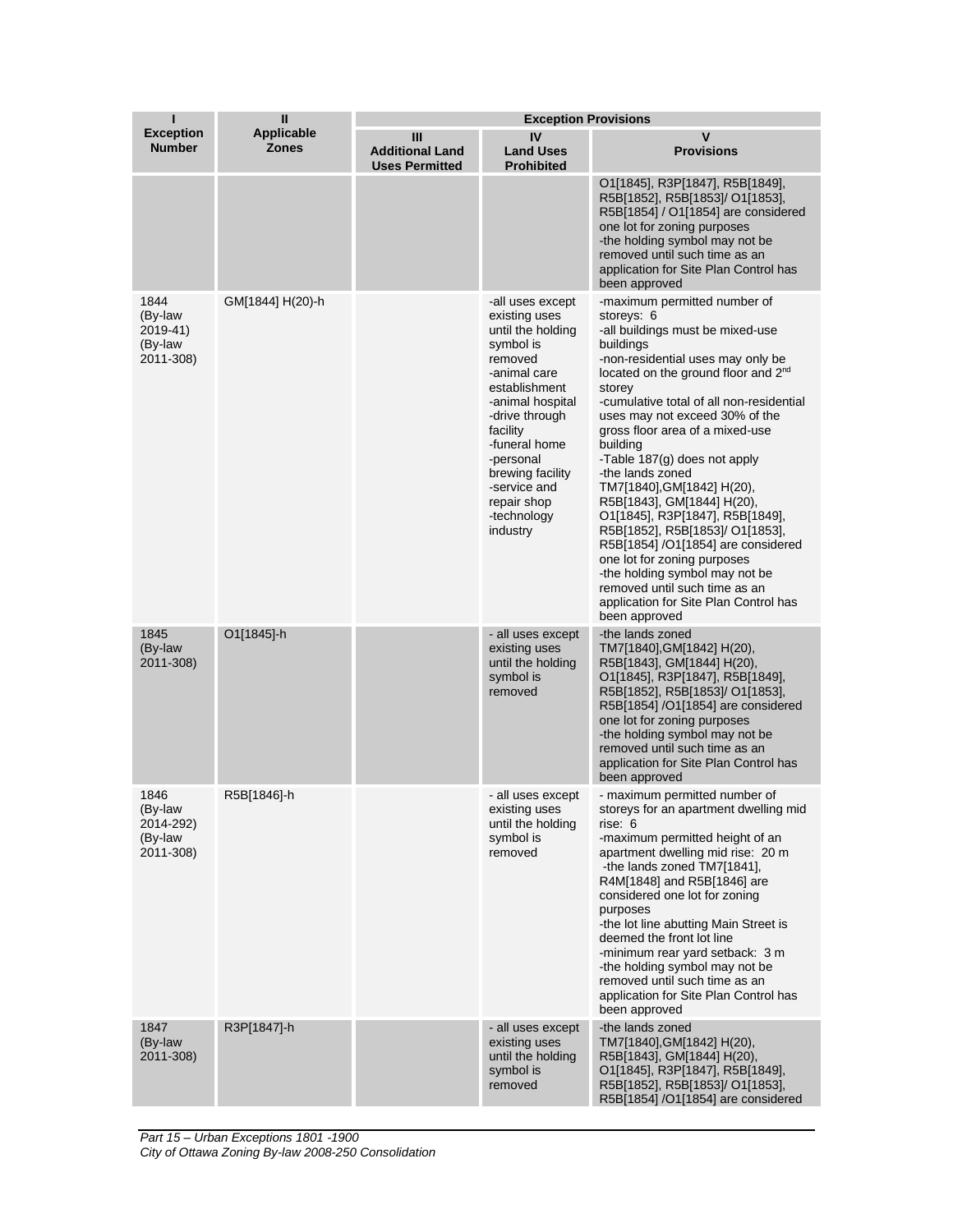| п                                                    | $\mathbf{I}$                      | <b>Exception Provisions</b>                                                                                                                                                                         |                                                                                                                                                                    |                                                                                                                                                                                                                                                                                                                                                                                                                                                                                                                                                                                                                              |  |
|------------------------------------------------------|-----------------------------------|-----------------------------------------------------------------------------------------------------------------------------------------------------------------------------------------------------|--------------------------------------------------------------------------------------------------------------------------------------------------------------------|------------------------------------------------------------------------------------------------------------------------------------------------------------------------------------------------------------------------------------------------------------------------------------------------------------------------------------------------------------------------------------------------------------------------------------------------------------------------------------------------------------------------------------------------------------------------------------------------------------------------------|--|
| <b>Exception</b><br><b>Number</b>                    | <b>Applicable</b><br><b>Zones</b> | Ш<br><b>Additional Land</b><br><b>Uses Permitted</b>                                                                                                                                                | IV<br><b>Land Uses</b><br><b>Prohibited</b>                                                                                                                        | V<br><b>Provisions</b>                                                                                                                                                                                                                                                                                                                                                                                                                                                                                                                                                                                                       |  |
|                                                      |                                   |                                                                                                                                                                                                     |                                                                                                                                                                    | one lot for zoning purposes<br>-the holding symbol may not be<br>removed until such time as an<br>application for Site Plan Control has<br>been approved                                                                                                                                                                                                                                                                                                                                                                                                                                                                     |  |
| 1848<br>(By-law<br>2011-308)                         | R4M[1848]-h                       |                                                                                                                                                                                                     | - all uses except<br>existing uses<br>until the holding<br>symbol is<br>removed                                                                                    | -the lands zoned TM7[1841],<br>R4M[1848] and R5B[1846] are<br>considered one lot for zoning<br>purposes<br>-the lot line abutting Main Street is<br>deemed the front lot line<br>-minimum rear yard setback: 3 m<br>-the holding symbol may not be<br>removed until such time as an<br>application for Site Plan Control has<br>been approved                                                                                                                                                                                                                                                                                |  |
| 1849<br>(By-law<br>2014-292)<br>(By-law<br>2011-308) | R5B[1849]-h                       |                                                                                                                                                                                                     | - all uses except<br>existing uses<br>until the holding<br>symbol is<br>removed                                                                                    | -required minimum separation<br>distances between buildings are:<br>(i) where the height of abutting<br>buildings is less than or equal to 14.5<br>m: 1.2 m<br>(ii) in all other cases: 3 m<br>-maximum permitted height of an<br>apartment dwelling mid rise: 20 m<br>-the lands zoned<br>TM7[1840], GM[1842] H(20),<br>R5B[1843], GM[1844] H(20),<br>O1[1845], R3P[1847], R5B[1849],<br>R5B[1852], R5B[1853]/ O1[1853],<br>R5B[1854] / O1[1854] are considered<br>one lot for zoning purposes<br>-the holding symbol may not be<br>removed until such time as an<br>application for Site Plan Control has<br>been approved |  |
| 1850<br>(By-law<br>2015-59)<br>(By-law<br>2011-308)  | TM7[1850]-h                       | -correctional facility<br>-court house<br>-emergency service<br>-hospital<br>-parking lot<br>-post secondary<br>educational<br>institution<br>-shelter, see Part 5,<br>Section 134<br>-sports arena | - all uses except<br>existing uses<br>until the holding<br>symbol is<br>removed                                                                                    | -minimum permitted building height:<br>15 <sub>m</sub><br>-minimum permitted number of<br>storeys: 4<br>-a parking garage is only permitted<br>below grade<br>-office uses are not permitted on the<br>around floor<br>-the lands zoned I2A[1416] F(1.5),<br>GM[1851] H(20), and TM7[1850} are<br>considered one lot for zoning<br>purposes<br>-the holding symbol may not be<br>removed until such time as an<br>application for Site Plan Control has<br>been approved<br>-despite Table 197(c), the front yard<br>setback is a minimum of 2 metres,<br>subject to subsections 197(4)                                      |  |
| 1851<br>(By-law<br>2019-41)<br>(By-law<br>2011-308)  | GM7[1851] H(20)-h                 | -correctional facility<br>-court house<br>-hospital<br>-museum<br>-park<br>-parking garage<br>-parking lot<br>-post secondary<br>educational<br>institution                                         | - all uses except<br>existing uses<br>until the holding<br>symbol is<br>removed<br>-animal care<br>establishment<br>-animal hospital<br>-drive through<br>facility | -maximum permitted number of<br>storeys: 6<br>-a building must be a mixed-use<br>building unless the building contains<br>only additional permitted land uses<br>-except for additionally permitted<br>uses, all non-residential uses may<br>only be located on the ground floor<br>and 2 <sup>nd</sup> storey<br>-cumulative total of all non-residential                                                                                                                                                                                                                                                                   |  |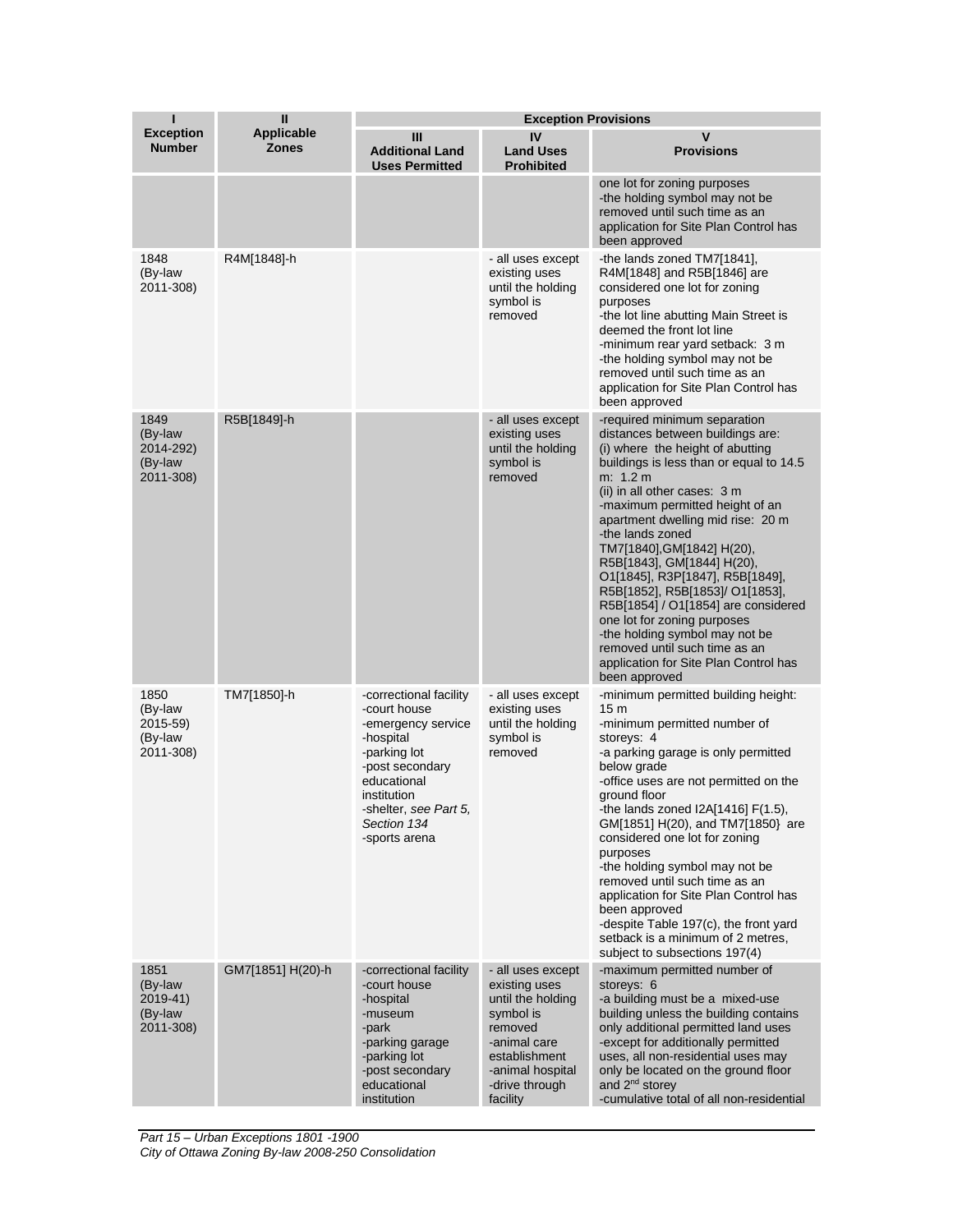| ı                                                    | $\mathbf{I}$                      | <b>Exception Provisions</b>                          |                                                                                                          |                                                                                                                                                                                                                                                                                                                                                                                                                                                                                                                                                                                                                                                                                                                                                                                                                                                    |  |
|------------------------------------------------------|-----------------------------------|------------------------------------------------------|----------------------------------------------------------------------------------------------------------|----------------------------------------------------------------------------------------------------------------------------------------------------------------------------------------------------------------------------------------------------------------------------------------------------------------------------------------------------------------------------------------------------------------------------------------------------------------------------------------------------------------------------------------------------------------------------------------------------------------------------------------------------------------------------------------------------------------------------------------------------------------------------------------------------------------------------------------------------|--|
| <b>Exception</b><br><b>Number</b>                    | <b>Applicable</b><br><b>Zones</b> | Ш<br><b>Additional Land</b><br><b>Uses Permitted</b> | IV<br><b>Land Uses</b><br><b>Prohibited</b>                                                              | V<br><b>Provisions</b>                                                                                                                                                                                                                                                                                                                                                                                                                                                                                                                                                                                                                                                                                                                                                                                                                             |  |
|                                                      |                                   | -school<br>-shelter<br>-sports arena                 | -funeral home<br>-personal<br>brewing facility<br>-service and<br>repair shop<br>-technology<br>industry | uses other than additional permitted<br>uses may not exceed 30% of the<br>gross floor area of a mixed-use<br>building<br>-Table 187(g) does not apply<br>-the lands zoned $12A[1416] F(1.5)$ ,<br>GM[1851] H(20), and TM7[1850] are<br>considered one lot for zoning<br>purposes<br>-the holding symbol may not be<br>removed until such time as an<br>application for Site Plan Control has<br>been approved                                                                                                                                                                                                                                                                                                                                                                                                                                      |  |
| 1852<br>(By-law<br>2014-292)<br>(By-law<br>2011-308) | R5B[1852]-h                       |                                                      | - all uses except<br>existing uses<br>until the holding<br>symbol is<br>removed                          | -required minimum separation<br>distances between buildings are:<br>(i) where the height of abutting<br>buildings is less than or equal to 14.5<br>m: 1.2 m<br>(ii) in all other cases: 3 m<br>-maximum permitted height of an<br>apartment dwelling mid rise: 20 m<br>-the lands zoned<br>TM7[1840], GM[1842] H(20),<br>R5B[1843], GM[1844] H(20),<br>O1[1845], R3P[1847], R5B[1849],<br>R5B[1852], R5B[1853]/ O1[1853],<br>R5B[1854] / O1[1854] are considered<br>one lot for zoning purposes<br>-the holding symbol may not be<br>removed until such time as an<br>application for Site Plan Control has<br>been approved                                                                                                                                                                                                                       |  |
| 1853<br>(By-law<br>2014-292)<br>(By-law<br>2011-308) | R5B[1853]-h/<br>O1[1853]-h        |                                                      | - all uses except<br>existing uses<br>until the holding<br>symbol is<br>removed                          | -the uses permitted are either those<br>permitted in the O1 zone, subject to<br>the O1 zone requirements; or those<br>permitted in the R5B zone, subject to<br>the requirements of the R5B zone<br>-required minimum separation<br>distances between buildings in the<br>R5B zone are:<br>(i) where the height of abutting<br>buildings is less than or equal to 14.5<br>m: 1.2 m<br>(ii) in all other cases: 3 m<br>-maximum permitted height of an<br>apartment dwelling mid rise: 20 m<br>-the lands zoned<br>TM7[1840], GM[1842] H(20),<br>R5B[1843], GM[1844] H(20),<br>O1[1845], R3P[1847], R5B[1849],<br>R5B[1852], R5B[1853]/ O1[1853],<br>R5B[1854] / O1[1854] are considered<br>one lot for zoning purposes<br>-the holding symbol may not be<br>removed until such time as an<br>application for Site Plan Control has<br>been approved |  |
| 1854<br>(By-law<br>2014-292)<br>(By-law<br>2011-308) | R5B[1854]-h<br>O1[1854]-h         |                                                      | - all uses except<br>existing uses<br>until the holding<br>symbol is<br>removed                          | -the uses permitted are either those<br>permitted in the O1 zone, subject to<br>the O1 zone requirements; or those<br>permitted in the R5B zone, subject to<br>the requirements of the R5B zone<br>-maximum permitted height of an<br>apartment dwelling mid rise: 28 m                                                                                                                                                                                                                                                                                                                                                                                                                                                                                                                                                                            |  |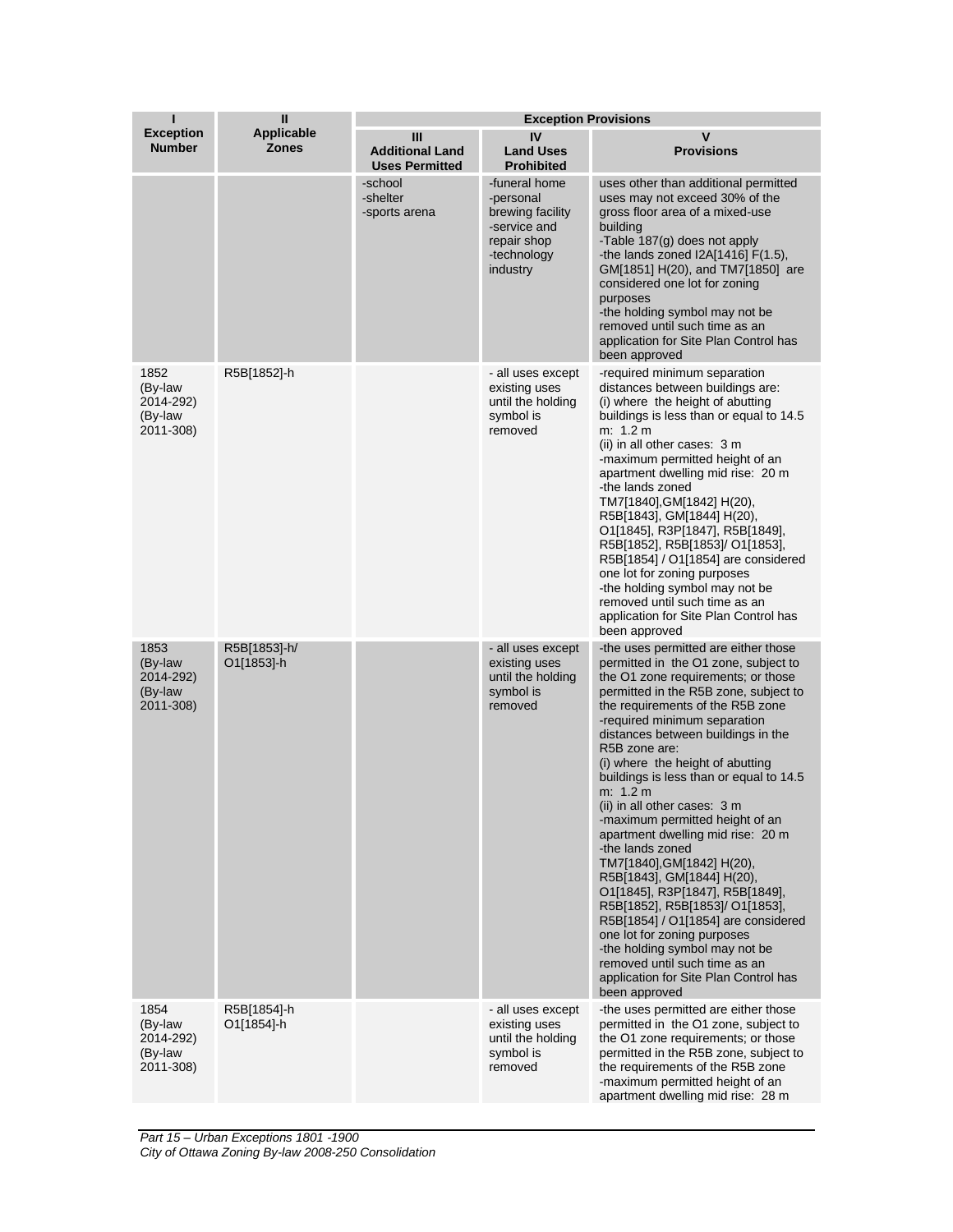|                                                              | $\mathbf{I}$                | <b>Exception Provisions</b>                          |                                             |                                                                                                                                                                                                                                                                                                                                                                                                                                                                                                                                                                                                                                                                                                                                                                                                                                            |
|--------------------------------------------------------------|-----------------------------|------------------------------------------------------|---------------------------------------------|--------------------------------------------------------------------------------------------------------------------------------------------------------------------------------------------------------------------------------------------------------------------------------------------------------------------------------------------------------------------------------------------------------------------------------------------------------------------------------------------------------------------------------------------------------------------------------------------------------------------------------------------------------------------------------------------------------------------------------------------------------------------------------------------------------------------------------------------|
| <b>Exception</b><br><b>Number</b>                            | <b>Applicable</b><br>Zones  | Ш<br><b>Additional Land</b><br><b>Uses Permitted</b> | IV<br><b>Land Uses</b><br><b>Prohibited</b> | v<br><b>Provisions</b>                                                                                                                                                                                                                                                                                                                                                                                                                                                                                                                                                                                                                                                                                                                                                                                                                     |
|                                                              |                             |                                                      |                                             | -required minimum separation<br>distances between buildings in the<br>R5B zone are:<br>(i) where the height of abutting<br>buildings is less than or equal to 14.5<br>m: 1.2 m<br>(ii) in all other cases: 3 m<br>-the lands zoned<br>TM7[1840],GM[1842] H(20),<br>R5B[1843], GM[1844] H(20),<br>O1[1845], R3P[1847], R5B[1849],<br>R5B[1852], R5B[1853]/ O1[1853],<br>R5B[1854] / O1[1854] are considered<br>one lot for zoning purposes<br>-the holding symbol may not be<br>removed until such time as an<br>application for Site Plan Control has<br>been approved                                                                                                                                                                                                                                                                     |
| 1855<br>(By-law<br>2011-274)                                 | R5B[1855]<br>H(22)          |                                                      |                                             | -Despite Table 65, Row 3, Column II,<br>ornamental elements may project up<br>to 1.2 metres into a required yard<br>-Despite Table 65, Row 4, a canopy<br>may project as close as 0 metres to a<br>lot line<br>-minimum westerly interior side yard<br>setback: 2.3 m<br>-minimum easterly interior side yard<br>setback for an apartment dwelling<br>mid-high rise:<br>(i) 2.5 metres for the first 15 metres<br>from the front lot line; and<br>(ii) for the remainder:<br>(A) 2.5 metres for the first two storeys<br>above grade; and,<br>(B) 7.8 metres above the second<br>storey<br>-maximum number of storeys: seven<br>-minimum width of a driveway<br>providing access to an underground<br>parking garage: 4.45 m<br>-minimum width of an aisle providing<br>access to a parking space in an<br>underground parking garage: 6 m |
| 1856<br>(By-law<br>2014-292)<br>(By-law<br>2011-307)<br>1857 | R4N[1856] S270<br>IL2[1857] | -detached dwelling                                   |                                             | - the maximum building height and<br>number of storeys for an apartment<br>dwelling, mid rise and apartment<br>dwelling, high rise are as set out on<br>Schedule 270<br>-the minimum yard setbacks are as<br>set out in Schedule 270<br>-the minimum width of a driveway<br>providing access to a parking garage:<br>6.2 metres<br>-minimum aisle width providing access<br>to parking spaces in a parking garage:<br>6.2 metres:<br>- minimum visitor parking rate for an<br>apartment building, mid rise and<br>apartment dwelling, high rise: none<br>for the first 12 dwelling units and<br>0.083 spaces per unit thereafter<br>-a detached dwelling is permitted on                                                                                                                                                                   |
| (By-law<br>2011-273)                                         | H(14)                       |                                                      |                                             | any lot that existed prior to December<br>14, 1999                                                                                                                                                                                                                                                                                                                                                                                                                                                                                                                                                                                                                                                                                                                                                                                         |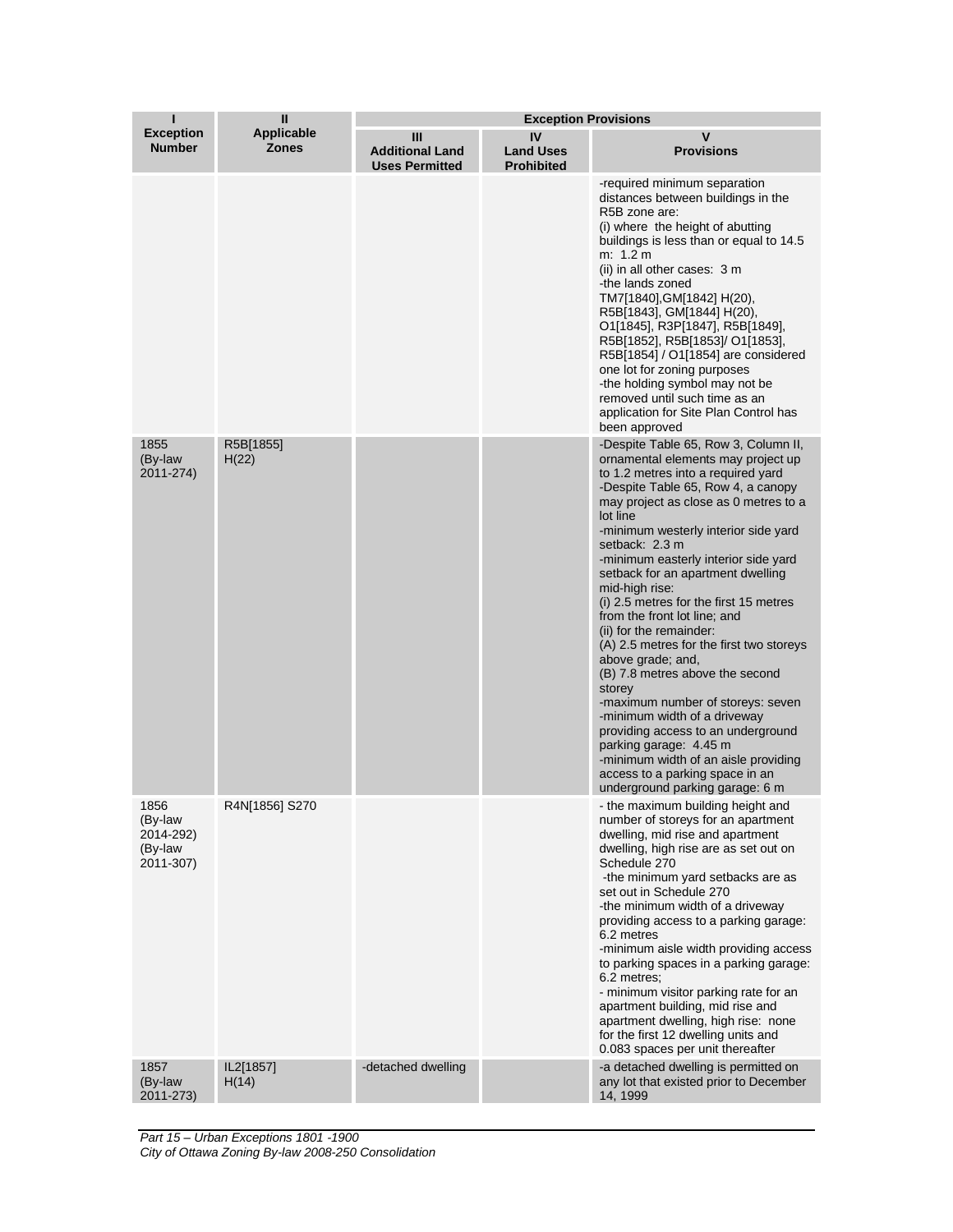| ı                                                                                                    | Ш                                 | <b>Exception Provisions</b>                          |                                                      |                                                                                                                                                                                                                                                                                                                                                                                                                                                                                                                                                                                                                                                                                                                                                                                                                                                                                                                                                                                                                                                                                                                                                                                                                                                                                                                                                                                                                                                                                                                                               |  |
|------------------------------------------------------------------------------------------------------|-----------------------------------|------------------------------------------------------|------------------------------------------------------|-----------------------------------------------------------------------------------------------------------------------------------------------------------------------------------------------------------------------------------------------------------------------------------------------------------------------------------------------------------------------------------------------------------------------------------------------------------------------------------------------------------------------------------------------------------------------------------------------------------------------------------------------------------------------------------------------------------------------------------------------------------------------------------------------------------------------------------------------------------------------------------------------------------------------------------------------------------------------------------------------------------------------------------------------------------------------------------------------------------------------------------------------------------------------------------------------------------------------------------------------------------------------------------------------------------------------------------------------------------------------------------------------------------------------------------------------------------------------------------------------------------------------------------------------|--|
| <b>Exception</b><br><b>Number</b>                                                                    | <b>Applicable</b><br><b>Zones</b> | Ш<br><b>Additional Land</b><br><b>Uses Permitted</b> | IV<br><b>Land Uses</b><br><b>Prohibited</b>          | V<br><b>Provisions</b>                                                                                                                                                                                                                                                                                                                                                                                                                                                                                                                                                                                                                                                                                                                                                                                                                                                                                                                                                                                                                                                                                                                                                                                                                                                                                                                                                                                                                                                                                                                        |  |
|                                                                                                      |                                   |                                                      |                                                      | -the following provisions apply to a<br>detached dwelling:<br>(i) minimum front yard setback: 5 m<br>(ii) minimum rear yard setback: 7 m<br>(iii) minimum interior side yard<br>setback: 1.2 m<br>(iv) maximum building height: 11 m                                                                                                                                                                                                                                                                                                                                                                                                                                                                                                                                                                                                                                                                                                                                                                                                                                                                                                                                                                                                                                                                                                                                                                                                                                                                                                          |  |
| 1858<br>(By-law<br>2020-291)<br>(By-law<br>2020-299)<br>(By-law<br>2015-191)<br>(By-law<br>2011-273) | R1C[1858]                         |                                                      | -secondary<br>dwelling unit<br>-bed and<br>breakfast | -grade means the average elevation<br>of the level of the adjoining ground<br>prior to the development of all the<br>walls of a building on the lot<br>-gross floor area, means the total area<br>of each floor, measured from the<br>exterior of the outside walls, excluding<br>a basement and including:<br>(i) accessory buildings;<br>(ii) potential floor area that is the area<br>of a floor that is projected from an<br>actual floor of a storey that is above<br>the floor area of another storey,<br>basement; and,<br>(iii) attic, where the height above the<br>floor area of the attic is a minimum of<br>2.3 metres over at least 75% of the<br>floor area with a clear height of 2.1<br>meters of any point over the floor area<br>-maximum 0.4 floor space index<br>-maximum width of a vehicular access<br>at a lot line is 3.05 metres<br>-maximum combined width at the lot<br>line of all vehicular accesses is 6.1<br>metres<br>-despite the preceding provision,<br>vehicular accesses from public lanes<br>are not be included in the calculation<br>of the maximum allowable combined<br>width of all vehicular accesses at the<br>lot line<br>-minimum landscaped strip of 1.5<br>metres, developed with soft<br>landscaping, is required between the<br>interior side lot line and a vehicular<br>access<br>-minimum rear yard setback: 8 m<br>-minimum lot area: 580 $m2$<br>-minimum lot width: 20 m<br>-minimum setback from a lot line for<br>an accessory building or structure in a<br>rear yard: 1.5 metres |  |
| 1859<br>(By-law<br>2015-371)<br>(By-law<br>2012-334)<br>(By-law<br>2011-271)                         | R3YY[1859]<br>S268                |                                                      |                                                      | General:<br>-the minimum front yard setback of<br>areas not specifically identified on<br>schedule 268 is 3.25 metres<br>-where a driveway leading to an<br>attached garage abuts a sidewalk the<br>vehicular entrance to the attached<br>garage must be setback a minimum of<br>6 metres from the nearest edge of the<br>sidewalk<br>-the vehicular entrance of an attached<br>garage may not be located more than<br>2 metres closer to the front lot line<br>than either the front wall of the main<br>building or the leading edge of a                                                                                                                                                                                                                                                                                                                                                                                                                                                                                                                                                                                                                                                                                                                                                                                                                                                                                                                                                                                                   |  |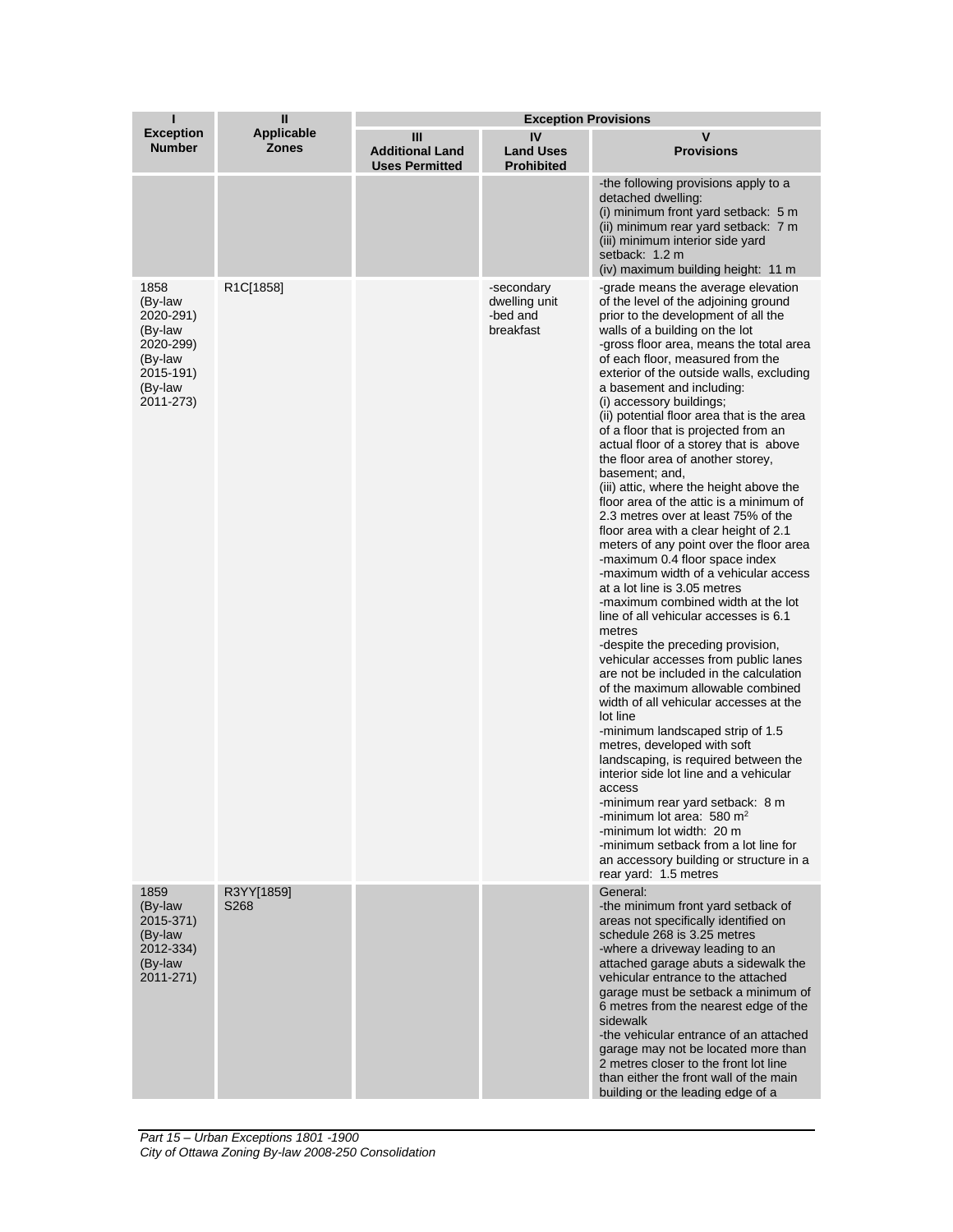| ı                                 | $\mathbf{I}$               | <b>Exception Provisions</b>                          |                                             |                                                                                                                                                                                                                                                                                                                                                                                                                                                                                                                                                                                                                                                                                                                                                                                                                                                                                                                                                                                                                                                                                                                                                                                                                                                                                                                                                                                                                                                                                                                                                                                                                                                                                                                                                                                                                                                                                                                                                                                                                                                                                                                                                                                                                                                                                                                                                                   |
|-----------------------------------|----------------------------|------------------------------------------------------|---------------------------------------------|-------------------------------------------------------------------------------------------------------------------------------------------------------------------------------------------------------------------------------------------------------------------------------------------------------------------------------------------------------------------------------------------------------------------------------------------------------------------------------------------------------------------------------------------------------------------------------------------------------------------------------------------------------------------------------------------------------------------------------------------------------------------------------------------------------------------------------------------------------------------------------------------------------------------------------------------------------------------------------------------------------------------------------------------------------------------------------------------------------------------------------------------------------------------------------------------------------------------------------------------------------------------------------------------------------------------------------------------------------------------------------------------------------------------------------------------------------------------------------------------------------------------------------------------------------------------------------------------------------------------------------------------------------------------------------------------------------------------------------------------------------------------------------------------------------------------------------------------------------------------------------------------------------------------------------------------------------------------------------------------------------------------------------------------------------------------------------------------------------------------------------------------------------------------------------------------------------------------------------------------------------------------------------------------------------------------------------------------------------------------|
| <b>Exception</b><br><b>Number</b> | Applicable<br><b>Zones</b> | Ш<br><b>Additional Land</b><br><b>Uses Permitted</b> | IV<br><b>Land Uses</b><br><b>Prohibited</b> | v<br><b>Provisions</b>                                                                                                                                                                                                                                                                                                                                                                                                                                                                                                                                                                                                                                                                                                                                                                                                                                                                                                                                                                                                                                                                                                                                                                                                                                                                                                                                                                                                                                                                                                                                                                                                                                                                                                                                                                                                                                                                                                                                                                                                                                                                                                                                                                                                                                                                                                                                            |
|                                   |                            |                                                      |                                             | roofed porch<br>-minimum density is 29 units per<br>hectare<br>-despite clause $59(1)(b)$ , access to a<br>lot may be provided by means of a<br>public lane a minimum of 8.5 metres<br>in width instead of by a public street<br>-when access to a lot is provided by a<br>public lane a minimum of 8.5 metres<br>wide, and that lot also abuts a park,<br>that lot line abutting the park is<br>deemed the front lot line and the<br>public lane shall be considered an<br>improved public street for the<br>purposes of section 69<br>-despite section 65:<br>(i) except for a cantilevered<br>foundation, not part of a foundation for<br>a permitted projection is permitted<br>within a front yard;<br>(ii) an air conditioner condenser may<br>be located in the front yard of a<br>townhouse dwelling containing<br>dwelling units attached back to back;<br>(iii) eaves, eaves-troughs, gutters,<br>chimneys, chimney boxes, fireplace<br>boxes, and ornamental elements such<br>as sills, belt courses, cornices,<br>parapets and pilasters may project:<br>(a) 1 metre into the required front and<br>corner side yard and as close as 0<br>metres to a lot line; and,<br>(b) 1 metre into the interior side yard,<br>but no closer than 0.2 metres to the lot<br>line.<br>(iv) a deck may project 2 metres into a<br>rear and interior side yard, but no<br>closer than:<br>(a) 0.3 metres of a rear and interior<br>side lot line if below 0.3 metres in<br>height; and,<br>(b) an additional 0.3 metres setback<br>from a rear and interior side lot line for<br>each additional 0.3 metre high portion<br>of the deck<br>(v) steps attached to a porch may<br>project 2.5 metres, but no closer than<br>0.5 metres to a lot line;<br>(vi) air conditioning condensers may<br>project 1 metre into a corner and<br>interior side yard and 2 metres into a<br>rear yard, but no closer than 0.2<br>metres to a lot line<br>-despite section 57, the size of the<br>required corner sight triangle will be<br>as per the approved plan of<br>subdivision<br>-in the case of a home based<br>business operating within a<br>townhouse or semi-detached dwelling,<br>the required parking space is only<br>required if the business involves a<br>non-resident employee<br>-no more than 60% of the area of any<br>front yard or corner side yard may be |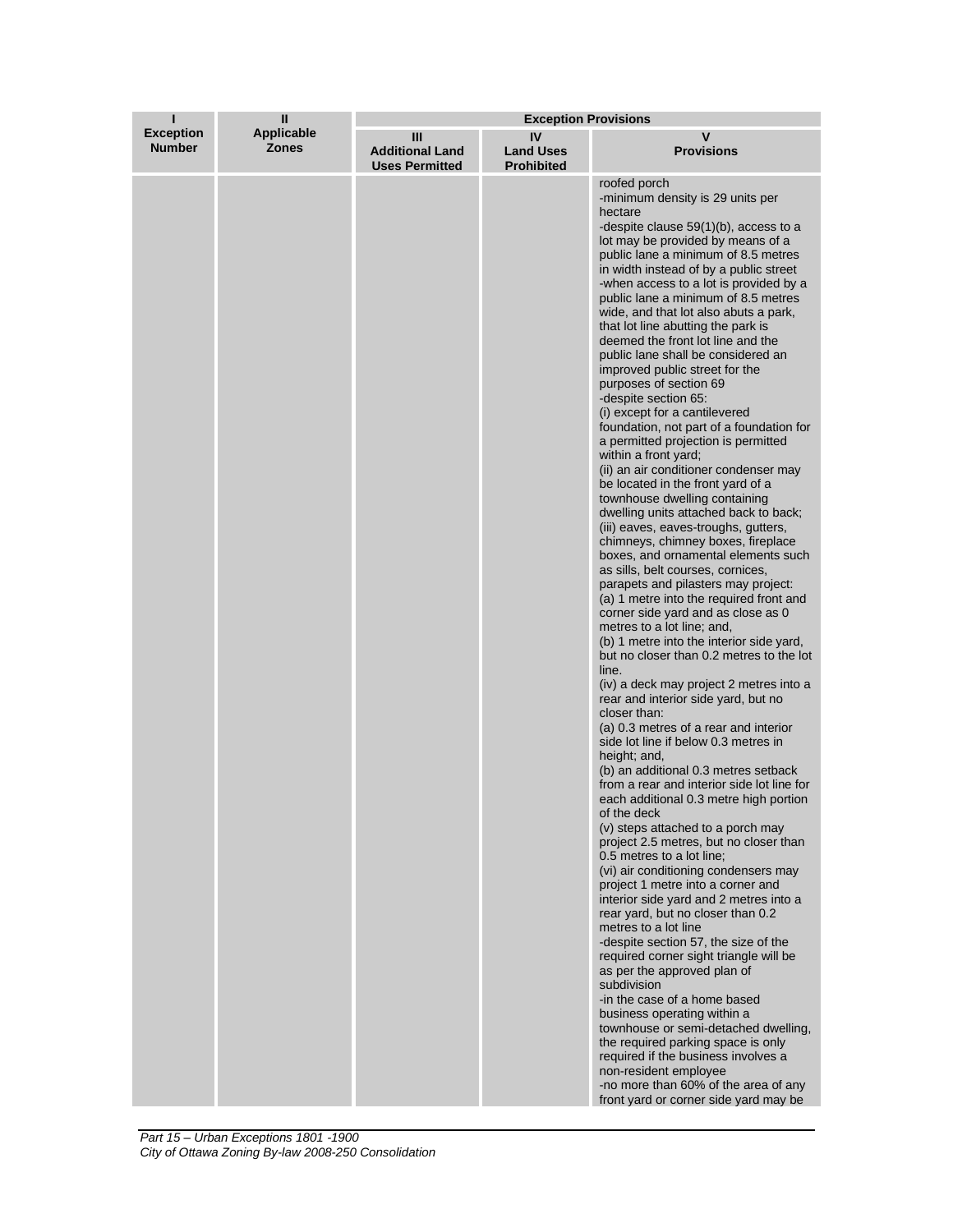| ı                                                    | $\mathbf{I}$                      | <b>Exception Provisions</b>                          |                                                                                                         |                                                                                                                                                                                                                                                                                                                                                                                                                                                                                                                                                                                                                                                                                                                                                                                                                                                                                                                                                                                                                                                                                                                                                                                                                                                                                                         |  |
|------------------------------------------------------|-----------------------------------|------------------------------------------------------|---------------------------------------------------------------------------------------------------------|---------------------------------------------------------------------------------------------------------------------------------------------------------------------------------------------------------------------------------------------------------------------------------------------------------------------------------------------------------------------------------------------------------------------------------------------------------------------------------------------------------------------------------------------------------------------------------------------------------------------------------------------------------------------------------------------------------------------------------------------------------------------------------------------------------------------------------------------------------------------------------------------------------------------------------------------------------------------------------------------------------------------------------------------------------------------------------------------------------------------------------------------------------------------------------------------------------------------------------------------------------------------------------------------------------|--|
| <b>Exception</b><br><b>Number</b>                    | <b>Applicable</b><br><b>Zones</b> | Ш<br><b>Additional Land</b><br><b>Uses Permitted</b> | IV<br><b>Land Uses</b><br><b>Prohibited</b>                                                             | <b>Provisions</b>                                                                                                                                                                                                                                                                                                                                                                                                                                                                                                                                                                                                                                                                                                                                                                                                                                                                                                                                                                                                                                                                                                                                                                                                                                                                                       |  |
|                                                      |                                   |                                                      |                                                                                                         | used as a driveway<br>-despite section 136, a townhouse<br>dwelling may contain a maximum of<br>16 dwelling units, however no more<br>than eight dwelling units may be<br>provided in a single row<br>-no visitor parking is required for a<br>townhouse dwelling on a lot that abuts<br>a public lane<br>Detached dwellings:<br>-minimum lot area: $220 \text{ m}^2$<br>-minimum front yard setback is as per<br>Schedule 268<br>-minimum rear yard setback on a<br>corner lot: 0.6 m<br>-minimum corner side yard setback:<br>2.5 <sub>m</sub><br>-maximum lot coverage: 55%<br>Semi-detached dwellings:<br>-minimum lot area: $137 \text{ m}^2$<br>-minimum lot width: 5.5 m<br>-minimum front yard setback is as per<br>Schedule 268<br>-minimum corner side yard setback:<br>2.5 <sub>m</sub><br>-maximum lot coverage: 65%<br>Townhouse dwellings:<br>-minimum lot area: $81 \text{ m}^2$<br>-minimum lot width: 4 m<br>-minimum front yard setback is as per<br>Schedule 268<br>-minimum setback from a lot line<br>abutting a public lane: 0 m<br>-minimum rear yard setback where<br>dwelling units area attached back to<br>back: 0 m<br>-minimum corner side yard setback:<br>2.5 <sub>m</sub><br>-minimum interior side yard setback:<br>1.5 <sub>m</sub><br>-maximum building height: 14 m |  |
| 1860<br>(By-law<br>2020-291)<br>(By-law<br>2011-270) | R3VV[1860]                        |                                                      |                                                                                                         | -minimum front yard setback: 5.5 m<br>-minimum net density: 27 dwelling<br>units per hectare                                                                                                                                                                                                                                                                                                                                                                                                                                                                                                                                                                                                                                                                                                                                                                                                                                                                                                                                                                                                                                                                                                                                                                                                            |  |
| 1861<br>(By-law<br>2011-272)                         | R4Z[1861]                         |                                                      | -detached<br>dwelling<br>-linked-detached<br>dwelling<br>-semi-detached<br>dwelling<br>-duplex dwelling | -minimum density: 21 units per<br>hectare<br>-minimum front yard setback: 2.5 m<br>-minimum rear yard setback: 7 m<br>-minimum interior side yard setback:<br>4 m<br>-the lands zoned R4Z[1861] and<br>01[1862] are to be considered one lot<br>for zoning purposes                                                                                                                                                                                                                                                                                                                                                                                                                                                                                                                                                                                                                                                                                                                                                                                                                                                                                                                                                                                                                                     |  |
| 1862<br>(By-law<br>2011-272)                         | O1[1862]                          |                                                      |                                                                                                         | -no buildings, decks, sheds, garages,<br>workshops, septic systems, wells, play<br>structures, swimming pools, change<br>houses, pump houses are permitted<br>within the O1[1862] zone<br>-the lands zoned R4Z[1861] and<br>O1[1862] are to be considered one lot<br>for zoning purposes                                                                                                                                                                                                                                                                                                                                                                                                                                                                                                                                                                                                                                                                                                                                                                                                                                                                                                                                                                                                                |  |
| 1863                                                 | R1Z[1863]                         |                                                      |                                                                                                         | -minimum front yard setback: 5 m                                                                                                                                                                                                                                                                                                                                                                                                                                                                                                                                                                                                                                                                                                                                                                                                                                                                                                                                                                                                                                                                                                                                                                                                                                                                        |  |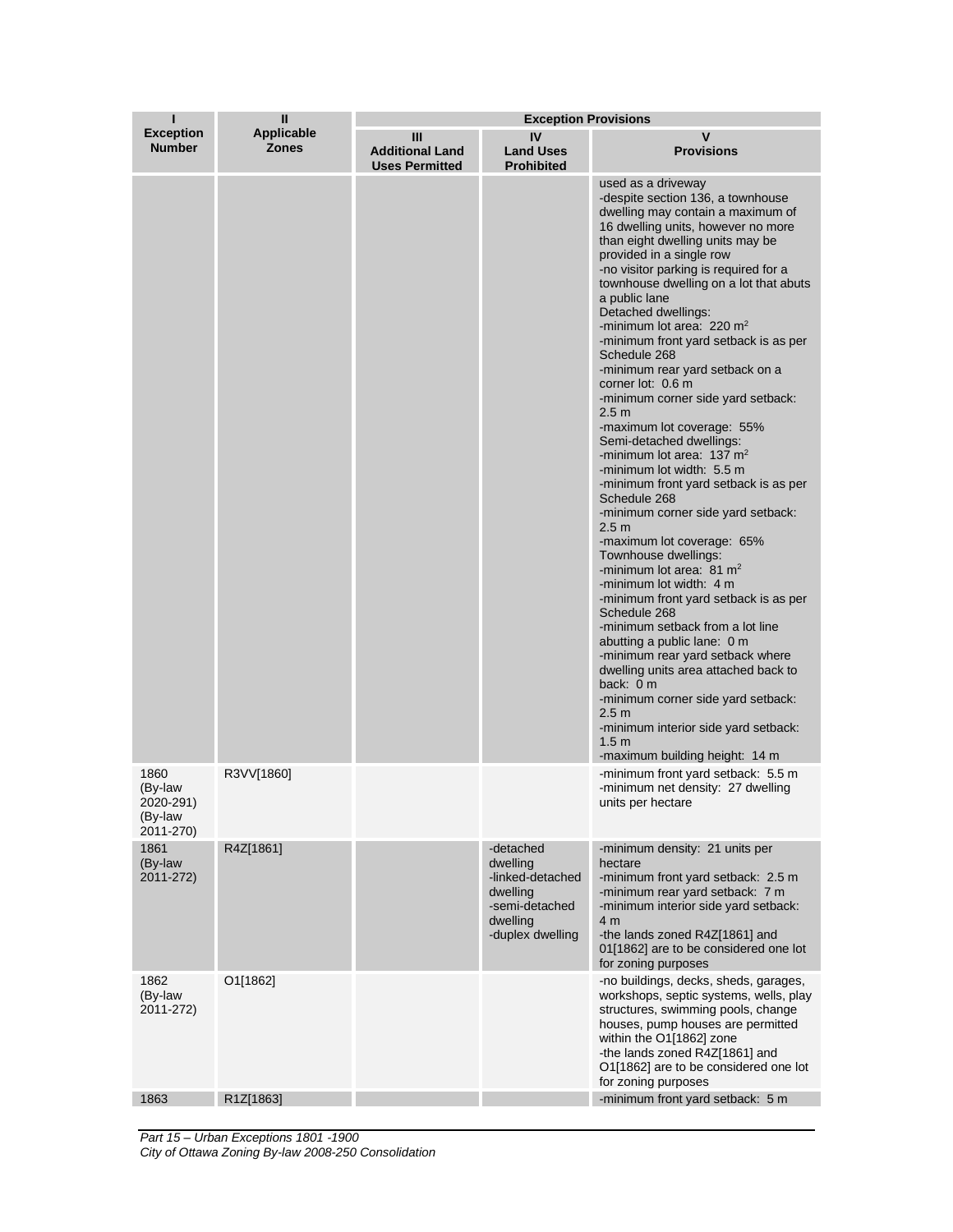| п                                                    | $\mathbf{I}$                                  | <b>Exception Provisions</b>                                                                                                                                                                                                                                                                                                                        |                                             |                                                                                                                                                                                                                                                                                                                                                                                                                                                                                                                                                                                                                                                                                                                                                                                                                                                                                                                                                     |
|------------------------------------------------------|-----------------------------------------------|----------------------------------------------------------------------------------------------------------------------------------------------------------------------------------------------------------------------------------------------------------------------------------------------------------------------------------------------------|---------------------------------------------|-----------------------------------------------------------------------------------------------------------------------------------------------------------------------------------------------------------------------------------------------------------------------------------------------------------------------------------------------------------------------------------------------------------------------------------------------------------------------------------------------------------------------------------------------------------------------------------------------------------------------------------------------------------------------------------------------------------------------------------------------------------------------------------------------------------------------------------------------------------------------------------------------------------------------------------------------------|
| <b>Exception</b><br><b>Number</b>                    | <b>Applicable</b><br><b>Zones</b>             | Ш<br><b>Additional Land</b><br><b>Uses Permitted</b>                                                                                                                                                                                                                                                                                               | IV<br><b>Land Uses</b><br><b>Prohibited</b> | V<br><b>Provisions</b>                                                                                                                                                                                                                                                                                                                                                                                                                                                                                                                                                                                                                                                                                                                                                                                                                                                                                                                              |
| (By-law<br>2011-279)                                 |                                               |                                                                                                                                                                                                                                                                                                                                                    |                                             | -maximum distance the front wall of a<br>private garage attached to a detached<br>dwelling may extend beyond the<br>building front wall, building sidewall,<br>covered porch or veranda: 2.7 m<br>-maximum building height for lots with<br>a lot width of 14.05 metres minimum:<br>12 metres                                                                                                                                                                                                                                                                                                                                                                                                                                                                                                                                                                                                                                                       |
| 1864<br>(By-law<br>2012-334)<br>(By-law<br>2011-279) | R3Z[1864]                                     |                                                                                                                                                                                                                                                                                                                                                    |                                             | -minimum front yard setback: 5 m<br>-maximum distance the front wall of a<br>private garage attached to a<br>townhouse dwelling may extend<br>beyond the building front wall, building<br>sidewall, covered porch or veranda:<br>2.7 <sub>m</sub>                                                                                                                                                                                                                                                                                                                                                                                                                                                                                                                                                                                                                                                                                                   |
| 1865<br>(By-law<br>2011-276)                         | O1[1865]<br>H <sub>12.2</sub> S <sub>94</sub> | -amusement centre<br>limited to a pool hall<br>-artist studio<br>-bar<br>-light industrial use,<br>limited to beer<br>brewing<br>-museum<br>-nightclub<br>-parking garage<br>-parking lot<br>-personal service<br>business<br>-recreational and<br>athletic facility<br>-restaurant, full<br>service<br>-restaurant, take-<br>out<br>-retail store |                                             | -no minimum lot area, minimum lot<br>width or setbacks are required<br>-Section 69(1) does not apply<br>-light industrial use, limited to beer<br>brewing is only permitted if there is an<br>associated restaurant and/or bar<br>located on the property                                                                                                                                                                                                                                                                                                                                                                                                                                                                                                                                                                                                                                                                                           |
| 1866<br>(By-law<br>2018-250)<br>(By-law<br>2011-339) | R5C[1866]<br>H <sub>25</sub>                  |                                                                                                                                                                                                                                                                                                                                                    |                                             | -minimum rear yard setback: 3.0<br>metres<br>-minimum interior side yard setback<br>for any part of a building located<br>further than 21 m from the front lot<br>line: 3.0 metres<br>-minimum number of parking spaces<br>required: 1.0 spaces per dwelling unit<br>"- The portion of the building<br>containing a parking garage with a<br>height no more than 1.5 metres may<br>be set back a minimum of 0.3 metres<br>from a lot line.<br>-The portion of the building containing<br>a parking garage with a height no<br>more than 1.5 metres may be set back<br>a minimum of 0.3 metres from a lot<br>line.<br>- minimum number of visitor parking<br>spaces required for an apartment<br>building, low rise: 0.1 spaces per<br>dwelling unit<br>- Despite table 65(6)(a)(ii), a deck with<br>a height no more than 1.5 metres may<br>project up to 0.3 metres from the lot<br>line.<br>- minimum 12% of the lot must be soft<br>landscaping. |
| 1867                                                 | LC6[1867]-h                                   |                                                                                                                                                                                                                                                                                                                                                    | -drive through                              | -a retail use limited to a maximum of                                                                                                                                                                                                                                                                                                                                                                                                                                                                                                                                                                                                                                                                                                                                                                                                                                                                                                               |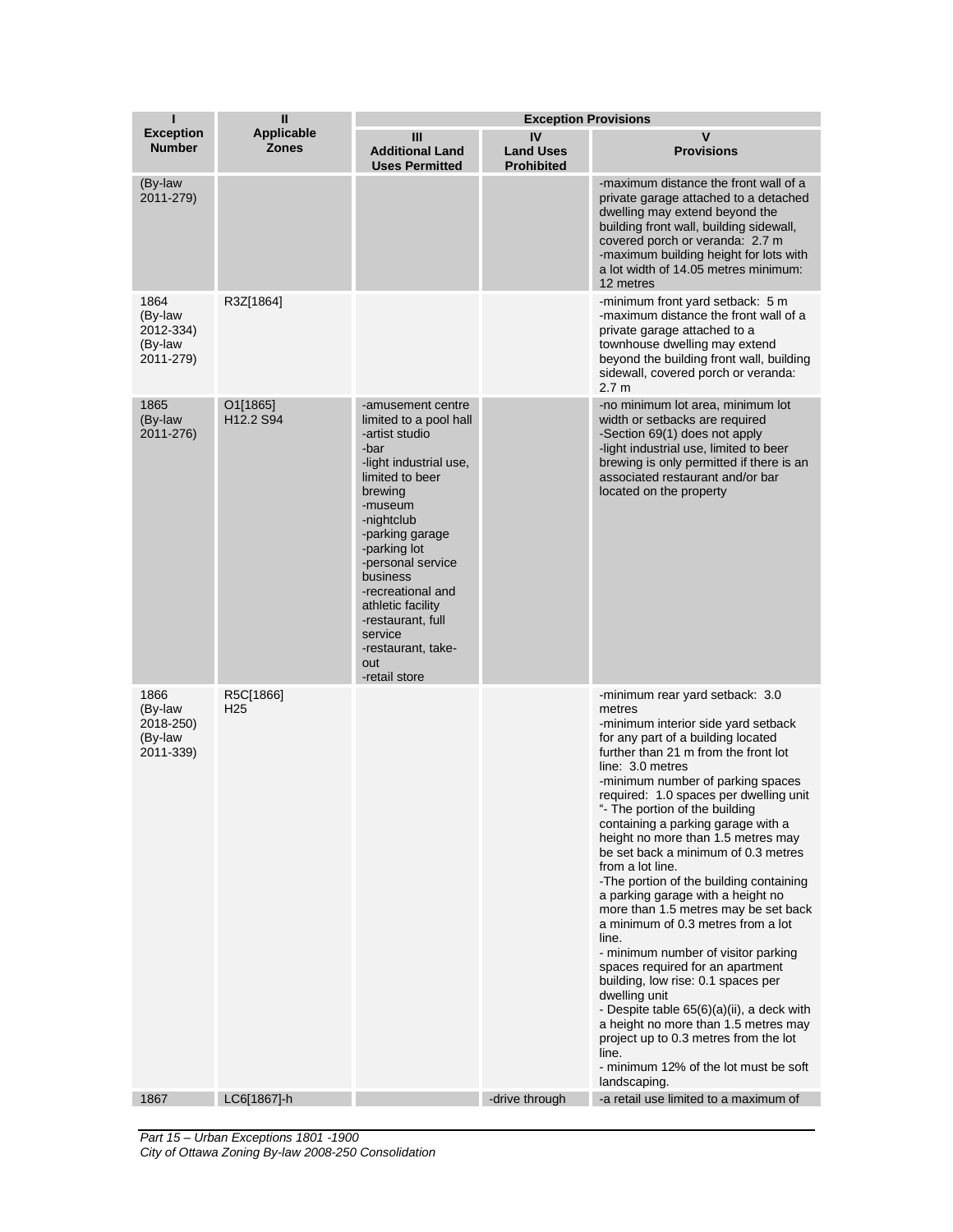| ı                                                                            | $\mathbf{I}$                      | <b>Exception Provisions</b>                                                         |                                                                                                                                                                                                                                               |                                                                                                                                                                                                                                                                                                                                                                                                                                                                                                                                                                                                                                                                                                                                                                                                                                                                                                                                                                                                            |  |
|------------------------------------------------------------------------------|-----------------------------------|-------------------------------------------------------------------------------------|-----------------------------------------------------------------------------------------------------------------------------------------------------------------------------------------------------------------------------------------------|------------------------------------------------------------------------------------------------------------------------------------------------------------------------------------------------------------------------------------------------------------------------------------------------------------------------------------------------------------------------------------------------------------------------------------------------------------------------------------------------------------------------------------------------------------------------------------------------------------------------------------------------------------------------------------------------------------------------------------------------------------------------------------------------------------------------------------------------------------------------------------------------------------------------------------------------------------------------------------------------------------|--|
| <b>Exception</b><br><b>Number</b>                                            | <b>Applicable</b><br><b>Zones</b> | Ш<br><b>Additional Land</b><br><b>Uses Permitted</b>                                | IV<br><b>Land Uses</b><br><b>Prohibited</b>                                                                                                                                                                                                   | V<br><b>Provisions</b>                                                                                                                                                                                                                                                                                                                                                                                                                                                                                                                                                                                                                                                                                                                                                                                                                                                                                                                                                                                     |  |
| (By-law<br>2011-304)                                                         |                                   |                                                                                     | facility<br>-gas bar                                                                                                                                                                                                                          | 90 square metres gross floor area is<br>permitted on private sewerage when<br>the holding symbol is removed from<br>the property<br>-the holding symbol can only be<br>removed when the Ottawa Septic<br>System Office approves the septic<br>system for the retail use<br>-all permitted uses, except a retail use<br>limited to a maximum of 90 square<br>metres gross floor area, must be<br>connected to full municipal services<br>-outdoor display is prohibited<br>-despite Table 110, minimum required<br>width of a landscaped buffer for a<br>parking lot abutting a residential use<br>or zone: 3.0 m<br>-all uses must provide direct access to<br><b>Innes Road</b><br>-an opaque screen a minimum height<br>of 3.0 metres is to be provided along<br>the east property line<br>-an opaque screen a minimum height<br>of 2.5 metres measured from the<br>average grade of the property and<br>Tooney Drive adjacent to the subject<br>site is to be provided along the north<br>property line |  |
| 1868<br>(By-law<br>2011-303)                                                 | 11[1868]                          | -existing detached<br>dwelling<br>-home-based<br>business<br>-home based<br>daycare | all of the uses in<br>$169(1)$ except<br>daycare                                                                                                                                                                                              | -day care is limited to a maximum<br>gross floor area of 600 $m2$<br>-home based business is subject to<br>Section 127<br>-home based day care is subject to<br>Section 129<br>-a landscaped buffer a minimum<br>height of 1.5 metres is required along<br>the west and south property lines<br>-an opaque screen a minimum height<br>of 1.8 metres is required along the<br>east property line<br>The provisions of Table 170A apply<br>with the exception of:<br>-minimum side yard setback for the<br>west property line: 1.0 m<br>-minimum side yard setback for the<br>east property line: 7.1 m                                                                                                                                                                                                                                                                                                                                                                                                      |  |
| 1869<br>(By-law<br>2016-222)<br>(By-law<br>2014-292)<br>(By-law<br>2011-306) | R5Z[1869] S269                    |                                                                                     | All uses except:<br>-apartment<br>dwelling, low<br>rise<br>-apartment<br>dwelling, mid<br>rise<br>-apartment<br>dwelling, high<br>rise<br>-dwelling unit<br>-home-based<br>business<br>-home-based<br>daycare<br>-park<br>-retirement<br>home | - minimum front yard setback for<br>apartment dwelling, mid rise and<br>apartment dwelling, high rise: 6 m<br>-minimum front vard setback for<br>apartment dwelling, low rise: 3 m<br>- minimum corner side yard setback<br>for apartment dwelling, mid rise and<br>apartment dwelling, high rise: 6 m<br>-minimum corner side yard setback<br>apartment dwelling, low rise: 3 m<br>-minimum density 80 units per hectare<br>-building heights are as per Schedule<br>269<br>-in this zone minimum density means<br>the minimum number of principal<br>dwelling units that must exist for each<br>net hectare of land or part thereof<br>included in the zone                                                                                                                                                                                                                                                                                                                                              |  |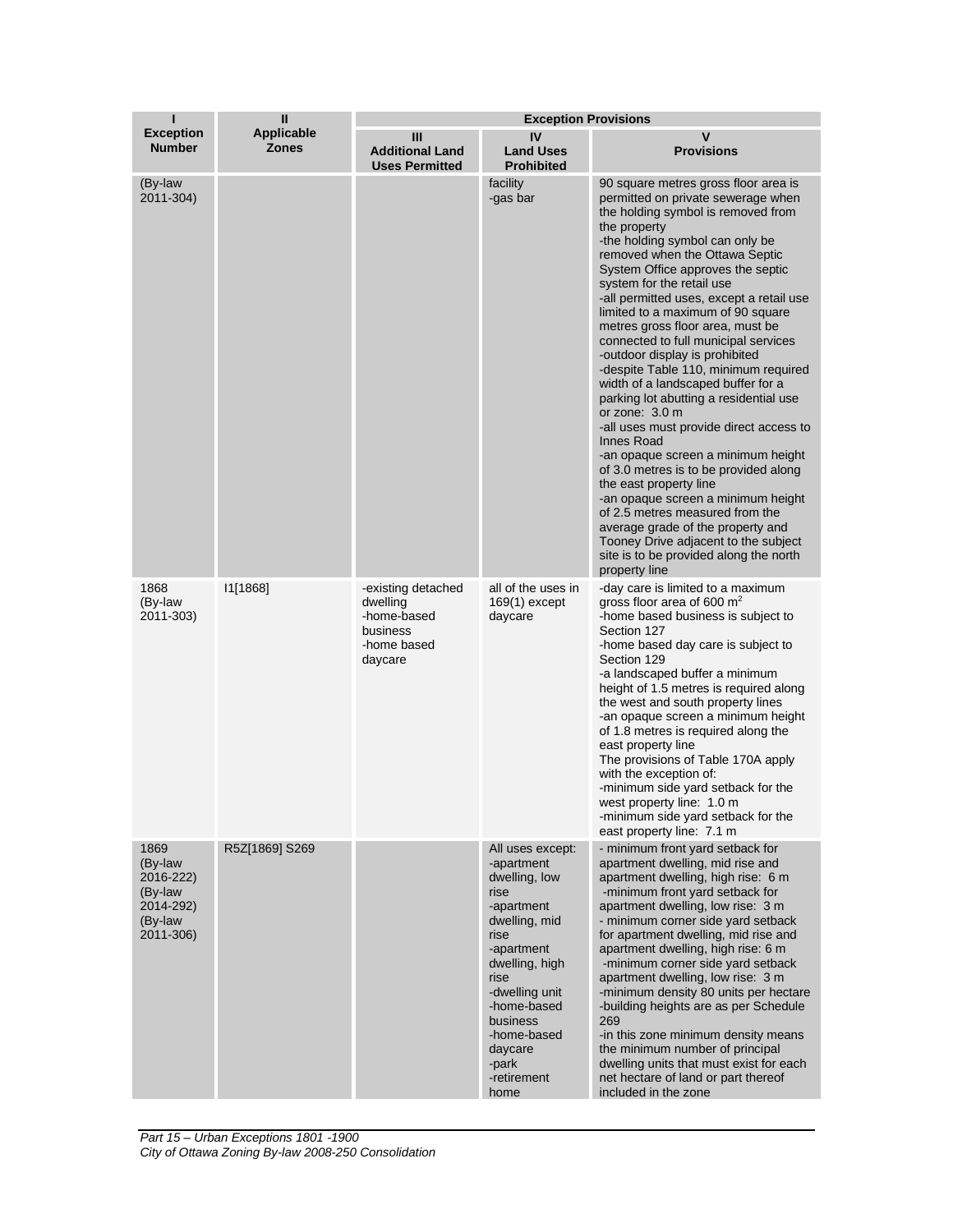| ī                                                    | $\mathbf{I}$                      | <b>Exception Provisions</b>                             |                                                                                                                                                                                                                                                                                                                                                                                                                                                                                                         |                                                                                                                                                                                                                                                                                                                                                                                                                                                                                                                                                                                                                                                                                                                                                                                                                                          |
|------------------------------------------------------|-----------------------------------|---------------------------------------------------------|---------------------------------------------------------------------------------------------------------------------------------------------------------------------------------------------------------------------------------------------------------------------------------------------------------------------------------------------------------------------------------------------------------------------------------------------------------------------------------------------------------|------------------------------------------------------------------------------------------------------------------------------------------------------------------------------------------------------------------------------------------------------------------------------------------------------------------------------------------------------------------------------------------------------------------------------------------------------------------------------------------------------------------------------------------------------------------------------------------------------------------------------------------------------------------------------------------------------------------------------------------------------------------------------------------------------------------------------------------|
| <b>Exception</b><br><b>Number</b>                    | <b>Applicable</b><br><b>Zones</b> | Ш<br><b>Additional Land</b><br><b>Uses Permitted</b>    | IV<br><b>Land Uses</b><br><b>Prohibited</b>                                                                                                                                                                                                                                                                                                                                                                                                                                                             | v<br><b>Provisions</b>                                                                                                                                                                                                                                                                                                                                                                                                                                                                                                                                                                                                                                                                                                                                                                                                                   |
|                                                      |                                   |                                                         | -stacked<br>dwelling                                                                                                                                                                                                                                                                                                                                                                                                                                                                                    |                                                                                                                                                                                                                                                                                                                                                                                                                                                                                                                                                                                                                                                                                                                                                                                                                                          |
| 1870<br>(By-law<br>2011-306)                         | R5Z[1870] S269                    |                                                         |                                                                                                                                                                                                                                                                                                                                                                                                                                                                                                         | -minimum density 38 units per hectare<br>-building heights are as per Schedule<br>269<br>in this zone minimum density means<br>the minimum number of principal<br>dwelling units that must exist for each<br>gross hectare of land or part thereof<br>included in the zone                                                                                                                                                                                                                                                                                                                                                                                                                                                                                                                                                               |
| 1871<br>(By-law<br>2020-289)<br>(By-law<br>2011-302) | R3Z[1871]                         |                                                         |                                                                                                                                                                                                                                                                                                                                                                                                                                                                                                         | -minimum setback from Page Road:<br>8.5 <sub>m</sub><br>-maximum setback from Page Road:<br>16 m<br>-minimum setback from Trailsedge<br>Way: 4.5 m<br>-minimum setback from the eastern lot<br>line: $4.5 m$<br>-minimum setback from the northern<br>lot line: 6 m<br>-Endnote 3 of Table 160B applies<br>-an opaque screen at least 1.8 metres<br>high must be provided along the lot<br>line abutting 2687 Page Road                                                                                                                                                                                                                                                                                                                                                                                                                  |
| 1872                                                 | Reserved for future<br>use        |                                                         |                                                                                                                                                                                                                                                                                                                                                                                                                                                                                                         |                                                                                                                                                                                                                                                                                                                                                                                                                                                                                                                                                                                                                                                                                                                                                                                                                                          |
| 1873<br>(By-law<br>2015-190)<br>(By-law<br>2011-348) | IL[1873]                          | -retail store, limited<br>to a business<br>supply store | -animal care<br>establishment<br>-animal hospital<br>-automobile<br>dealership<br>-automobile<br>rental<br>establishment<br>-broadcasting<br>studio<br>-day care<br>-heavy<br>equipment and<br>vehicle sales.<br>rental and<br>servicing<br>-parking garage<br>-parking lot<br>-place of<br>assembly<br>-production<br>studio<br>-truck transport<br>terminal<br>-animal care<br>establishment<br>-amusement<br>centre<br>-amusement<br>park<br>-automobile<br>service station<br>-car wash<br>-gas bar | -minimum lot area: $1500 \text{ m}^2$<br>-minimum northerly interior side yard<br>setback: 1.5 m<br>-minimum front yard setback: 3 m<br>-minimum rear yard setback: 2 m<br>-minimum width of landscaped area<br>abutting a street: 0.8m<br>-minimum distance between outdoor<br>refuse collection area in a parking lot<br>and a rear lot line: 0.4 m<br>-a retail store, limited to a business<br>supply store and permitted uses listed<br>in subsection 203(2) not otherwise<br>prohibited under Column IV (Land<br>Uses Prohibited) are only permitted<br>subject to:<br>(i) clause $203(2)(a)$ and $(c)$ ;<br>(ii) being located within a building<br>containing one or more of the uses<br>listed un subsection 203(1); and,<br>(iii) the total cumulative gross floor<br>area for these uses not exceeding<br>25% of the lot area |
| 1874<br>(By-law<br>2011-343)                         | R4S[1874}                         | -office limited to a<br>chancellery for an<br>embassy   |                                                                                                                                                                                                                                                                                                                                                                                                                                                                                                         | -an office limited to a chancellery for<br>an embassy is limited to being located<br>in a building existing as of September<br>28, 2011                                                                                                                                                                                                                                                                                                                                                                                                                                                                                                                                                                                                                                                                                                  |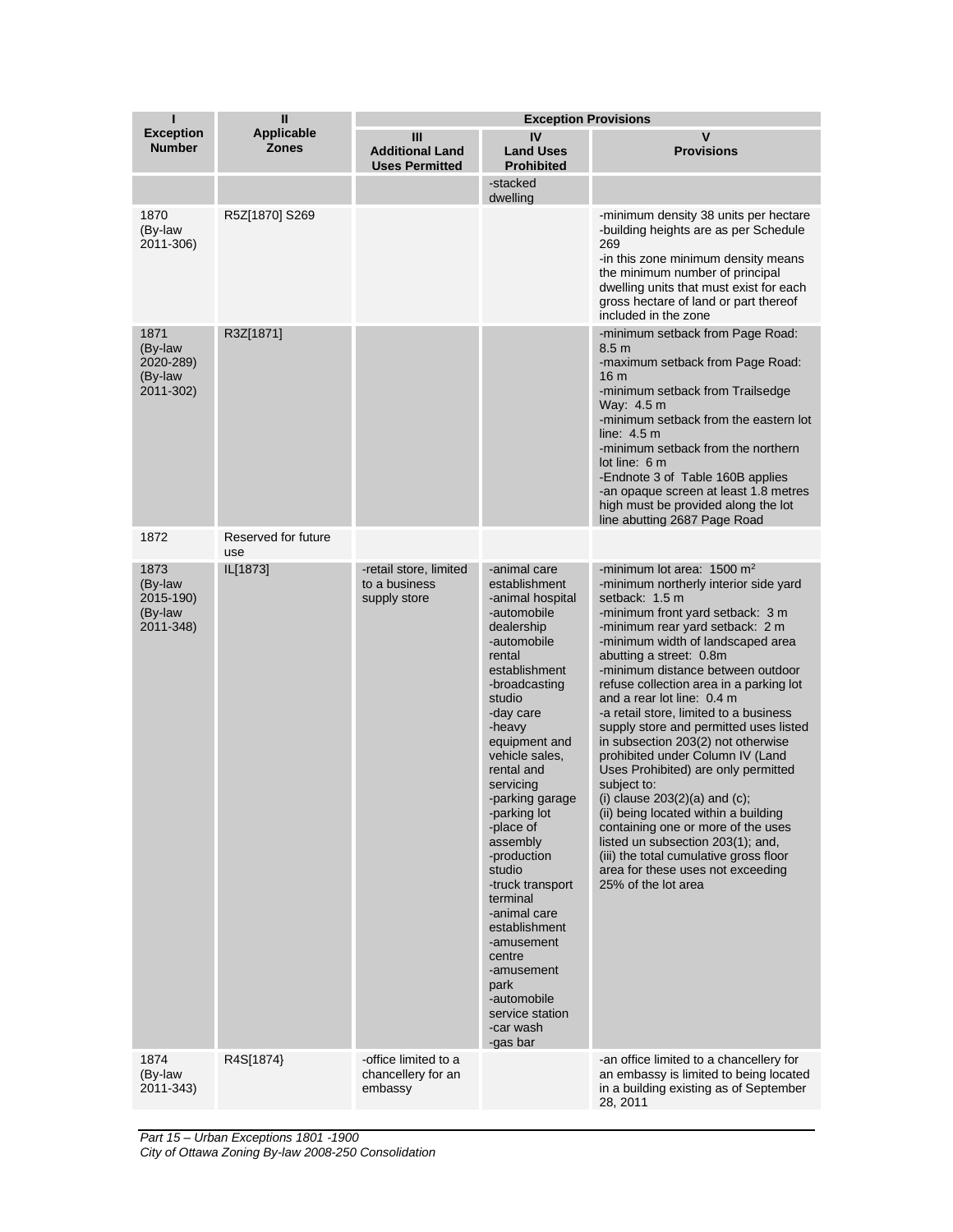| T                                 | $\mathbf{I}$                      | <b>Exception Provisions</b>                          |                                             |                                                                                                                                                                                                                                                                                                                                                                                                                                                                                                                                                                                                                                                                                                                                                                                                                                                                                                                                                                                                                                                                                                                                                                                                                                                                              |
|-----------------------------------|-----------------------------------|------------------------------------------------------|---------------------------------------------|------------------------------------------------------------------------------------------------------------------------------------------------------------------------------------------------------------------------------------------------------------------------------------------------------------------------------------------------------------------------------------------------------------------------------------------------------------------------------------------------------------------------------------------------------------------------------------------------------------------------------------------------------------------------------------------------------------------------------------------------------------------------------------------------------------------------------------------------------------------------------------------------------------------------------------------------------------------------------------------------------------------------------------------------------------------------------------------------------------------------------------------------------------------------------------------------------------------------------------------------------------------------------|
| <b>Exception</b><br><b>Number</b> | <b>Applicable</b><br><b>Zones</b> | Ш<br><b>Additional Land</b><br><b>Uses Permitted</b> | IV<br><b>Land Uses</b><br><b>Prohibited</b> | v<br><b>Provisions</b>                                                                                                                                                                                                                                                                                                                                                                                                                                                                                                                                                                                                                                                                                                                                                                                                                                                                                                                                                                                                                                                                                                                                                                                                                                                       |
| 1875<br>(By-law<br>2011-342)      | GM[1875]<br>S271                  | -bus station                                         | -drive-through<br>facility                  | -for all uses, the ground floor area of<br>the wall facing a public street must<br>contain the principal entrances to<br>each unit and in the case of a corner<br>lot, the principal entrance may be at<br>an angle at the corner of the building<br>facing a street intersection,<br>-for each non-residential unit on the<br>ground floor, the ground floor area of<br>the wall facing a public street must<br>have at least 50% of its facade<br>comprised of windows and its main<br>entrance and, in the case of a corner<br>lot, the principal entrance may be at<br>an angle at the corner of the building<br>facing a street intersection<br>-office uses are not permitted on the<br>ground floor except in Area E as set<br>out on Schedule 271<br>-Table 187 Rows (c) through (h)<br>inclusive do not apply and all<br>minimum required setbacks and<br>maximum permitted building heights<br>are as set out on Schedule 271<br>-minimum visitor parking space rate<br>for a dwelling unit within a building<br>also containing non-residential uses:<br>none for the first 12 dwelling units and<br>0.083 spaces per unit thereafter<br>-notwithstanding the above, a bus<br>station must comply with the<br>provisions of Table 210, Column 1 of<br>the T2 zone |
| 1876<br>(By-law<br>2011-341)      | TM[1876]                          | -three unit dwelling<br>-hotel<br>-place of assembly |                                             | -lots 603 m <sup>2</sup> in area or greater must be<br>developed as a mixed use, where the<br>gross floor area dedicated to<br>commercial uses must not exceed the<br>gross floor area dedicated to<br>residential use<br>-the following uses are limited to<br>locations above the ground floor:<br>place of assembly<br>instructional facility<br>recreational and athletic facility<br>- despite Section 54, restaurant, full-<br>service means a restaurant that sells,<br>serves and prepares on-site food and<br>beverages to patrons seated at tables,<br>for consumption on the premises.<br>-clause 197(1)(c) does not apply<br>-minimum front yard setback: 0.75 m<br>-minimum corner side yard setback:<br>0.09 <sub>m</sub><br>-minimum interior side yard setback:<br>0.20 <sub>m</sub><br>-minimum rear yard setback: 0.20m<br>-no minimum required landscape area<br>abutting a residential zone required<br>-no parking is required<br>-despite Section 65 - Table 65 6(b)<br>balconies higher than 0.6 m above<br>adjacent grade may project up to 0.2<br>m from any lot line                                                                                                                                                                               |
| 1877                              | I1A[1877]                         | -artist studio                                       |                                             | -artist studio only permitted at 306 Cyr                                                                                                                                                                                                                                                                                                                                                                                                                                                                                                                                                                                                                                                                                                                                                                                                                                                                                                                                                                                                                                                                                                                                                                                                                                     |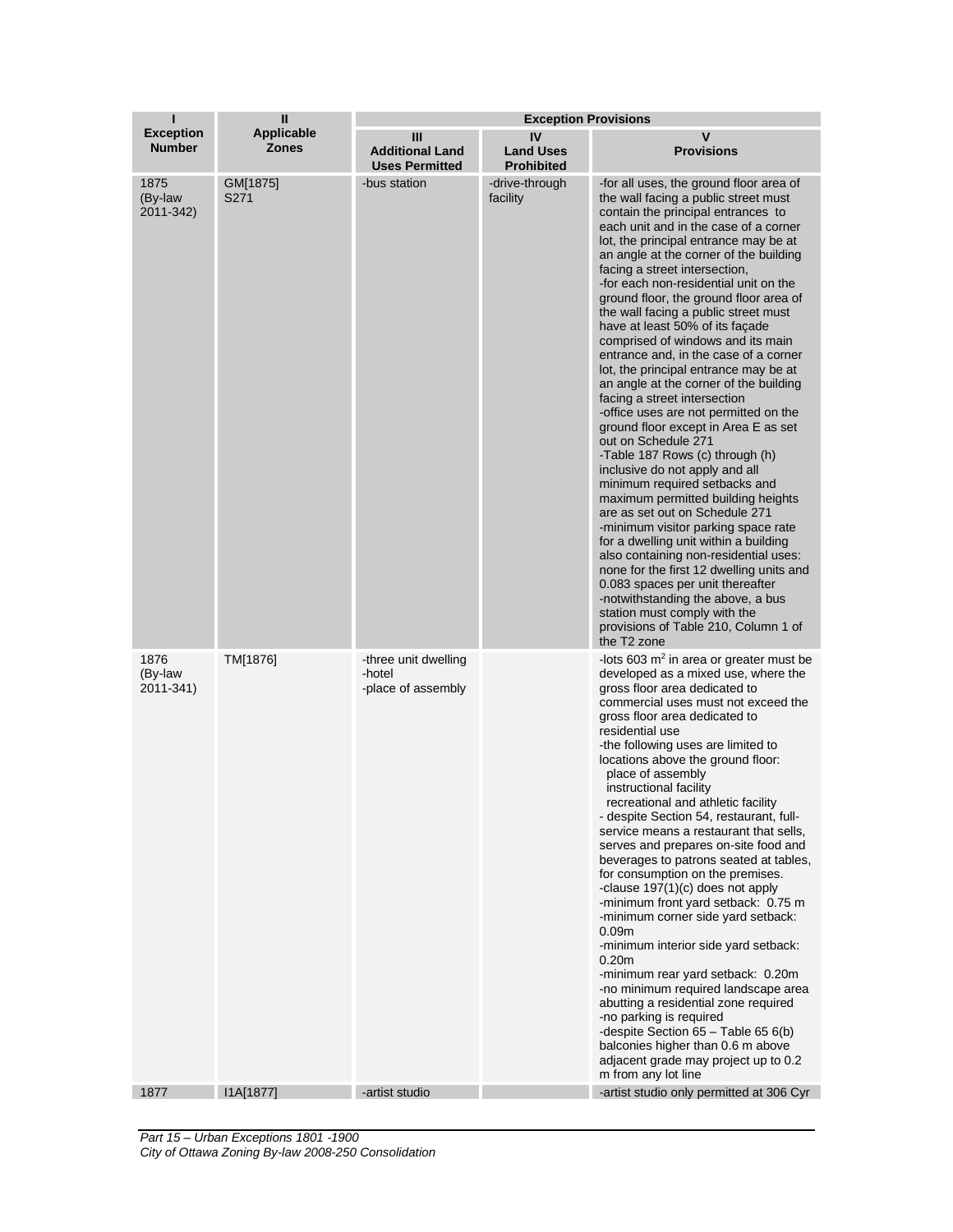| ı                                                    | Ш                                 | <b>Exception Provisions</b>                          |                                             |                                                                                                                                                                                                                                                                                                                                                                                                                                                                                                                                                                                                                                                                                                                                                                                                                                                                                                                                                                                                                                                                                                                                        |
|------------------------------------------------------|-----------------------------------|------------------------------------------------------|---------------------------------------------|----------------------------------------------------------------------------------------------------------------------------------------------------------------------------------------------------------------------------------------------------------------------------------------------------------------------------------------------------------------------------------------------------------------------------------------------------------------------------------------------------------------------------------------------------------------------------------------------------------------------------------------------------------------------------------------------------------------------------------------------------------------------------------------------------------------------------------------------------------------------------------------------------------------------------------------------------------------------------------------------------------------------------------------------------------------------------------------------------------------------------------------|
| <b>Exception</b><br><b>Number</b>                    | <b>Applicable</b><br><b>Zones</b> | Ш<br><b>Additional Land</b><br><b>Uses Permitted</b> | IV<br><b>Land Uses</b><br><b>Prohibited</b> | v<br><b>Provisions</b>                                                                                                                                                                                                                                                                                                                                                                                                                                                                                                                                                                                                                                                                                                                                                                                                                                                                                                                                                                                                                                                                                                                 |
| (By-law<br>2011-340)                                 | H(9)                              |                                                      |                                             | Avenue                                                                                                                                                                                                                                                                                                                                                                                                                                                                                                                                                                                                                                                                                                                                                                                                                                                                                                                                                                                                                                                                                                                                 |
| 1878<br>(By-law<br>2011-336)                         | R4Z[1878]                         |                                                      |                                             | -minimum interior side yard setback:<br>3 metres<br>-minimum required parking: 1 space<br>per dwelling unit plus 0.2 space per<br>dwelling unit for visitor parking                                                                                                                                                                                                                                                                                                                                                                                                                                                                                                                                                                                                                                                                                                                                                                                                                                                                                                                                                                    |
| 1879<br>(By-law<br>2012-334)<br>(By-law<br>2011-336) | R3Q[1879]                         |                                                      |                                             | -minimum lot width: 4.3 metres<br>-for the yard abutting Mancini Way of<br>a townhouse dwelling unit a maximum<br>of 65 per cent of the area of the yard<br>or the required minimum width of one<br>parking space, whichever is the<br>greater, may be used for a driveway,<br>the remainder of which, except for<br>areas occupied by projections<br>permitted under Section 65, must be<br>landscaped with soft landscaping                                                                                                                                                                                                                                                                                                                                                                                                                                                                                                                                                                                                                                                                                                          |
| 1880<br>(By-law<br>2011-357)                         | R3XX[1880]                        |                                                      |                                             | -minimum lot area: $135 \text{ m}^2$<br>-minimum lot width per dwelling unit:<br>4.5 <sub>m</sub><br>-minimum front yard setback: 5 m<br>-minimum rear yard setback: 6 m<br>-no portion of a private garage or<br>carport can be located closer to the<br>street lot line than the closer of:<br>a) a building front wall or side wall, or<br>b) a covered porch or veranda that is<br>at least 2.5 m wide                                                                                                                                                                                                                                                                                                                                                                                                                                                                                                                                                                                                                                                                                                                             |
| 1881<br>(By-law<br>2014-292)<br>(By-law<br>2011-375) | GM9[1881]<br>S272                 |                                                      |                                             | -despite Section 64, the following<br>applies:<br>a) mechanical and service equipment<br>or penthouse, elevator or stairway<br>penthouses may not project above<br>17.12 m<br>b) a parapet may not project above<br>15.75 m<br>c) rooftop terraces are only permitted<br>within Area B on Schedule 272<br>provided they are set back 1.8 m from<br>the easterly edge of the building. The<br>most easterly limit of the rooftop<br>terrace must have a 1.5 m high<br>opaque or translucent barrier<br>- the minimum yard setbacks and<br>maximum building heights for an<br>apartment dwelling, mid rise and<br>apartment dwelling high rise area as<br>per Schedule 272<br>-despite Section 110, the minimum<br>width of a landscape buffer between a<br>parking lot and the north lot line may<br>be reduced from 1.5 metres to 0<br>metres when there is a solid screen<br>provided, having a minimum height of<br>1.8 metres, along the northerly<br>property line.<br>- a driveway providing access to a<br>parking lot, parking space or parking<br>garage must have a minimum width of<br>6.0 metres for a double traffic lane. |
| 1882<br>(By-law<br>2011-386)                         | I1A[1882]                         | -dwelling unit<br>-library                           |                                             | -minimum easterly interior side yard<br>setback: 0.35 metres<br>-despite the definition of library, a                                                                                                                                                                                                                                                                                                                                                                                                                                                                                                                                                                                                                                                                                                                                                                                                                                                                                                                                                                                                                                  |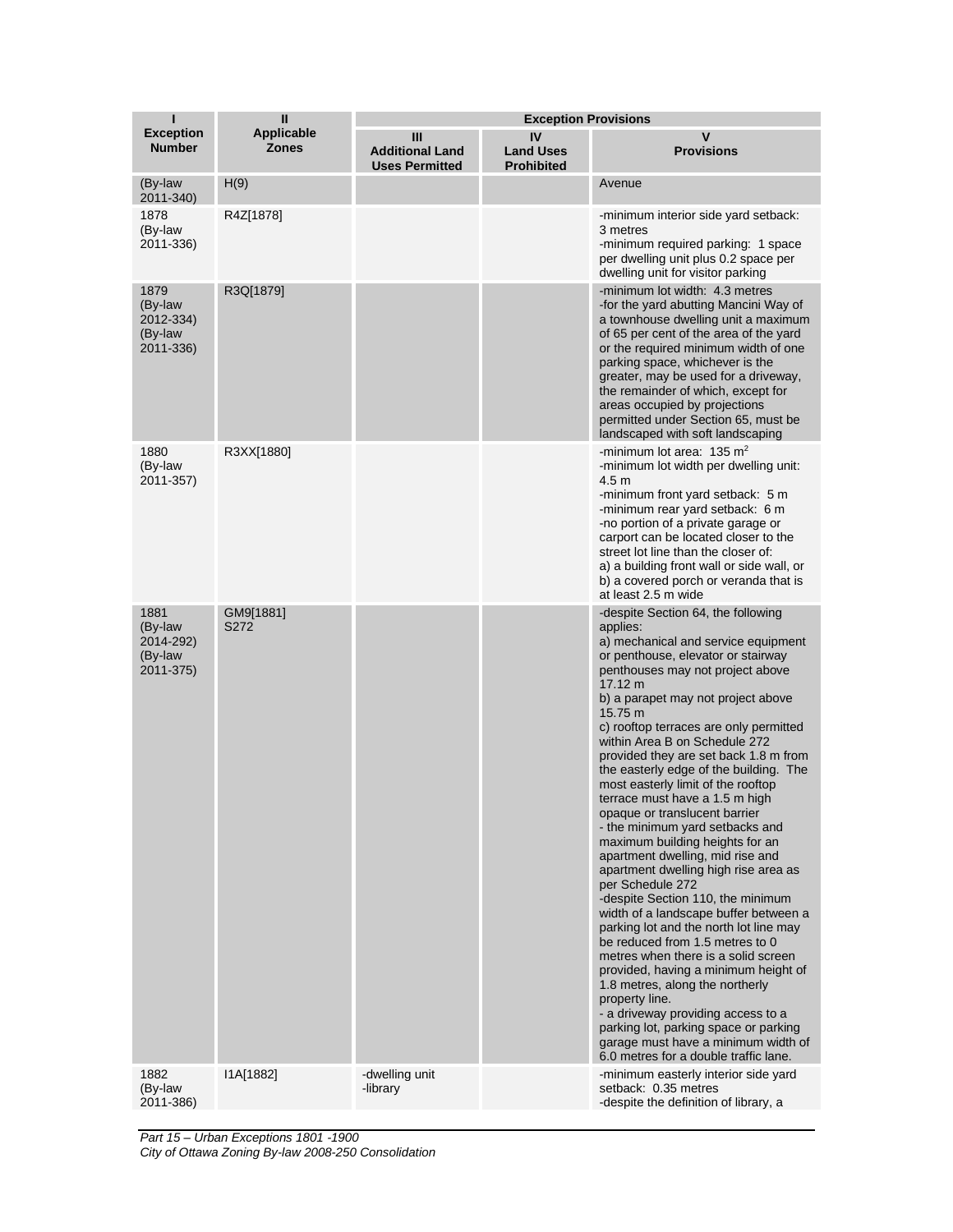| ı                                                    | $\mathbf{I}$                      | <b>Exception Provisions</b>                          |                                             |                                                                                                                                                                                                                                                                                                                                                                                                                                                                                                                                                                                                                                                                                                                                                                                                                                                                                                                                                                                                                                                                                                                                                                                       |
|------------------------------------------------------|-----------------------------------|------------------------------------------------------|---------------------------------------------|---------------------------------------------------------------------------------------------------------------------------------------------------------------------------------------------------------------------------------------------------------------------------------------------------------------------------------------------------------------------------------------------------------------------------------------------------------------------------------------------------------------------------------------------------------------------------------------------------------------------------------------------------------------------------------------------------------------------------------------------------------------------------------------------------------------------------------------------------------------------------------------------------------------------------------------------------------------------------------------------------------------------------------------------------------------------------------------------------------------------------------------------------------------------------------------|
| <b>Exception</b><br><b>Number</b>                    | <b>Applicable</b><br><b>Zones</b> | Ш<br><b>Additional Land</b><br><b>Uses Permitted</b> | IV<br><b>Land Uses</b><br><b>Prohibited</b> | $\mathbf v$<br><b>Provisions</b>                                                                                                                                                                                                                                                                                                                                                                                                                                                                                                                                                                                                                                                                                                                                                                                                                                                                                                                                                                                                                                                                                                                                                      |
|                                                      |                                   |                                                      |                                             | library includes a private library and<br>archives                                                                                                                                                                                                                                                                                                                                                                                                                                                                                                                                                                                                                                                                                                                                                                                                                                                                                                                                                                                                                                                                                                                                    |
| 1883<br>(By-law<br>2011-387)                         | R3L[1883]                         |                                                      |                                             | -minimum rear yard setback: 6.0<br>metres                                                                                                                                                                                                                                                                                                                                                                                                                                                                                                                                                                                                                                                                                                                                                                                                                                                                                                                                                                                                                                                                                                                                             |
| 1884<br>(By-law<br>2020-289)<br>(By-law<br>2011-391) | R3Z[1884]                         |                                                      |                                             | -minimum rear yard setback: 5 m<br>-Table 160 B, Endnote 5 applies                                                                                                                                                                                                                                                                                                                                                                                                                                                                                                                                                                                                                                                                                                                                                                                                                                                                                                                                                                                                                                                                                                                    |
| 1885<br>(By-law<br>2012-334)<br>(By-law<br>2011-390) | R3YY[1885]                        |                                                      |                                             | -the following provisions apply to a<br>detached dwelling:<br>(i) minimum front yard setback: 3.75<br>m<br>(ii) minimum corner side yard setback:<br>2.5m<br>-the following provisions apply to a<br>semi-detached dwelling:<br>(i) minimum lot width: 6.5 m<br>(ii) minimum lot area: $170 \text{ m}^2$<br>(iii) minimum front yard setback: 3.75<br>m<br>(iv) minimum corner side yard<br>setback: 2.5 m<br>-the following provisions apply to a<br>townhouse dwelling:<br>(i) minimum lot width: 5.7 m<br>(ii) minimum lot area: $120 \text{ m}^2$<br>(iii) minimum front yard setback: 3.75<br>m<br>(iv) minimum corner side yard<br>setback: 2.5 m                                                                                                                                                                                                                                                                                                                                                                                                                                                                                                                               |
| 1886<br>(By-law<br>2012-334)<br>(By-law<br>2011-390) | R3YY[1886]                        |                                                      |                                             | -the following provisions apply to a<br>townhouse dwelling:<br>(i) Campeau Drive is deemed the front<br>lot line<br>(ii) minimum lot width: 4 m<br>(iii) minimum lot area: $95 \text{ m}^2$<br>(iv) minimum front yard setback: 2 m<br>(v) minimum corner side yard setback:<br>2.5 <sub>m</sub><br>(vi) minimum rear yard setback: 4.7 m<br>(vii) Section 135 does not apply<br>-despite section 65 and except for a<br>cantilevered foundation, no part of a<br>foundation for a permitted projection is<br>permitted within a front yard;<br>-where a lot contains a townhouse<br>dwelling and a parking space is<br>accessed from a driveway within the<br>rear yard, a maximum of 65 per cent<br>of the area of the rear yard, or the<br>required minimum width of one<br>parking space, whichever is the<br>greater, may be used for a driveway,<br>and the remainder of the rear yard,<br>except for areas occupied by<br>projections permitted under Section<br>65, must be landscaped with soft<br>landscaping<br>-despite clause 59(1)(b), access to a<br>lot may be provided by means of a<br>rear lane a minimum of 8.5 metres in<br>width instead of by a public street. |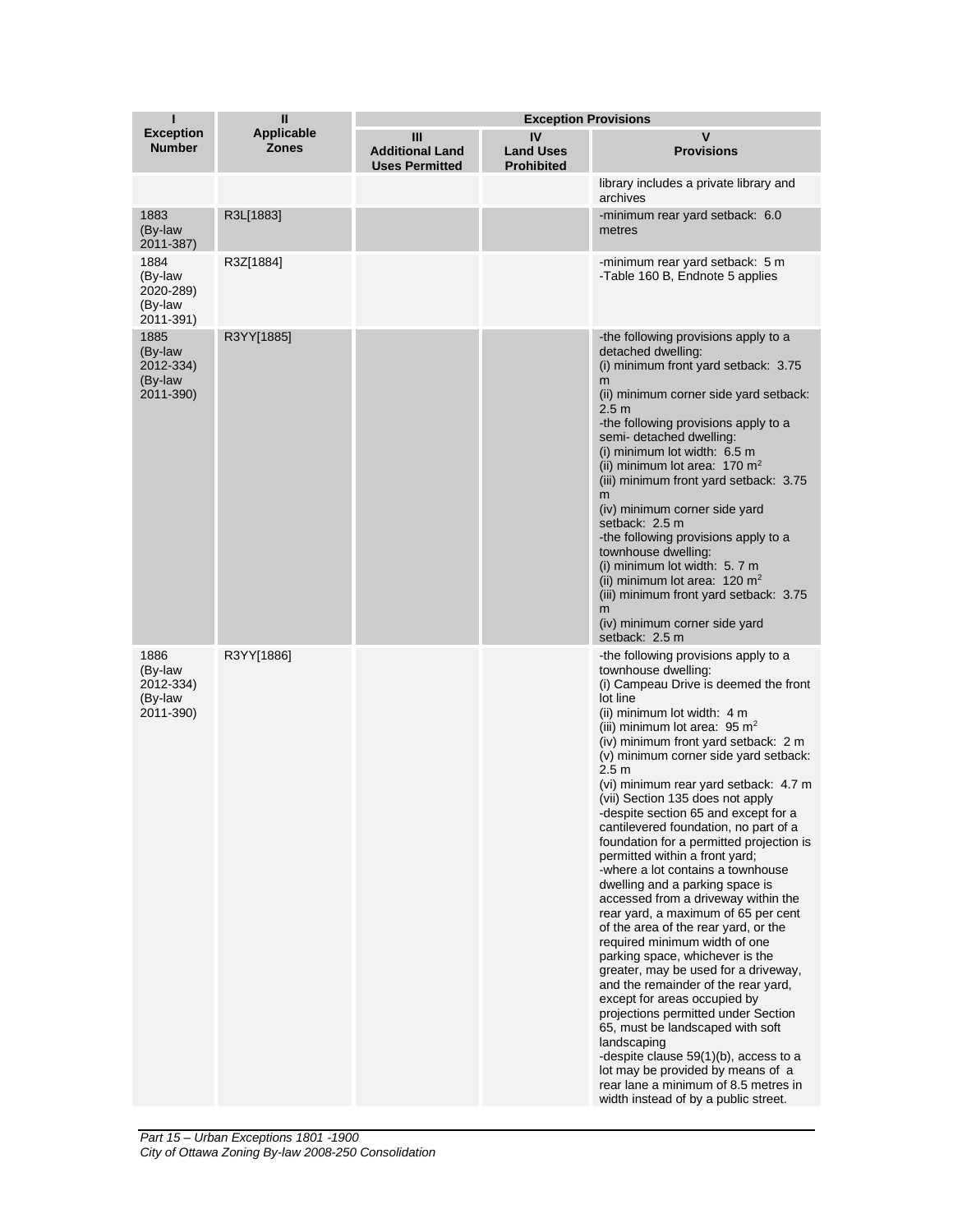| ı                                                                                            | $\mathbf{I}$               | <b>Exception Provisions</b>                                                                                                                                                                                                                                   |                                                                                                                                                                                                       |                                                                                                                                                                                                                                                                                                                                                                                                                                                                                                                                                                                                                                                                                                                                                                                                                                                                                                                                                                                                                                                                                                                                                                                                                                                                                                                                                                                                                                                                                                                                                                                                       |  |
|----------------------------------------------------------------------------------------------|----------------------------|---------------------------------------------------------------------------------------------------------------------------------------------------------------------------------------------------------------------------------------------------------------|-------------------------------------------------------------------------------------------------------------------------------------------------------------------------------------------------------|-------------------------------------------------------------------------------------------------------------------------------------------------------------------------------------------------------------------------------------------------------------------------------------------------------------------------------------------------------------------------------------------------------------------------------------------------------------------------------------------------------------------------------------------------------------------------------------------------------------------------------------------------------------------------------------------------------------------------------------------------------------------------------------------------------------------------------------------------------------------------------------------------------------------------------------------------------------------------------------------------------------------------------------------------------------------------------------------------------------------------------------------------------------------------------------------------------------------------------------------------------------------------------------------------------------------------------------------------------------------------------------------------------------------------------------------------------------------------------------------------------------------------------------------------------------------------------------------------------|--|
| <b>Exception</b><br><b>Number</b>                                                            | Applicable<br><b>Zones</b> | Ш<br><b>Additional Land</b><br><b>Uses Permitted</b>                                                                                                                                                                                                          | IV<br><b>Land Uses</b><br><b>Prohibited</b>                                                                                                                                                           | $\mathbf v$<br><b>Provisions</b>                                                                                                                                                                                                                                                                                                                                                                                                                                                                                                                                                                                                                                                                                                                                                                                                                                                                                                                                                                                                                                                                                                                                                                                                                                                                                                                                                                                                                                                                                                                                                                      |  |
| 1887<br>(By-law<br>2016-249)<br>(By-law<br>2011-390)                                         | R4Z[1887]                  |                                                                                                                                                                                                                                                               |                                                                                                                                                                                                       | -despite Section 101, Table 101 the<br>required parking rate for a stacked<br>dwelling is 1 per unit.<br>-despite Section 65 and except for a<br>cantilevered foundation, no part of a<br>foundation for a permitted projection is<br>permitted within a front yard;                                                                                                                                                                                                                                                                                                                                                                                                                                                                                                                                                                                                                                                                                                                                                                                                                                                                                                                                                                                                                                                                                                                                                                                                                                                                                                                                  |  |
| 1888<br>(By-law<br>2011-389)                                                                 | R5B[1888]<br>H(59.3)       | -personal service<br>business limited to<br>barber shop,<br>beauty parlour, or<br>dry cleaner's<br>distribution station<br>-place of assembly<br>limited to a club<br>-retail store limited<br>to a drug store,<br>florist shop, news<br>stand<br>-restaurant |                                                                                                                                                                                                       | -additional permitted uses other than<br>place of assembly limited to a club<br>restricted to ground floor or basement<br>of residential use building<br>-minimum interior side yard setback<br>from the lot line abutting 340<br>Gloucester Street: 0 m<br>-minimum lot width: 20 m                                                                                                                                                                                                                                                                                                                                                                                                                                                                                                                                                                                                                                                                                                                                                                                                                                                                                                                                                                                                                                                                                                                                                                                                                                                                                                                  |  |
| 1889<br>(OMB<br>Order, File<br>#PL120048<br>issued June<br>27, 2012)<br>(By-law<br>2011-413) | AM[1889]<br>S273, 274      |                                                                                                                                                                                                                                                               | -all uses except<br>existing uses<br>until the holding<br>symbol is<br>removed<br>-nightclub<br>-automobile<br>dealership<br>-automobile<br>rental<br>establishment<br>-automobile<br>service station | -maximum floor space index: 3.4<br>-All lands within the AM[1889] S273,<br>274 zone are to be considered as one<br>lot for zoning purposes when applying<br>the provisions of the AM[1889] S273,<br>274 zone.<br>-Despite the definition of floor space<br>Index, floor space index shall be<br>calculated as the ratio of the gross<br>floor area of all buildings located on<br>the lands zoned AM[1889] S273, 274<br>to the total area of all lands zoned<br>AM[1889] S273, 274.<br>-maximum total number of surface<br>parking spaces permitted over all the<br>lands zoned AM[1889] S 273, 274:<br>170<br>-Table 185 (c) through (f) inclusive<br>does not apply and minimum setbacks<br>and maximum building heights are as<br>set out on Schedule 273<br>-outdoor storage is prohibited<br>-Subsections 111 (8) to (11) inclusive<br>do not apply.<br>-Table 111B does not apply<br>-Despite clause 107(1)(a), driveways<br>or ramps providing access to a<br>parking lot or parking garage must<br>have a minimum width of 6.0 m<br>-Despite Section 100(1)(c), parking for<br>a use may be located anywhere within<br>the AM[1889] S273, 274 zone.<br>-the holding symbol may only be<br>removed where:<br>(i) A Site Plan for the overall<br>development that reflects the<br>development concept shown on<br>Schedule 274 has been approved and<br>where phased development is<br>proposed, the details for the Phase to<br>be developed have received approval<br>through a formal site plan approval<br>process either as part of the initial site<br>plan for the entire development or |  |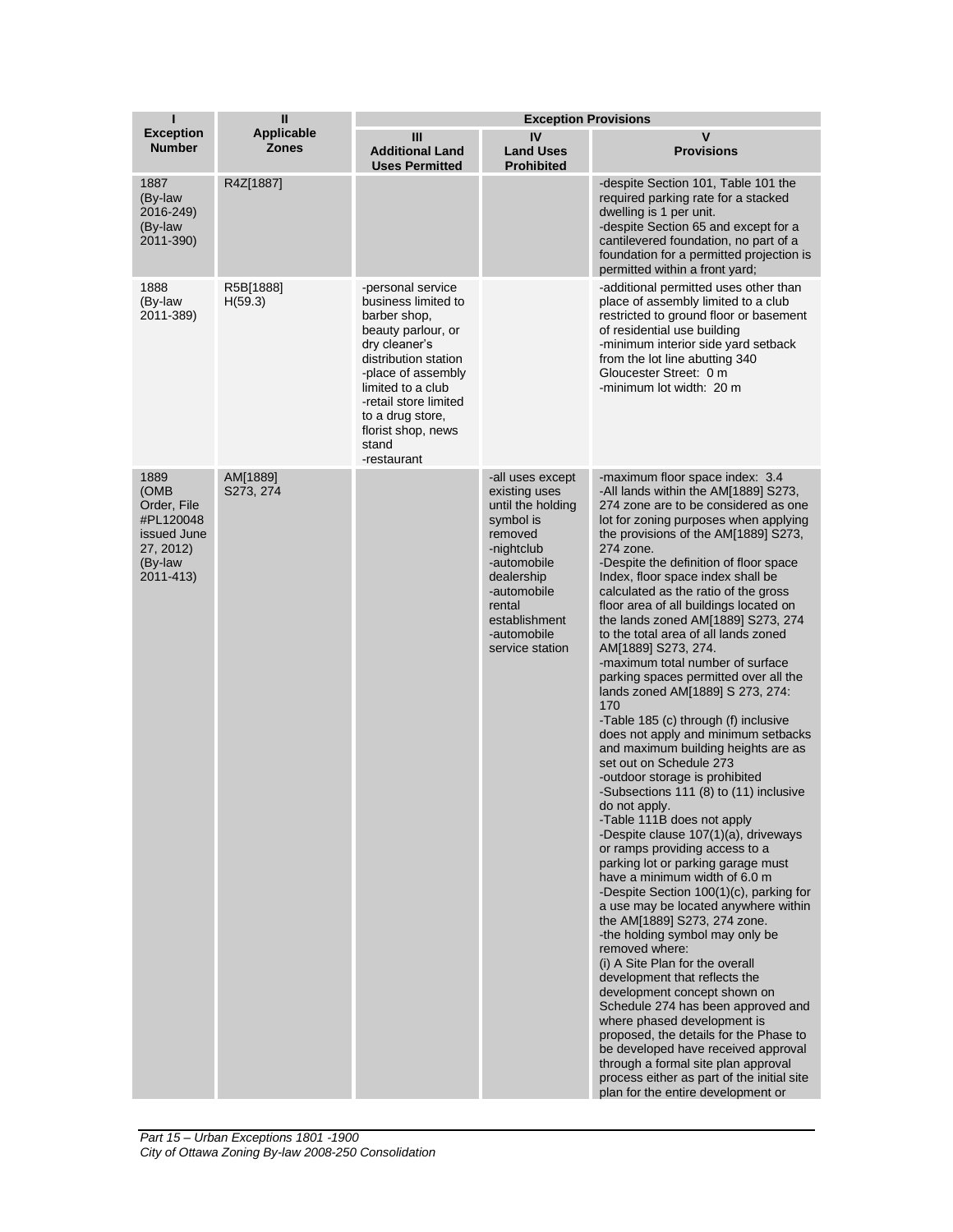| ı                                 | $\mathbf{I}$                      | <b>Exception Provisions</b>                          |                                             |                                                                                                                                                                                                                                                                                                                                                                                                                                                                                                                                                                                                                                                                                                                                                                                                                                                                                                                                                                                                                                                                                                                                                                                                                                                                                                                                                                                                                                                                                                                                                                                                                                                                                                                                                                                                                                                                                                                                                                                                                                                                                                                                                                                                                                                                                                                                                                                                                                                                                                                                 |
|-----------------------------------|-----------------------------------|------------------------------------------------------|---------------------------------------------|---------------------------------------------------------------------------------------------------------------------------------------------------------------------------------------------------------------------------------------------------------------------------------------------------------------------------------------------------------------------------------------------------------------------------------------------------------------------------------------------------------------------------------------------------------------------------------------------------------------------------------------------------------------------------------------------------------------------------------------------------------------------------------------------------------------------------------------------------------------------------------------------------------------------------------------------------------------------------------------------------------------------------------------------------------------------------------------------------------------------------------------------------------------------------------------------------------------------------------------------------------------------------------------------------------------------------------------------------------------------------------------------------------------------------------------------------------------------------------------------------------------------------------------------------------------------------------------------------------------------------------------------------------------------------------------------------------------------------------------------------------------------------------------------------------------------------------------------------------------------------------------------------------------------------------------------------------------------------------------------------------------------------------------------------------------------------------------------------------------------------------------------------------------------------------------------------------------------------------------------------------------------------------------------------------------------------------------------------------------------------------------------------------------------------------------------------------------------------------------------------------------------------------|
| <b>Exception</b><br><b>Number</b> | <b>Applicable</b><br><b>Zones</b> | Ш<br><b>Additional Land</b><br><b>Uses Permitted</b> | IV<br><b>Land Uses</b><br><b>Prohibited</b> | v<br><b>Provisions</b>                                                                                                                                                                                                                                                                                                                                                                                                                                                                                                                                                                                                                                                                                                                                                                                                                                                                                                                                                                                                                                                                                                                                                                                                                                                                                                                                                                                                                                                                                                                                                                                                                                                                                                                                                                                                                                                                                                                                                                                                                                                                                                                                                                                                                                                                                                                                                                                                                                                                                                          |
|                                   |                                   |                                                      |                                             | through a revised site plan application<br>where each phase reflects a<br>development program that is<br>consistent with and will provide for<br>implementation of the development<br>concept shown on Schedule 274. An<br>excavation permit may be issued prior<br>to the lifting of the holding provision<br>for any phase of development<br>provided that a complete site plan<br>application for that phase of<br>development has been submitted.<br>(ii) Where a development proposal is<br>submitted as part of any site plan<br>application for any development of the<br>lands zoned AM[1889] S273, 274 that<br>provides for a residential unit count in<br>excess of 800 units for the entirety of<br>the lands zoned AM[1889] S273, 274<br>that provides for a residential unit<br>count in excess of 800 units for the<br>entirety of the lands zoned AM[1889]<br>S273, 274, such a site plan will only<br>be approved to allow such a<br>development proposal where a traffic<br>impact assessment has been<br>completed and accepted by the City<br>that demonstrates that the area<br>transportation system will be able to<br>accommodate the traffic generated by<br>the additional dwelling units proposed<br>failing which the development for<br>which site plan approval is being<br>sought will require modification to<br>provide for the entirety of the lands<br>zoned AM[1889] S273, 274 not having<br>a residential unit count exceeding 800<br>units.<br>(iii) Details related to all required site<br>accesses have been confirmed and<br>approved by the General Manager,<br>Planning and Growth Management for<br>both interim, where phased<br>development is proposed, and end<br>state conditions with particular<br>attention to the site access points from<br>the north leg of Central Park Drive.<br>These details will identify any roadway<br>modifications that may be required as<br>part of the overall development<br>program and for interim/phased<br>developments and will include<br>measures that may not require<br>immediate implementation but that<br>may be required to address potential<br>areas of concern that may be<br>identified through monitoring after<br>completion of each phase of<br>development and for the end state<br>development. The details shall also<br>include the details of the monitoring to<br>be undertaken. Conditions related to<br>measures to be implemented as part<br>of each development phase, those<br>that will be deferred pending |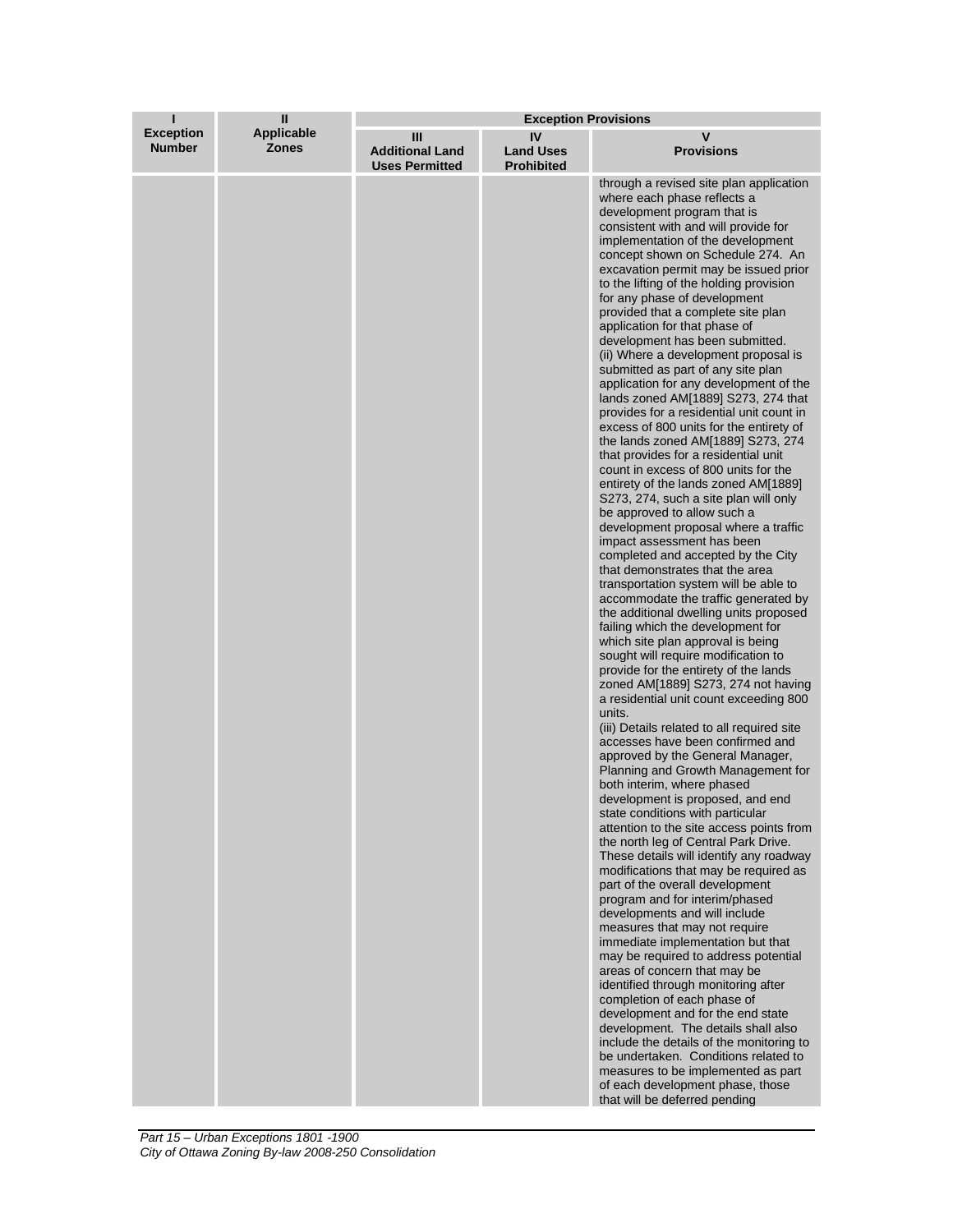| П                                                    | $\mathbf{I}$                      | <b>Exception Provisions</b>                                                            |                                                                                                          |                                                                                                                                                                                                                                                                                                                                                                                                                                                                                                                                                                                                                                                                                                                                                                                                                                                                                                                                                                                                                                                                                                                                                                                                                                                                                                                                                                                                                                                                                                                                                                                             |
|------------------------------------------------------|-----------------------------------|----------------------------------------------------------------------------------------|----------------------------------------------------------------------------------------------------------|---------------------------------------------------------------------------------------------------------------------------------------------------------------------------------------------------------------------------------------------------------------------------------------------------------------------------------------------------------------------------------------------------------------------------------------------------------------------------------------------------------------------------------------------------------------------------------------------------------------------------------------------------------------------------------------------------------------------------------------------------------------------------------------------------------------------------------------------------------------------------------------------------------------------------------------------------------------------------------------------------------------------------------------------------------------------------------------------------------------------------------------------------------------------------------------------------------------------------------------------------------------------------------------------------------------------------------------------------------------------------------------------------------------------------------------------------------------------------------------------------------------------------------------------------------------------------------------------|
| <b>Exception</b><br><b>Number</b>                    | <b>Applicable</b><br><b>Zones</b> | Ш<br><b>Additional Land</b><br><b>Uses Permitted</b>                                   | IV<br><b>Land Uses</b><br><b>Prohibited</b>                                                              | V<br><b>Provisions</b>                                                                                                                                                                                                                                                                                                                                                                                                                                                                                                                                                                                                                                                                                                                                                                                                                                                                                                                                                                                                                                                                                                                                                                                                                                                                                                                                                                                                                                                                                                                                                                      |
|                                                      |                                   |                                                                                        |                                                                                                          | monitoring after completion to<br>determine the need for the measures.<br>details related to implementation of<br>measures to be implemented as part<br>of a development and that may be<br>required after monitoring, and the<br>posting of any required securities and<br>the monitoring details and schedule<br>will be included as conditions for site<br>plan approval relative to the<br>development phase that the site<br>access is required for.                                                                                                                                                                                                                                                                                                                                                                                                                                                                                                                                                                                                                                                                                                                                                                                                                                                                                                                                                                                                                                                                                                                                   |
| 1890<br>(By-law<br>2012-334)<br>(By-law<br>2011-439) | R3YY[1890]<br>S264                |                                                                                        | All uses except:<br>-detached<br>dwelling<br>- townhouse<br>dwelling<br>-home based<br>business<br>-park | detached dwellings:<br>-minimum lot area: $220 \text{ m}^2$<br>-minimum lot width: 9.0 m<br>-minimum front yard setback: as per<br>schedule 264<br>-minimum corner side yard setback:<br>2.5 <sub>m</sub><br>townhouse dwellings:<br>-minimum lot area: $81 \text{ m}^2$<br>-minimum lot width: 6.0 m<br>-minimum front yard setback: as per<br>schedule 264<br>-minimum rear yard setback when<br>units are attached back to back as<br>well as side to side: no setback<br>required<br>-minimum corner side yard setback:<br>2.5 metres<br>-parking requirement for home based<br>business in a townhouse dwelling or<br>semi-detached dwelling: one parking<br>space required only when an on-site,<br>non-resident employee is involved<br>-an attached garage must be a<br>minimum of 6.0 metres from a<br>sidewalk that was provided as part of<br>a plan of subdivision<br>-despite Section 57, the size of the<br>required corner sight triangle will be<br>as per the approved plan of<br>subdivision.<br>-despite the permitted projections in<br>Table 65 the following is permitted:<br>1. ornamental elements such as<br>cornices, eaves, eave-troughs and<br>gutters, all may project a maximum of<br>1.0 metre into a required yard but<br>must be at least 0.2 metres away from<br>any side lot line.<br>2. steps may project into a required<br>front or corner side yard a maximum<br>of 2.5 metres but must be at least 0.5<br>metres away from a lot line<br>3. an air conditioner condenser may<br>be located in a front yard when units<br>are attached back to back. |
| 1891<br>(By-law<br>2011-407)                         | R4T[1891]<br>S275<br>H(12.5)      | -catering<br>establishment<br>-community health<br>and resource<br>centre<br>-day care | -drive-through<br>facility, for<br>ordering and<br>pick-up of food                                       | -commercial uses are permitted,<br>provided they:<br>(i) are restricted to locations on the<br>floor level that is at or nearest grade<br>(ii) are located in a building containing<br>dwelling units                                                                                                                                                                                                                                                                                                                                                                                                                                                                                                                                                                                                                                                                                                                                                                                                                                                                                                                                                                                                                                                                                                                                                                                                                                                                                                                                                                                       |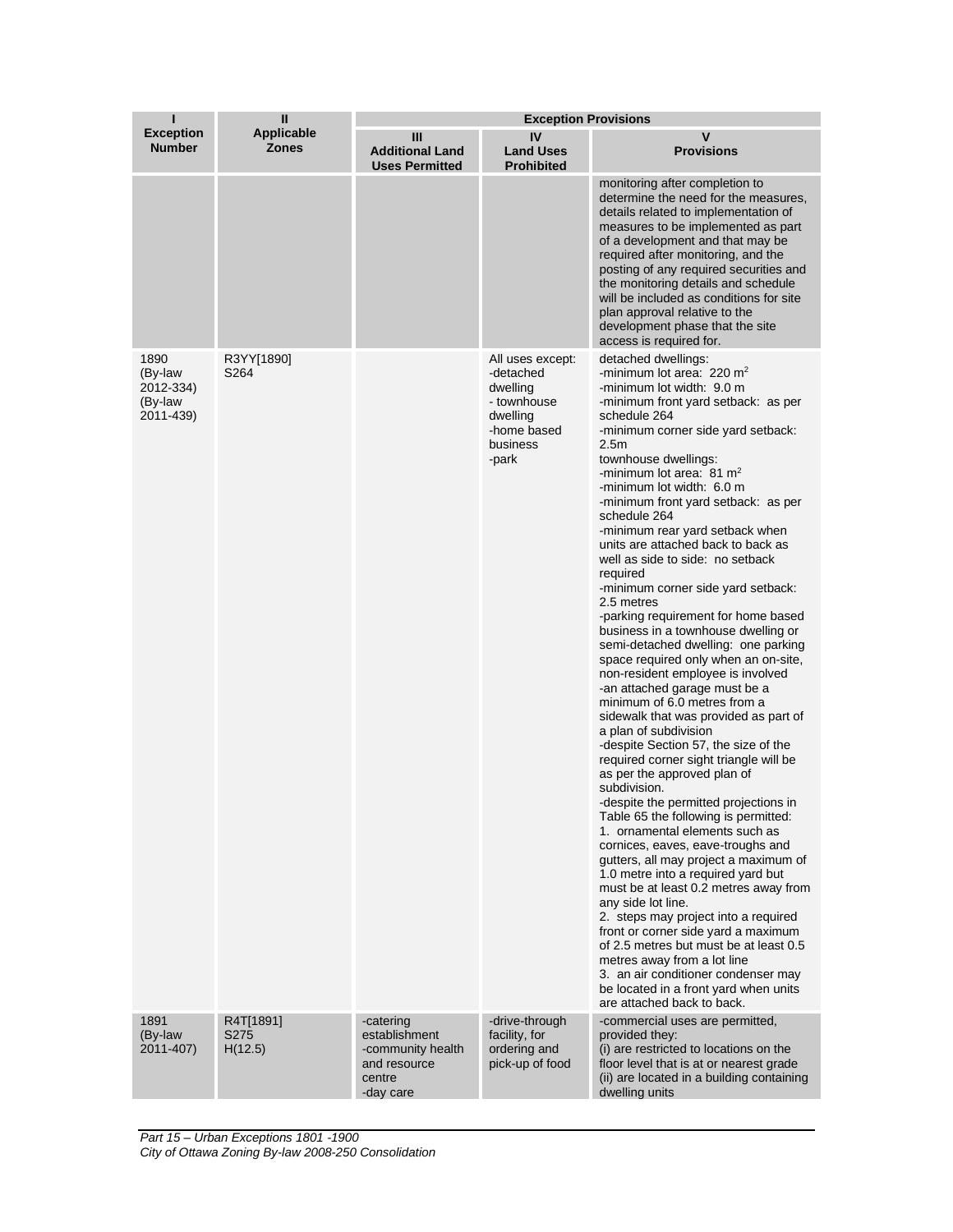| п                                                                    | $\mathbf{I}$                      | <b>Exception Provisions</b>                                                                                                                                            |                                             |                                                                                                                                                                                                                                                                                                                                                                                                                                                                                                                                                                                                                                                                                                                                                                                                                                                                                                                                                                                                                                                                                                                                                                                                                                                                                                                                                                                                                                                                                                                                                                                                                                                                                                                                                                                                                                                                                                                                                                                                                         |  |
|----------------------------------------------------------------------|-----------------------------------|------------------------------------------------------------------------------------------------------------------------------------------------------------------------|---------------------------------------------|-------------------------------------------------------------------------------------------------------------------------------------------------------------------------------------------------------------------------------------------------------------------------------------------------------------------------------------------------------------------------------------------------------------------------------------------------------------------------------------------------------------------------------------------------------------------------------------------------------------------------------------------------------------------------------------------------------------------------------------------------------------------------------------------------------------------------------------------------------------------------------------------------------------------------------------------------------------------------------------------------------------------------------------------------------------------------------------------------------------------------------------------------------------------------------------------------------------------------------------------------------------------------------------------------------------------------------------------------------------------------------------------------------------------------------------------------------------------------------------------------------------------------------------------------------------------------------------------------------------------------------------------------------------------------------------------------------------------------------------------------------------------------------------------------------------------------------------------------------------------------------------------------------------------------------------------------------------------------------------------------------------------------|--|
| <b>Exception</b><br><b>Number</b>                                    | <b>Applicable</b><br><b>Zones</b> | Ш<br><b>Additional Land</b><br><b>Uses Permitted</b>                                                                                                                   | IV<br><b>Land Uses</b><br><b>Prohibited</b> | v<br><b>Provisions</b>                                                                                                                                                                                                                                                                                                                                                                                                                                                                                                                                                                                                                                                                                                                                                                                                                                                                                                                                                                                                                                                                                                                                                                                                                                                                                                                                                                                                                                                                                                                                                                                                                                                                                                                                                                                                                                                                                                                                                                                                  |  |
| 1892                                                                 | R4F[1892]                         | -instructional facility<br>-medical facility<br>-personal service<br>business<br>-service and repair<br>shop<br>-retail store<br>-retail food store<br>-dwelling units |                                             | (iii) do not exceed a cumulative total<br>gross floor area of 93 $m2$<br>-minimum and maximum yard<br>setbacks are as per schedule 275<br>-convenience store is permitted in a<br>mixed use development<br>-no visitor parking is required<br>-no parking is required for permitted<br>non-residential uses<br>-a minimum of 35 metres of the<br>frontage along Rochester Street,<br>measured at the building setback,<br>must be occupied by a combination of<br>building face and projecting building<br>features, of which a minimum of 30<br>metres must be occupied by a building<br>face<br>-7% of the lot area must be provided<br>as landscaped area for any<br>development<br>-all non-residential uses must have<br>the main customer entrance facing<br>either Rochester or Balsam Street and<br>must be located within 10 metres of<br><b>Rochester Street</b><br>-despite Table 137 a minimum of 5.0<br>sq. m. of amenity area is required per<br>dwelling unit,<br>-total maximum accumulated width of<br>all driveways connecting directly to<br>Rochester Street 7.5 m.<br>-maximum of two driveway<br>connections to Rochester Street are<br>allowed<br>-all outdoor amenity areas must be a<br>minimum of 1.0 metres from a<br>property line other than a property line<br>adjacent to a street unless screened<br>by a translucent or opaque screen<br>having a minimum height of 1.5<br>metres<br>-In either a PUD or a mixed use<br>development the following also<br>applies:<br>-width of a driveway or private way:<br>3.0 <sub>m</sub><br>-setback of wall to a private way,<br>driveway or aisle: 0.0 m<br>-setback of garage or carport to a<br>private way, driveway or aisle: 0.0 m<br>-minimum width of 2.2 m. for driveway<br>or aisle providing direct access to a<br>garage or carport<br>-separation distance between<br>buildings: 1.2 m<br>$-131$ (1)(c) also applies to the<br>severance of a development parcel in<br>a mixed use development<br>-minimum rear yard setback for a |  |
| (By-law<br>2018-155)<br>(By-law<br>2012-334)<br>(By-law<br>2011-425) | H(13.5)                           |                                                                                                                                                                        |                                             | planned unit development: 2.8 metres<br>-minimum lot area for a townhouse<br>dwelling: 165 square metres<br>-minimum rear yard setback for a<br>townhouse dwelling: 6.0 metres<br>-minimum interior side yard setback                                                                                                                                                                                                                                                                                                                                                                                                                                                                                                                                                                                                                                                                                                                                                                                                                                                                                                                                                                                                                                                                                                                                                                                                                                                                                                                                                                                                                                                                                                                                                                                                                                                                                                                                                                                                   |  |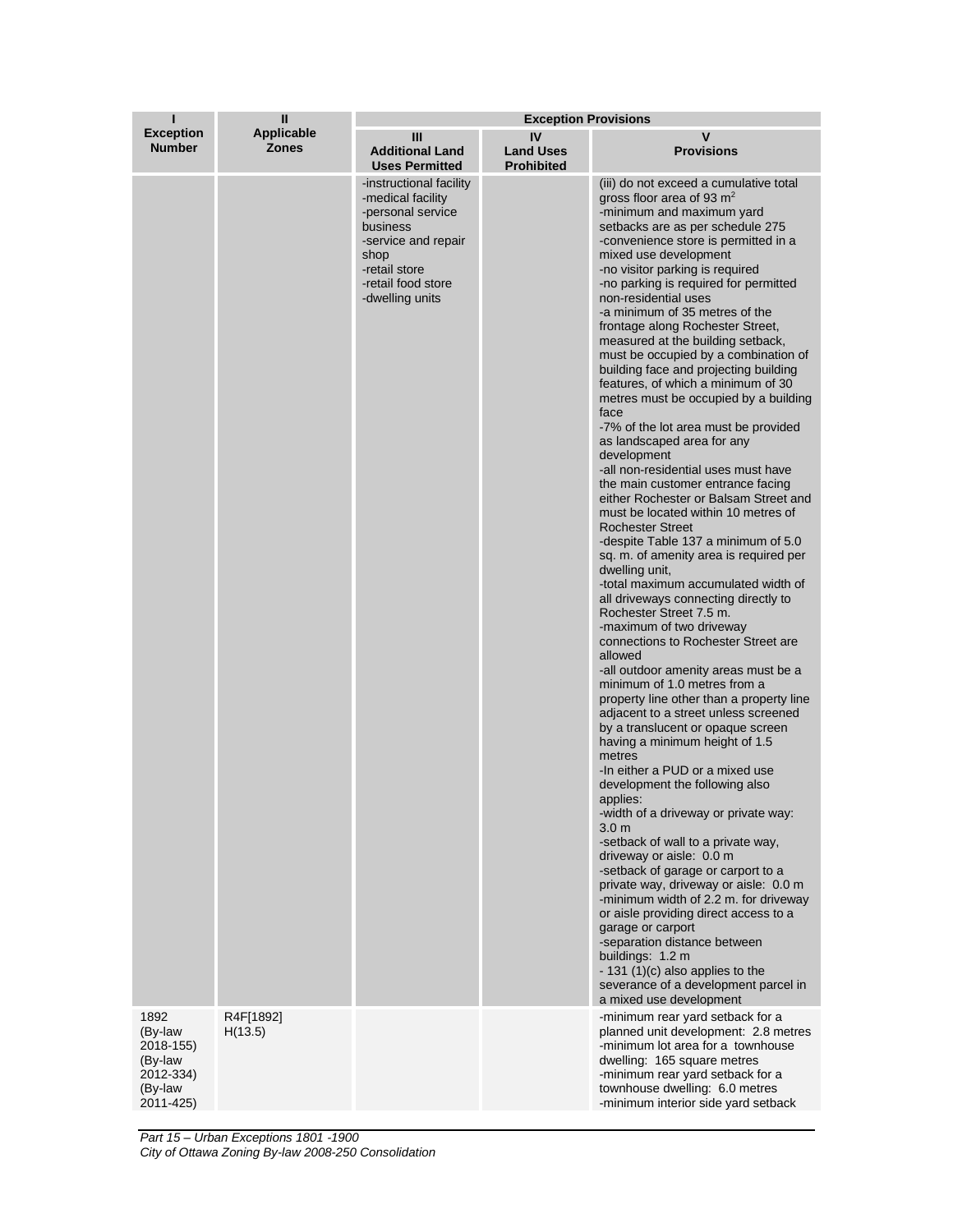| I                                                                                            | $\mathbf{I}$                      | <b>Exception Provisions</b>                          |                                             |                                                                                                                                                                                                                                                                                                                                                                                                                                                                                                                                                                                                                                                                                                                                                                                                                                                                                                                                                                                                                                                                                                                                                                                                                                                               |  |
|----------------------------------------------------------------------------------------------|-----------------------------------|------------------------------------------------------|---------------------------------------------|---------------------------------------------------------------------------------------------------------------------------------------------------------------------------------------------------------------------------------------------------------------------------------------------------------------------------------------------------------------------------------------------------------------------------------------------------------------------------------------------------------------------------------------------------------------------------------------------------------------------------------------------------------------------------------------------------------------------------------------------------------------------------------------------------------------------------------------------------------------------------------------------------------------------------------------------------------------------------------------------------------------------------------------------------------------------------------------------------------------------------------------------------------------------------------------------------------------------------------------------------------------|--|
| <b>Exception</b><br><b>Number</b>                                                            | <b>Applicable</b><br><b>Zones</b> | Ш<br><b>Additional Land</b><br><b>Uses Permitted</b> | IV<br><b>Land Uses</b><br><b>Prohibited</b> | $\mathbf v$<br><b>Provisions</b>                                                                                                                                                                                                                                                                                                                                                                                                                                                                                                                                                                                                                                                                                                                                                                                                                                                                                                                                                                                                                                                                                                                                                                                                                              |  |
|                                                                                              |                                   |                                                      |                                             | for a townhouse dwelling: 1.5 metres<br>-maximum size of an accessory<br>building: 250 square metres<br>-despite anything to the contrary, the<br>maximum height of an accessory<br>building: 4.2 m<br>-despite Section 136, the maximum<br>number of attached dwelling units<br>permitted within a townhouse dwelling<br>is 10, and no more than five are<br>permitted in a single row                                                                                                                                                                                                                                                                                                                                                                                                                                                                                                                                                                                                                                                                                                                                                                                                                                                                       |  |
| 1893<br>(By-law<br>2021-215)<br>(By-law<br>2020-299)<br>(By-law<br>2011-428)                 | R4T[1893}                         | -parking lot                                         |                                             | -parking lot is permitted only as an<br>ancillary use to a place of worship<br>located at 201 Lebreton Street North<br>-maximum permitted number of<br>parking spaces: 6<br>-minimum length of a parking space is<br>4.0 <sub>m</sub><br>-minimum width of a parking space is<br>2.5 <sub>m</sub><br>-minimum width of an aisle or a<br>driveway leading to or providing<br>access to a parking space is 4.0 m<br>-no parking is permitted within 8.4<br>metres of the rear lot line<br>-the area within 8.4 metres of the rear<br>lot line must be landscaped and 90%<br>of the area must be soft landscaping<br>-all parking spaces and aisles must be<br>separated from the northerly 8.4<br>metres of the lot by an opaque screen<br>having a minimum height of 1.5<br>metres that is continuous from the<br>easterly property line extending not<br>less than 9.4 metres westerly<br>-despite Section 110 all parking on the<br>property must be screened from the<br>street by a continuous opaque screen<br>having a height of not less than 1.1 m<br>and extending not less than 3.5 m<br>westerly from the easterly property<br>line<br>-the provisions of Table 110(a) do not<br>apply<br>-a three-unit dwelling requires only<br>one parking space |  |
| 1894<br>(By-law<br>2011-435)                                                                 | AM7[1894]                         |                                                      |                                             | -minimum rear yard setback: 3<br>metres<br>-no maximum lot coverage applies<br>-minimum percentage of the lot width<br>within 3 metres of the front lot line<br>occupied by building walls if the lot is<br>less than 90 metres wide: 30%<br>-minimum landscape buffer along a<br>rear lot line abutting a non-residential<br>zone: 1.5 metres                                                                                                                                                                                                                                                                                                                                                                                                                                                                                                                                                                                                                                                                                                                                                                                                                                                                                                                |  |
| 1895<br>(By-law<br>2014-419)<br>(OMB<br>Order, File<br>#PL120198<br>issued June<br>14, 2012) | GM3[1895]<br>H(76)                |                                                      |                                             | -the provisions of Section 188(3)(c) do<br>not apply<br>-minimum front yard setback: 0 m<br>-minimum rear yard setback:<br>- for that part of the building 6 m or<br>less above grade: 0.5m<br>-- for that part of the building higher<br>than 6 m above grade: 7.5 m                                                                                                                                                                                                                                                                                                                                                                                                                                                                                                                                                                                                                                                                                                                                                                                                                                                                                                                                                                                         |  |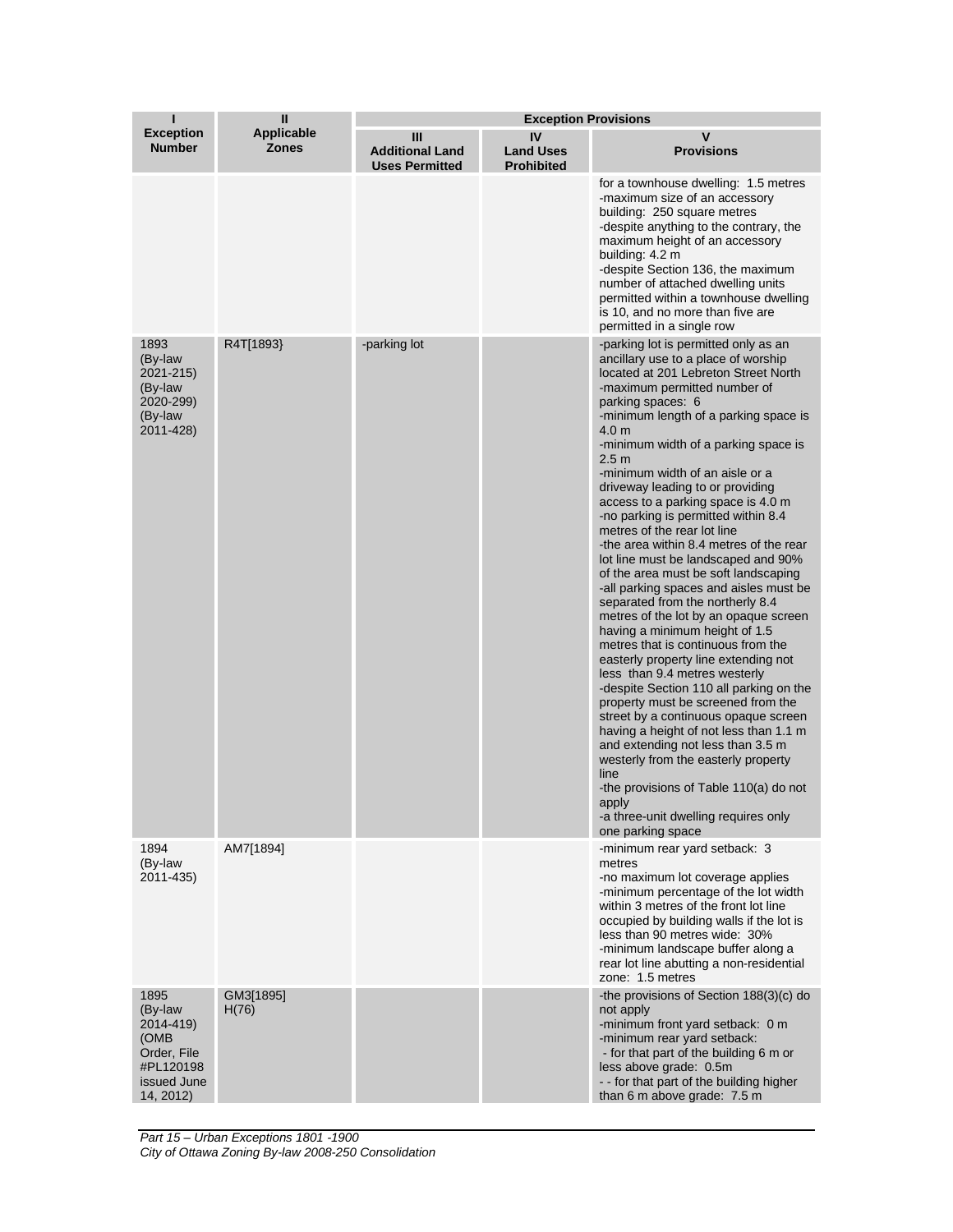| ī                                 | $\mathbf{I}$<br><b>Applicable</b><br><b>Zones</b> | <b>Exception Provisions</b>                                                                                                                                                                                                                                                        |                                             |                                                                                                                                                                                                                                                                                                                                                                                                                                                                                                                                                                                                                                                                                                                                                                                                                                                                                                                                                                                                                                                                                                                                                                                                                                                                                                                                                                                                                                                                                                                                                                                                                                                |  |
|-----------------------------------|---------------------------------------------------|------------------------------------------------------------------------------------------------------------------------------------------------------------------------------------------------------------------------------------------------------------------------------------|---------------------------------------------|------------------------------------------------------------------------------------------------------------------------------------------------------------------------------------------------------------------------------------------------------------------------------------------------------------------------------------------------------------------------------------------------------------------------------------------------------------------------------------------------------------------------------------------------------------------------------------------------------------------------------------------------------------------------------------------------------------------------------------------------------------------------------------------------------------------------------------------------------------------------------------------------------------------------------------------------------------------------------------------------------------------------------------------------------------------------------------------------------------------------------------------------------------------------------------------------------------------------------------------------------------------------------------------------------------------------------------------------------------------------------------------------------------------------------------------------------------------------------------------------------------------------------------------------------------------------------------------------------------------------------------------------|--|
| <b>Exception</b><br><b>Number</b> |                                                   | Ш<br><b>Additional Land</b><br><b>Uses Permitted</b>                                                                                                                                                                                                                               | IV<br><b>Land Uses</b><br><b>Prohibited</b> | V<br><b>Provisions</b>                                                                                                                                                                                                                                                                                                                                                                                                                                                                                                                                                                                                                                                                                                                                                                                                                                                                                                                                                                                                                                                                                                                                                                                                                                                                                                                                                                                                                                                                                                                                                                                                                         |  |
| (By-law<br>2011-443)              |                                                   |                                                                                                                                                                                                                                                                                    |                                             | -minimum eastern interior side yard<br>setback for the first 20 m back from<br>the front lot line:<br>- for that part of the building less than<br>25 m above grade: 0 m<br>- for that part of the building 25 m to<br>less than 35 m above grade: 3 m<br>- for that part of the building 35 m to<br>76 m above grade: 8 m<br>-minimum western interior side yard<br>setback for the first 20 m back from<br>the front lot line:<br>- for that part of the building less than<br>25 m above grade: 0 m<br>- for that part of the building 25 m to<br>less than 35 m above grade: 12 m<br>-for that part of the building 35 m to 76<br>m above grade: 10 m<br>-minimum interior side yard setback in<br>all other cases: 0 m<br>-minimum communal amenity area to<br>be provided: 20% of the required<br>amenity area<br>-minimum required number of<br>commercial parking spaces: 1 space<br>per 135 m <sup>2</sup> of gross floor area<br>-minimum required number of resident<br>parking spaces:<br>- for the first 162 dwelling units in the<br>building: 0.5 per d/u<br>- for the remaining dwelling units in<br>the building: 0.4 per d/u<br>-minimum required number of visitor<br>parking spaces:<br>- for the first 12 dwelling units: not<br>required<br>- for the remaining dwelling units in<br>the building: 0.083 per d/u<br>-despite Section 65, Table 65, row<br>6(b), the maximum size and extent of<br>projection for a balcony is 2 metres<br>and may be as close as 0 metres to<br>the lot line<br>-despite Table 187, row (g) there is no<br>maximum floor space index<br>-minimum width of landscaped area:<br>no minimum |  |
| 1896<br>(By-law<br>2011-440)      | R5B[1896]<br>F(3.0)                               | -personal service<br>business limited to<br>barber shop,<br>beauty parlour, or<br>dry cleaner's<br>distribution station<br>-place of assembly<br>limited to a club<br>-retail store limited<br>to a drug store,<br>florist shop, news<br>stand<br>-restaurant<br>-medical facility |                                             | -no parking spaces are required for a<br>medical facility<br>-parking for additional permitted uses<br>may be located in tandem on a<br>driveway leading to a required parking<br>space<br>-except for a medical facility, the total<br>maximum number of parking spaces<br>for all additional permitted uses is<br>three spaces<br>-minimum required width of a parking<br>space: 2.25 m<br>-no parking is permitted within the<br>front yard<br>-maximum permitted width of a<br>driveway: 2.35 m<br>-all portions of the front yard not<br>occupied by a driveway, walkway with                                                                                                                                                                                                                                                                                                                                                                                                                                                                                                                                                                                                                                                                                                                                                                                                                                                                                                                                                                                                                                                             |  |